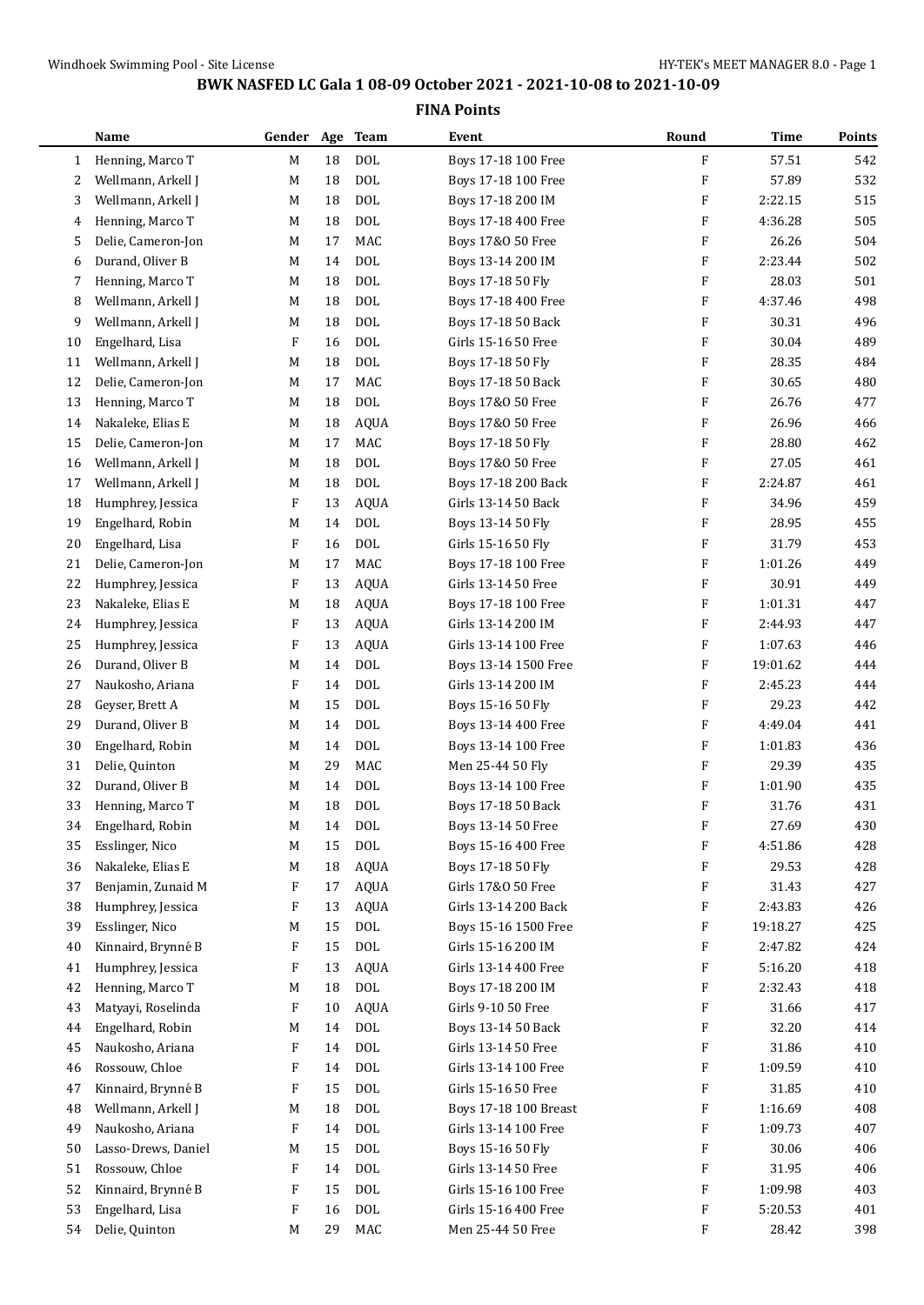| F<br>16<br><b>DOL</b><br>F<br>2:51.50<br>397<br>Coetzer, Caitlin A<br>Girls 15-16 200 IM<br>55<br><b>DOL</b><br>395<br>Durand, Oliver B<br>F<br>1:17.48<br>56<br>M<br>14<br>Boys 13-14 100 Breast<br><b>DOL</b><br>395<br>57<br>Rossouw, Chloe<br>F<br>Girls 13-14 200 IM<br>F<br>2:51.89<br>14<br>F<br><b>DOL</b><br>394<br>58<br>Kinnaird, Brynné B<br>Girls 15-16 400 Free<br>F<br>5:22.28<br>15<br><b>DOL</b><br>393<br>59<br>Coetzer, Caitlin A<br>F<br>Girls 15-16 100 Breast<br>F<br>1:27.51<br>16<br><b>DOL</b><br>60<br>Coetzer, Caitlin A<br>F<br>Girls 15-16 100 Free<br>F<br>1:10.58<br>393<br>16<br><b>AQUA</b><br>393<br>61<br>Matyayi, Roselinda<br>F<br>10<br>Girls 9-10 50 Back<br>F<br>36.81<br>5:23.23<br>62<br>Naukosho, Ariana<br>F<br><b>DOL</b><br>F<br>391<br>14<br>Girls 13-14 400 Free<br><b>DOL</b><br>389<br>63<br>Engelhard, Robin<br>F<br>2:36.05<br>M<br>14<br>Boys 13-14 200 IM<br>389<br>Nieuwoudt, Brody B<br>M<br><b>PHOEN</b><br>F<br>28.63<br>64<br>18<br>Boys 17&0 50 Free<br>F<br>388<br>65<br>Geyser, Brett A<br>15<br><b>DOL</b><br>28.66<br>M<br>Boys 15-16 50 Free<br>388<br>15<br><b>DOL</b><br>F<br>28.66<br>66<br>Lasso-Drews, Daniel<br>M<br>Boys 15-16 50 Free<br><b>DOL</b><br>387<br>67<br>Engelhard, Robin<br>F<br>2:33.49<br>M<br>14<br>Boys 13-14 200 Back<br>387<br>Nakaleke, Elias E<br><b>AQUA</b><br>F<br>32.91<br>68<br>M<br>18<br>Boys 17-18 50 Back<br>28.71<br>69<br>Helm, Joshua<br><b>PHOEN</b><br>F<br>386<br>M<br>17<br>Boys 17&0 50 Free<br>F<br>385<br>70<br>Bekker, Jemima<br>12<br><b>MAC</b><br>Girls 11-12 50 Free<br>F<br>32.52<br>F<br>385<br>71<br>Durand, Oliver B<br><b>DOL</b><br>28.74<br>M<br>14<br>Boys 13-14 50 Free<br><b>DOL</b><br>384<br>72<br>Henning, Marco T<br>18<br>F<br>2:33.94<br>M<br>Boys 17-18 200 Back<br><b>AQUA</b><br>73<br>Esterhuizen, Lorenzo E<br>12<br>Boys 11-12 50 Back<br>F<br>33.01<br>384<br>M<br>74<br>Durand, Oliver B<br><b>DOL</b><br>F<br>30.62<br>384<br>M<br>14<br>Boys 13-14 50 Fly<br><b>DOL</b><br>383<br>Lasso-Drews, Daniel<br>F<br>1:04.58<br>75<br>M<br>15<br>Boys 15-16 100 Free<br>383<br>Esterhuizen, Lorenzo E<br>12<br><b>AQUA</b><br>F<br>2:34.03<br>76<br>M<br>Boys 12&U 200 Back<br>F<br>F<br>14<br><b>DOL</b><br>2:49.71<br>383<br>77<br>Naukosho, Ariana<br>Girls 13-14 200 Back<br>382<br>12<br><b>AQUA</b><br>F<br>2:37.09<br>78<br>Esterhuizen, Lorenzo E<br>M<br>Boys 11-12 200 IM<br><b>DOL</b><br>382<br>79<br>Naukosho, Ariana<br>F<br>Girls 13-14 100 Breast<br>F<br>1:28.36<br>14<br>379<br>Coetzer, Caitlin A<br>F<br><b>DOL</b><br>F<br>5:26.64<br>80<br>16<br>Girls 15-16 400 Free<br><b>DOL</b><br>Coetzer, Caitlin A<br>F<br>Girls 15-16 50 Free<br>F<br>32.76<br>377<br>81<br>16<br><b>DOL</b><br>F<br>82<br>Esslinger, Nico<br>Boys 15-16 50 Free<br>28.93<br>377<br>M<br>15<br>83<br>Naukosho, Ariana<br>F<br><b>DOL</b><br>F<br>37.33<br>377<br>14<br>Girls 13-14 50 Back<br><b>DOL</b><br>Kinnaird, Brynné B<br>F<br>15<br>F<br>37.32<br>377<br>84<br>Girls 15-16 50 Back<br><b>DOL</b><br>85<br>Rossouw, Chloe<br>F<br>F<br>5:27.23<br>377<br>14<br>Girls 13-14 400 Free<br><b>DOL</b><br>Durand, Oliver B<br>F<br>2:33.46<br>375<br>86<br>M<br>14<br>Boys 13-14 200 Fly<br>Humphrey, Jessica<br>F<br><b>AQUA</b><br>F<br>374<br>87<br>13<br>Girls 13-14 50 Fly<br>33.89<br>F<br>1:05.10<br>Helm, Joshua<br>PHOEN<br>Boys 17-18 100 Free<br>374<br>M<br>88<br>17<br>F<br>Hagen, Armand G<br><b>AQUA</b><br>Boys 19&0 100 Free<br>1:05.26<br>371<br>89<br>M<br>20<br>Steyn, Carissa L<br>14<br><b>DOL</b><br>Girls 13-14 400 Free<br>F<br>369<br>90<br>F<br>5:29.51<br>$\text{DOL}$<br>Geyser, Brett A<br>Boys 15-16 100 Free<br>F<br>1:05.38<br>369<br>91<br>M<br>15<br>92<br>Bezuidenhout, Jordan V<br><b>AQUA</b><br>Boys 15-16 50 Free<br>F<br>29.15<br>369<br>M<br>15<br>368<br>Hagen, Armand G<br><b>AQUA</b><br>F<br>29.17<br>93<br>M<br>20<br>Boys 17&0 50 Free<br>Esterhuizen, Lorenzo E<br><b>AQUA</b><br>Boys 12&U 400 Free<br>F<br>5:07.38<br>366<br>94<br>M<br>12<br>Lasso-Drews, Daniel<br><b>DOL</b><br>Boys 15-16 400 Free<br>F<br>366<br>95<br>M<br>15<br>5:07.58<br>Durand, Oliver B<br>DOL<br>F<br>365<br>96<br>M<br>14<br>Boys 13-14 50 Back<br>33.56<br>97<br>Wellmann, Arkell J<br>18<br>DOL<br>Boys 17-18 200 Fly<br>F<br>2:34.91<br>365<br>M<br>Esterhuizen, Lorenzo E<br><b>AQUA</b><br>Boys 11-12 100 Free<br>F<br>1:05.63<br>365<br>98<br>M<br>12<br>Durand, Oliver B<br>$\text{DOL}$<br>Boys 13-14 200 Back<br>365<br>99<br>M<br>14<br>F<br>2:36.53<br>Girls 9-10 50 Fly<br>Matyayi, Roselinda<br>F<br><b>AQUA</b><br>F<br>34.19<br>364<br>100<br>10<br>Steyn, Carissa L<br>F<br><b>DOL</b><br>Girls 13-14 200 IM<br>F<br>2:56.55<br>364<br>101<br>14<br>Steyn, Carissa L<br>DOL<br>Girls 13-14 100 Free<br>364<br>102<br>F<br>14<br>F<br>1:12.39<br>MAC<br>Girls 11-12 100 Free<br>Bekker, Jemima<br>12<br>F<br>1:12.47<br>363<br>103<br>F<br>Kinnaird, Brynné B<br>F<br>DOL<br>Girls 15-16 100 Breast<br>F<br>1:29.93<br>362<br>104<br>15<br>Zhou, Ruizhe<br>DOL<br>Boys 15-16 100 Breast<br>361<br>105<br>15<br>F<br>1:19.85<br>M<br>F<br>Geyser, Mikayla<br>DOL<br>Girls 11-12 50 Free<br>F<br>33.23<br>361<br>106<br>12<br>Geyser, Mikayla<br>F<br>12<br>DOL<br>Girls 11-12 200 IM<br>F<br>2:57.28<br>360<br>107<br>Nieuwoudt, Brody B<br>PHOEN<br>F<br>358<br>18<br>Boys 17-18 100 Free<br>1:06.05<br>108<br>M | Name | Gender | Age | Team | Event | Round | Time | Points |
|----------------------------------------------------------------------------------------------------------------------------------------------------------------------------------------------------------------------------------------------------------------------------------------------------------------------------------------------------------------------------------------------------------------------------------------------------------------------------------------------------------------------------------------------------------------------------------------------------------------------------------------------------------------------------------------------------------------------------------------------------------------------------------------------------------------------------------------------------------------------------------------------------------------------------------------------------------------------------------------------------------------------------------------------------------------------------------------------------------------------------------------------------------------------------------------------------------------------------------------------------------------------------------------------------------------------------------------------------------------------------------------------------------------------------------------------------------------------------------------------------------------------------------------------------------------------------------------------------------------------------------------------------------------------------------------------------------------------------------------------------------------------------------------------------------------------------------------------------------------------------------------------------------------------------------------------------------------------------------------------------------------------------------------------------------------------------------------------------------------------------------------------------------------------------------------------------------------------------------------------------------------------------------------------------------------------------------------------------------------------------------------------------------------------------------------------------------------------------------------------------------------------------------------------------------------------------------------------------------------------------------------------------------------------------------------------------------------------------------------------------------------------------------------------------------------------------------------------------------------------------------------------------------------------------------------------------------------------------------------------------------------------------------------------------------------------------------------------------------------------------------------------------------------------------------------------------------------------------------------------------------------------------------------------------------------------------------------------------------------------------------------------------------------------------------------------------------------------------------------------------------------------------------------------------------------------------------------------------------------------------------------------------------------------------------------------------------------------------------------------------------------------------------------------------------------------------------------------------------------------------------------------------------------------------------------------------------------------------------------------------------------------------------------------------------------------------------------------------------------------------------------------------------------------------------------------------------------------------------------------------------------------------------------------------------------------------------------------------------------------------------------------------------------------------------------------------------------------------------------------------------------------------------------------------------------------------------------------------------------------------------------------------------------------------------------------------------------------------------------------------------------------------------------------------------------------------------------------------------------------------------------------------------------------------------------------------------------------------------------------------------------------------------------------------------------------------------------------------------------------------------------------------------------------------------------------------------------------------------------------------------------------------------------------------------------------------------------------------------------------------------------------------------|------|--------|-----|------|-------|-------|------|--------|
|                                                                                                                                                                                                                                                                                                                                                                                                                                                                                                                                                                                                                                                                                                                                                                                                                                                                                                                                                                                                                                                                                                                                                                                                                                                                                                                                                                                                                                                                                                                                                                                                                                                                                                                                                                                                                                                                                                                                                                                                                                                                                                                                                                                                                                                                                                                                                                                                                                                                                                                                                                                                                                                                                                                                                                                                                                                                                                                                                                                                                                                                                                                                                                                                                                                                                                                                                                                                                                                                                                                                                                                                                                                                                                                                                                                                                                                                                                                                                                                                                                                                                                                                                                                                                                                                                                                                                                                                                                                                                                                                                                                                                                                                                                                                                                                                                                                                                                                                                                                                                                                                                                                                                                                                                                                                                                                                                                                                          |      |        |     |      |       |       |      |        |
|                                                                                                                                                                                                                                                                                                                                                                                                                                                                                                                                                                                                                                                                                                                                                                                                                                                                                                                                                                                                                                                                                                                                                                                                                                                                                                                                                                                                                                                                                                                                                                                                                                                                                                                                                                                                                                                                                                                                                                                                                                                                                                                                                                                                                                                                                                                                                                                                                                                                                                                                                                                                                                                                                                                                                                                                                                                                                                                                                                                                                                                                                                                                                                                                                                                                                                                                                                                                                                                                                                                                                                                                                                                                                                                                                                                                                                                                                                                                                                                                                                                                                                                                                                                                                                                                                                                                                                                                                                                                                                                                                                                                                                                                                                                                                                                                                                                                                                                                                                                                                                                                                                                                                                                                                                                                                                                                                                                                          |      |        |     |      |       |       |      |        |
|                                                                                                                                                                                                                                                                                                                                                                                                                                                                                                                                                                                                                                                                                                                                                                                                                                                                                                                                                                                                                                                                                                                                                                                                                                                                                                                                                                                                                                                                                                                                                                                                                                                                                                                                                                                                                                                                                                                                                                                                                                                                                                                                                                                                                                                                                                                                                                                                                                                                                                                                                                                                                                                                                                                                                                                                                                                                                                                                                                                                                                                                                                                                                                                                                                                                                                                                                                                                                                                                                                                                                                                                                                                                                                                                                                                                                                                                                                                                                                                                                                                                                                                                                                                                                                                                                                                                                                                                                                                                                                                                                                                                                                                                                                                                                                                                                                                                                                                                                                                                                                                                                                                                                                                                                                                                                                                                                                                                          |      |        |     |      |       |       |      |        |
|                                                                                                                                                                                                                                                                                                                                                                                                                                                                                                                                                                                                                                                                                                                                                                                                                                                                                                                                                                                                                                                                                                                                                                                                                                                                                                                                                                                                                                                                                                                                                                                                                                                                                                                                                                                                                                                                                                                                                                                                                                                                                                                                                                                                                                                                                                                                                                                                                                                                                                                                                                                                                                                                                                                                                                                                                                                                                                                                                                                                                                                                                                                                                                                                                                                                                                                                                                                                                                                                                                                                                                                                                                                                                                                                                                                                                                                                                                                                                                                                                                                                                                                                                                                                                                                                                                                                                                                                                                                                                                                                                                                                                                                                                                                                                                                                                                                                                                                                                                                                                                                                                                                                                                                                                                                                                                                                                                                                          |      |        |     |      |       |       |      |        |
|                                                                                                                                                                                                                                                                                                                                                                                                                                                                                                                                                                                                                                                                                                                                                                                                                                                                                                                                                                                                                                                                                                                                                                                                                                                                                                                                                                                                                                                                                                                                                                                                                                                                                                                                                                                                                                                                                                                                                                                                                                                                                                                                                                                                                                                                                                                                                                                                                                                                                                                                                                                                                                                                                                                                                                                                                                                                                                                                                                                                                                                                                                                                                                                                                                                                                                                                                                                                                                                                                                                                                                                                                                                                                                                                                                                                                                                                                                                                                                                                                                                                                                                                                                                                                                                                                                                                                                                                                                                                                                                                                                                                                                                                                                                                                                                                                                                                                                                                                                                                                                                                                                                                                                                                                                                                                                                                                                                                          |      |        |     |      |       |       |      |        |
|                                                                                                                                                                                                                                                                                                                                                                                                                                                                                                                                                                                                                                                                                                                                                                                                                                                                                                                                                                                                                                                                                                                                                                                                                                                                                                                                                                                                                                                                                                                                                                                                                                                                                                                                                                                                                                                                                                                                                                                                                                                                                                                                                                                                                                                                                                                                                                                                                                                                                                                                                                                                                                                                                                                                                                                                                                                                                                                                                                                                                                                                                                                                                                                                                                                                                                                                                                                                                                                                                                                                                                                                                                                                                                                                                                                                                                                                                                                                                                                                                                                                                                                                                                                                                                                                                                                                                                                                                                                                                                                                                                                                                                                                                                                                                                                                                                                                                                                                                                                                                                                                                                                                                                                                                                                                                                                                                                                                          |      |        |     |      |       |       |      |        |
|                                                                                                                                                                                                                                                                                                                                                                                                                                                                                                                                                                                                                                                                                                                                                                                                                                                                                                                                                                                                                                                                                                                                                                                                                                                                                                                                                                                                                                                                                                                                                                                                                                                                                                                                                                                                                                                                                                                                                                                                                                                                                                                                                                                                                                                                                                                                                                                                                                                                                                                                                                                                                                                                                                                                                                                                                                                                                                                                                                                                                                                                                                                                                                                                                                                                                                                                                                                                                                                                                                                                                                                                                                                                                                                                                                                                                                                                                                                                                                                                                                                                                                                                                                                                                                                                                                                                                                                                                                                                                                                                                                                                                                                                                                                                                                                                                                                                                                                                                                                                                                                                                                                                                                                                                                                                                                                                                                                                          |      |        |     |      |       |       |      |        |
|                                                                                                                                                                                                                                                                                                                                                                                                                                                                                                                                                                                                                                                                                                                                                                                                                                                                                                                                                                                                                                                                                                                                                                                                                                                                                                                                                                                                                                                                                                                                                                                                                                                                                                                                                                                                                                                                                                                                                                                                                                                                                                                                                                                                                                                                                                                                                                                                                                                                                                                                                                                                                                                                                                                                                                                                                                                                                                                                                                                                                                                                                                                                                                                                                                                                                                                                                                                                                                                                                                                                                                                                                                                                                                                                                                                                                                                                                                                                                                                                                                                                                                                                                                                                                                                                                                                                                                                                                                                                                                                                                                                                                                                                                                                                                                                                                                                                                                                                                                                                                                                                                                                                                                                                                                                                                                                                                                                                          |      |        |     |      |       |       |      |        |
|                                                                                                                                                                                                                                                                                                                                                                                                                                                                                                                                                                                                                                                                                                                                                                                                                                                                                                                                                                                                                                                                                                                                                                                                                                                                                                                                                                                                                                                                                                                                                                                                                                                                                                                                                                                                                                                                                                                                                                                                                                                                                                                                                                                                                                                                                                                                                                                                                                                                                                                                                                                                                                                                                                                                                                                                                                                                                                                                                                                                                                                                                                                                                                                                                                                                                                                                                                                                                                                                                                                                                                                                                                                                                                                                                                                                                                                                                                                                                                                                                                                                                                                                                                                                                                                                                                                                                                                                                                                                                                                                                                                                                                                                                                                                                                                                                                                                                                                                                                                                                                                                                                                                                                                                                                                                                                                                                                                                          |      |        |     |      |       |       |      |        |
|                                                                                                                                                                                                                                                                                                                                                                                                                                                                                                                                                                                                                                                                                                                                                                                                                                                                                                                                                                                                                                                                                                                                                                                                                                                                                                                                                                                                                                                                                                                                                                                                                                                                                                                                                                                                                                                                                                                                                                                                                                                                                                                                                                                                                                                                                                                                                                                                                                                                                                                                                                                                                                                                                                                                                                                                                                                                                                                                                                                                                                                                                                                                                                                                                                                                                                                                                                                                                                                                                                                                                                                                                                                                                                                                                                                                                                                                                                                                                                                                                                                                                                                                                                                                                                                                                                                                                                                                                                                                                                                                                                                                                                                                                                                                                                                                                                                                                                                                                                                                                                                                                                                                                                                                                                                                                                                                                                                                          |      |        |     |      |       |       |      |        |
|                                                                                                                                                                                                                                                                                                                                                                                                                                                                                                                                                                                                                                                                                                                                                                                                                                                                                                                                                                                                                                                                                                                                                                                                                                                                                                                                                                                                                                                                                                                                                                                                                                                                                                                                                                                                                                                                                                                                                                                                                                                                                                                                                                                                                                                                                                                                                                                                                                                                                                                                                                                                                                                                                                                                                                                                                                                                                                                                                                                                                                                                                                                                                                                                                                                                                                                                                                                                                                                                                                                                                                                                                                                                                                                                                                                                                                                                                                                                                                                                                                                                                                                                                                                                                                                                                                                                                                                                                                                                                                                                                                                                                                                                                                                                                                                                                                                                                                                                                                                                                                                                                                                                                                                                                                                                                                                                                                                                          |      |        |     |      |       |       |      |        |
|                                                                                                                                                                                                                                                                                                                                                                                                                                                                                                                                                                                                                                                                                                                                                                                                                                                                                                                                                                                                                                                                                                                                                                                                                                                                                                                                                                                                                                                                                                                                                                                                                                                                                                                                                                                                                                                                                                                                                                                                                                                                                                                                                                                                                                                                                                                                                                                                                                                                                                                                                                                                                                                                                                                                                                                                                                                                                                                                                                                                                                                                                                                                                                                                                                                                                                                                                                                                                                                                                                                                                                                                                                                                                                                                                                                                                                                                                                                                                                                                                                                                                                                                                                                                                                                                                                                                                                                                                                                                                                                                                                                                                                                                                                                                                                                                                                                                                                                                                                                                                                                                                                                                                                                                                                                                                                                                                                                                          |      |        |     |      |       |       |      |        |
|                                                                                                                                                                                                                                                                                                                                                                                                                                                                                                                                                                                                                                                                                                                                                                                                                                                                                                                                                                                                                                                                                                                                                                                                                                                                                                                                                                                                                                                                                                                                                                                                                                                                                                                                                                                                                                                                                                                                                                                                                                                                                                                                                                                                                                                                                                                                                                                                                                                                                                                                                                                                                                                                                                                                                                                                                                                                                                                                                                                                                                                                                                                                                                                                                                                                                                                                                                                                                                                                                                                                                                                                                                                                                                                                                                                                                                                                                                                                                                                                                                                                                                                                                                                                                                                                                                                                                                                                                                                                                                                                                                                                                                                                                                                                                                                                                                                                                                                                                                                                                                                                                                                                                                                                                                                                                                                                                                                                          |      |        |     |      |       |       |      |        |
|                                                                                                                                                                                                                                                                                                                                                                                                                                                                                                                                                                                                                                                                                                                                                                                                                                                                                                                                                                                                                                                                                                                                                                                                                                                                                                                                                                                                                                                                                                                                                                                                                                                                                                                                                                                                                                                                                                                                                                                                                                                                                                                                                                                                                                                                                                                                                                                                                                                                                                                                                                                                                                                                                                                                                                                                                                                                                                                                                                                                                                                                                                                                                                                                                                                                                                                                                                                                                                                                                                                                                                                                                                                                                                                                                                                                                                                                                                                                                                                                                                                                                                                                                                                                                                                                                                                                                                                                                                                                                                                                                                                                                                                                                                                                                                                                                                                                                                                                                                                                                                                                                                                                                                                                                                                                                                                                                                                                          |      |        |     |      |       |       |      |        |
|                                                                                                                                                                                                                                                                                                                                                                                                                                                                                                                                                                                                                                                                                                                                                                                                                                                                                                                                                                                                                                                                                                                                                                                                                                                                                                                                                                                                                                                                                                                                                                                                                                                                                                                                                                                                                                                                                                                                                                                                                                                                                                                                                                                                                                                                                                                                                                                                                                                                                                                                                                                                                                                                                                                                                                                                                                                                                                                                                                                                                                                                                                                                                                                                                                                                                                                                                                                                                                                                                                                                                                                                                                                                                                                                                                                                                                                                                                                                                                                                                                                                                                                                                                                                                                                                                                                                                                                                                                                                                                                                                                                                                                                                                                                                                                                                                                                                                                                                                                                                                                                                                                                                                                                                                                                                                                                                                                                                          |      |        |     |      |       |       |      |        |
|                                                                                                                                                                                                                                                                                                                                                                                                                                                                                                                                                                                                                                                                                                                                                                                                                                                                                                                                                                                                                                                                                                                                                                                                                                                                                                                                                                                                                                                                                                                                                                                                                                                                                                                                                                                                                                                                                                                                                                                                                                                                                                                                                                                                                                                                                                                                                                                                                                                                                                                                                                                                                                                                                                                                                                                                                                                                                                                                                                                                                                                                                                                                                                                                                                                                                                                                                                                                                                                                                                                                                                                                                                                                                                                                                                                                                                                                                                                                                                                                                                                                                                                                                                                                                                                                                                                                                                                                                                                                                                                                                                                                                                                                                                                                                                                                                                                                                                                                                                                                                                                                                                                                                                                                                                                                                                                                                                                                          |      |        |     |      |       |       |      |        |
|                                                                                                                                                                                                                                                                                                                                                                                                                                                                                                                                                                                                                                                                                                                                                                                                                                                                                                                                                                                                                                                                                                                                                                                                                                                                                                                                                                                                                                                                                                                                                                                                                                                                                                                                                                                                                                                                                                                                                                                                                                                                                                                                                                                                                                                                                                                                                                                                                                                                                                                                                                                                                                                                                                                                                                                                                                                                                                                                                                                                                                                                                                                                                                                                                                                                                                                                                                                                                                                                                                                                                                                                                                                                                                                                                                                                                                                                                                                                                                                                                                                                                                                                                                                                                                                                                                                                                                                                                                                                                                                                                                                                                                                                                                                                                                                                                                                                                                                                                                                                                                                                                                                                                                                                                                                                                                                                                                                                          |      |        |     |      |       |       |      |        |
|                                                                                                                                                                                                                                                                                                                                                                                                                                                                                                                                                                                                                                                                                                                                                                                                                                                                                                                                                                                                                                                                                                                                                                                                                                                                                                                                                                                                                                                                                                                                                                                                                                                                                                                                                                                                                                                                                                                                                                                                                                                                                                                                                                                                                                                                                                                                                                                                                                                                                                                                                                                                                                                                                                                                                                                                                                                                                                                                                                                                                                                                                                                                                                                                                                                                                                                                                                                                                                                                                                                                                                                                                                                                                                                                                                                                                                                                                                                                                                                                                                                                                                                                                                                                                                                                                                                                                                                                                                                                                                                                                                                                                                                                                                                                                                                                                                                                                                                                                                                                                                                                                                                                                                                                                                                                                                                                                                                                          |      |        |     |      |       |       |      |        |
|                                                                                                                                                                                                                                                                                                                                                                                                                                                                                                                                                                                                                                                                                                                                                                                                                                                                                                                                                                                                                                                                                                                                                                                                                                                                                                                                                                                                                                                                                                                                                                                                                                                                                                                                                                                                                                                                                                                                                                                                                                                                                                                                                                                                                                                                                                                                                                                                                                                                                                                                                                                                                                                                                                                                                                                                                                                                                                                                                                                                                                                                                                                                                                                                                                                                                                                                                                                                                                                                                                                                                                                                                                                                                                                                                                                                                                                                                                                                                                                                                                                                                                                                                                                                                                                                                                                                                                                                                                                                                                                                                                                                                                                                                                                                                                                                                                                                                                                                                                                                                                                                                                                                                                                                                                                                                                                                                                                                          |      |        |     |      |       |       |      |        |
|                                                                                                                                                                                                                                                                                                                                                                                                                                                                                                                                                                                                                                                                                                                                                                                                                                                                                                                                                                                                                                                                                                                                                                                                                                                                                                                                                                                                                                                                                                                                                                                                                                                                                                                                                                                                                                                                                                                                                                                                                                                                                                                                                                                                                                                                                                                                                                                                                                                                                                                                                                                                                                                                                                                                                                                                                                                                                                                                                                                                                                                                                                                                                                                                                                                                                                                                                                                                                                                                                                                                                                                                                                                                                                                                                                                                                                                                                                                                                                                                                                                                                                                                                                                                                                                                                                                                                                                                                                                                                                                                                                                                                                                                                                                                                                                                                                                                                                                                                                                                                                                                                                                                                                                                                                                                                                                                                                                                          |      |        |     |      |       |       |      |        |
|                                                                                                                                                                                                                                                                                                                                                                                                                                                                                                                                                                                                                                                                                                                                                                                                                                                                                                                                                                                                                                                                                                                                                                                                                                                                                                                                                                                                                                                                                                                                                                                                                                                                                                                                                                                                                                                                                                                                                                                                                                                                                                                                                                                                                                                                                                                                                                                                                                                                                                                                                                                                                                                                                                                                                                                                                                                                                                                                                                                                                                                                                                                                                                                                                                                                                                                                                                                                                                                                                                                                                                                                                                                                                                                                                                                                                                                                                                                                                                                                                                                                                                                                                                                                                                                                                                                                                                                                                                                                                                                                                                                                                                                                                                                                                                                                                                                                                                                                                                                                                                                                                                                                                                                                                                                                                                                                                                                                          |      |        |     |      |       |       |      |        |
|                                                                                                                                                                                                                                                                                                                                                                                                                                                                                                                                                                                                                                                                                                                                                                                                                                                                                                                                                                                                                                                                                                                                                                                                                                                                                                                                                                                                                                                                                                                                                                                                                                                                                                                                                                                                                                                                                                                                                                                                                                                                                                                                                                                                                                                                                                                                                                                                                                                                                                                                                                                                                                                                                                                                                                                                                                                                                                                                                                                                                                                                                                                                                                                                                                                                                                                                                                                                                                                                                                                                                                                                                                                                                                                                                                                                                                                                                                                                                                                                                                                                                                                                                                                                                                                                                                                                                                                                                                                                                                                                                                                                                                                                                                                                                                                                                                                                                                                                                                                                                                                                                                                                                                                                                                                                                                                                                                                                          |      |        |     |      |       |       |      |        |
|                                                                                                                                                                                                                                                                                                                                                                                                                                                                                                                                                                                                                                                                                                                                                                                                                                                                                                                                                                                                                                                                                                                                                                                                                                                                                                                                                                                                                                                                                                                                                                                                                                                                                                                                                                                                                                                                                                                                                                                                                                                                                                                                                                                                                                                                                                                                                                                                                                                                                                                                                                                                                                                                                                                                                                                                                                                                                                                                                                                                                                                                                                                                                                                                                                                                                                                                                                                                                                                                                                                                                                                                                                                                                                                                                                                                                                                                                                                                                                                                                                                                                                                                                                                                                                                                                                                                                                                                                                                                                                                                                                                                                                                                                                                                                                                                                                                                                                                                                                                                                                                                                                                                                                                                                                                                                                                                                                                                          |      |        |     |      |       |       |      |        |
|                                                                                                                                                                                                                                                                                                                                                                                                                                                                                                                                                                                                                                                                                                                                                                                                                                                                                                                                                                                                                                                                                                                                                                                                                                                                                                                                                                                                                                                                                                                                                                                                                                                                                                                                                                                                                                                                                                                                                                                                                                                                                                                                                                                                                                                                                                                                                                                                                                                                                                                                                                                                                                                                                                                                                                                                                                                                                                                                                                                                                                                                                                                                                                                                                                                                                                                                                                                                                                                                                                                                                                                                                                                                                                                                                                                                                                                                                                                                                                                                                                                                                                                                                                                                                                                                                                                                                                                                                                                                                                                                                                                                                                                                                                                                                                                                                                                                                                                                                                                                                                                                                                                                                                                                                                                                                                                                                                                                          |      |        |     |      |       |       |      |        |
|                                                                                                                                                                                                                                                                                                                                                                                                                                                                                                                                                                                                                                                                                                                                                                                                                                                                                                                                                                                                                                                                                                                                                                                                                                                                                                                                                                                                                                                                                                                                                                                                                                                                                                                                                                                                                                                                                                                                                                                                                                                                                                                                                                                                                                                                                                                                                                                                                                                                                                                                                                                                                                                                                                                                                                                                                                                                                                                                                                                                                                                                                                                                                                                                                                                                                                                                                                                                                                                                                                                                                                                                                                                                                                                                                                                                                                                                                                                                                                                                                                                                                                                                                                                                                                                                                                                                                                                                                                                                                                                                                                                                                                                                                                                                                                                                                                                                                                                                                                                                                                                                                                                                                                                                                                                                                                                                                                                                          |      |        |     |      |       |       |      |        |
|                                                                                                                                                                                                                                                                                                                                                                                                                                                                                                                                                                                                                                                                                                                                                                                                                                                                                                                                                                                                                                                                                                                                                                                                                                                                                                                                                                                                                                                                                                                                                                                                                                                                                                                                                                                                                                                                                                                                                                                                                                                                                                                                                                                                                                                                                                                                                                                                                                                                                                                                                                                                                                                                                                                                                                                                                                                                                                                                                                                                                                                                                                                                                                                                                                                                                                                                                                                                                                                                                                                                                                                                                                                                                                                                                                                                                                                                                                                                                                                                                                                                                                                                                                                                                                                                                                                                                                                                                                                                                                                                                                                                                                                                                                                                                                                                                                                                                                                                                                                                                                                                                                                                                                                                                                                                                                                                                                                                          |      |        |     |      |       |       |      |        |
|                                                                                                                                                                                                                                                                                                                                                                                                                                                                                                                                                                                                                                                                                                                                                                                                                                                                                                                                                                                                                                                                                                                                                                                                                                                                                                                                                                                                                                                                                                                                                                                                                                                                                                                                                                                                                                                                                                                                                                                                                                                                                                                                                                                                                                                                                                                                                                                                                                                                                                                                                                                                                                                                                                                                                                                                                                                                                                                                                                                                                                                                                                                                                                                                                                                                                                                                                                                                                                                                                                                                                                                                                                                                                                                                                                                                                                                                                                                                                                                                                                                                                                                                                                                                                                                                                                                                                                                                                                                                                                                                                                                                                                                                                                                                                                                                                                                                                                                                                                                                                                                                                                                                                                                                                                                                                                                                                                                                          |      |        |     |      |       |       |      |        |
|                                                                                                                                                                                                                                                                                                                                                                                                                                                                                                                                                                                                                                                                                                                                                                                                                                                                                                                                                                                                                                                                                                                                                                                                                                                                                                                                                                                                                                                                                                                                                                                                                                                                                                                                                                                                                                                                                                                                                                                                                                                                                                                                                                                                                                                                                                                                                                                                                                                                                                                                                                                                                                                                                                                                                                                                                                                                                                                                                                                                                                                                                                                                                                                                                                                                                                                                                                                                                                                                                                                                                                                                                                                                                                                                                                                                                                                                                                                                                                                                                                                                                                                                                                                                                                                                                                                                                                                                                                                                                                                                                                                                                                                                                                                                                                                                                                                                                                                                                                                                                                                                                                                                                                                                                                                                                                                                                                                                          |      |        |     |      |       |       |      |        |
|                                                                                                                                                                                                                                                                                                                                                                                                                                                                                                                                                                                                                                                                                                                                                                                                                                                                                                                                                                                                                                                                                                                                                                                                                                                                                                                                                                                                                                                                                                                                                                                                                                                                                                                                                                                                                                                                                                                                                                                                                                                                                                                                                                                                                                                                                                                                                                                                                                                                                                                                                                                                                                                                                                                                                                                                                                                                                                                                                                                                                                                                                                                                                                                                                                                                                                                                                                                                                                                                                                                                                                                                                                                                                                                                                                                                                                                                                                                                                                                                                                                                                                                                                                                                                                                                                                                                                                                                                                                                                                                                                                                                                                                                                                                                                                                                                                                                                                                                                                                                                                                                                                                                                                                                                                                                                                                                                                                                          |      |        |     |      |       |       |      |        |
|                                                                                                                                                                                                                                                                                                                                                                                                                                                                                                                                                                                                                                                                                                                                                                                                                                                                                                                                                                                                                                                                                                                                                                                                                                                                                                                                                                                                                                                                                                                                                                                                                                                                                                                                                                                                                                                                                                                                                                                                                                                                                                                                                                                                                                                                                                                                                                                                                                                                                                                                                                                                                                                                                                                                                                                                                                                                                                                                                                                                                                                                                                                                                                                                                                                                                                                                                                                                                                                                                                                                                                                                                                                                                                                                                                                                                                                                                                                                                                                                                                                                                                                                                                                                                                                                                                                                                                                                                                                                                                                                                                                                                                                                                                                                                                                                                                                                                                                                                                                                                                                                                                                                                                                                                                                                                                                                                                                                          |      |        |     |      |       |       |      |        |
|                                                                                                                                                                                                                                                                                                                                                                                                                                                                                                                                                                                                                                                                                                                                                                                                                                                                                                                                                                                                                                                                                                                                                                                                                                                                                                                                                                                                                                                                                                                                                                                                                                                                                                                                                                                                                                                                                                                                                                                                                                                                                                                                                                                                                                                                                                                                                                                                                                                                                                                                                                                                                                                                                                                                                                                                                                                                                                                                                                                                                                                                                                                                                                                                                                                                                                                                                                                                                                                                                                                                                                                                                                                                                                                                                                                                                                                                                                                                                                                                                                                                                                                                                                                                                                                                                                                                                                                                                                                                                                                                                                                                                                                                                                                                                                                                                                                                                                                                                                                                                                                                                                                                                                                                                                                                                                                                                                                                          |      |        |     |      |       |       |      |        |
|                                                                                                                                                                                                                                                                                                                                                                                                                                                                                                                                                                                                                                                                                                                                                                                                                                                                                                                                                                                                                                                                                                                                                                                                                                                                                                                                                                                                                                                                                                                                                                                                                                                                                                                                                                                                                                                                                                                                                                                                                                                                                                                                                                                                                                                                                                                                                                                                                                                                                                                                                                                                                                                                                                                                                                                                                                                                                                                                                                                                                                                                                                                                                                                                                                                                                                                                                                                                                                                                                                                                                                                                                                                                                                                                                                                                                                                                                                                                                                                                                                                                                                                                                                                                                                                                                                                                                                                                                                                                                                                                                                                                                                                                                                                                                                                                                                                                                                                                                                                                                                                                                                                                                                                                                                                                                                                                                                                                          |      |        |     |      |       |       |      |        |
|                                                                                                                                                                                                                                                                                                                                                                                                                                                                                                                                                                                                                                                                                                                                                                                                                                                                                                                                                                                                                                                                                                                                                                                                                                                                                                                                                                                                                                                                                                                                                                                                                                                                                                                                                                                                                                                                                                                                                                                                                                                                                                                                                                                                                                                                                                                                                                                                                                                                                                                                                                                                                                                                                                                                                                                                                                                                                                                                                                                                                                                                                                                                                                                                                                                                                                                                                                                                                                                                                                                                                                                                                                                                                                                                                                                                                                                                                                                                                                                                                                                                                                                                                                                                                                                                                                                                                                                                                                                                                                                                                                                                                                                                                                                                                                                                                                                                                                                                                                                                                                                                                                                                                                                                                                                                                                                                                                                                          |      |        |     |      |       |       |      |        |
|                                                                                                                                                                                                                                                                                                                                                                                                                                                                                                                                                                                                                                                                                                                                                                                                                                                                                                                                                                                                                                                                                                                                                                                                                                                                                                                                                                                                                                                                                                                                                                                                                                                                                                                                                                                                                                                                                                                                                                                                                                                                                                                                                                                                                                                                                                                                                                                                                                                                                                                                                                                                                                                                                                                                                                                                                                                                                                                                                                                                                                                                                                                                                                                                                                                                                                                                                                                                                                                                                                                                                                                                                                                                                                                                                                                                                                                                                                                                                                                                                                                                                                                                                                                                                                                                                                                                                                                                                                                                                                                                                                                                                                                                                                                                                                                                                                                                                                                                                                                                                                                                                                                                                                                                                                                                                                                                                                                                          |      |        |     |      |       |       |      |        |
|                                                                                                                                                                                                                                                                                                                                                                                                                                                                                                                                                                                                                                                                                                                                                                                                                                                                                                                                                                                                                                                                                                                                                                                                                                                                                                                                                                                                                                                                                                                                                                                                                                                                                                                                                                                                                                                                                                                                                                                                                                                                                                                                                                                                                                                                                                                                                                                                                                                                                                                                                                                                                                                                                                                                                                                                                                                                                                                                                                                                                                                                                                                                                                                                                                                                                                                                                                                                                                                                                                                                                                                                                                                                                                                                                                                                                                                                                                                                                                                                                                                                                                                                                                                                                                                                                                                                                                                                                                                                                                                                                                                                                                                                                                                                                                                                                                                                                                                                                                                                                                                                                                                                                                                                                                                                                                                                                                                                          |      |        |     |      |       |       |      |        |
|                                                                                                                                                                                                                                                                                                                                                                                                                                                                                                                                                                                                                                                                                                                                                                                                                                                                                                                                                                                                                                                                                                                                                                                                                                                                                                                                                                                                                                                                                                                                                                                                                                                                                                                                                                                                                                                                                                                                                                                                                                                                                                                                                                                                                                                                                                                                                                                                                                                                                                                                                                                                                                                                                                                                                                                                                                                                                                                                                                                                                                                                                                                                                                                                                                                                                                                                                                                                                                                                                                                                                                                                                                                                                                                                                                                                                                                                                                                                                                                                                                                                                                                                                                                                                                                                                                                                                                                                                                                                                                                                                                                                                                                                                                                                                                                                                                                                                                                                                                                                                                                                                                                                                                                                                                                                                                                                                                                                          |      |        |     |      |       |       |      |        |
|                                                                                                                                                                                                                                                                                                                                                                                                                                                                                                                                                                                                                                                                                                                                                                                                                                                                                                                                                                                                                                                                                                                                                                                                                                                                                                                                                                                                                                                                                                                                                                                                                                                                                                                                                                                                                                                                                                                                                                                                                                                                                                                                                                                                                                                                                                                                                                                                                                                                                                                                                                                                                                                                                                                                                                                                                                                                                                                                                                                                                                                                                                                                                                                                                                                                                                                                                                                                                                                                                                                                                                                                                                                                                                                                                                                                                                                                                                                                                                                                                                                                                                                                                                                                                                                                                                                                                                                                                                                                                                                                                                                                                                                                                                                                                                                                                                                                                                                                                                                                                                                                                                                                                                                                                                                                                                                                                                                                          |      |        |     |      |       |       |      |        |
|                                                                                                                                                                                                                                                                                                                                                                                                                                                                                                                                                                                                                                                                                                                                                                                                                                                                                                                                                                                                                                                                                                                                                                                                                                                                                                                                                                                                                                                                                                                                                                                                                                                                                                                                                                                                                                                                                                                                                                                                                                                                                                                                                                                                                                                                                                                                                                                                                                                                                                                                                                                                                                                                                                                                                                                                                                                                                                                                                                                                                                                                                                                                                                                                                                                                                                                                                                                                                                                                                                                                                                                                                                                                                                                                                                                                                                                                                                                                                                                                                                                                                                                                                                                                                                                                                                                                                                                                                                                                                                                                                                                                                                                                                                                                                                                                                                                                                                                                                                                                                                                                                                                                                                                                                                                                                                                                                                                                          |      |        |     |      |       |       |      |        |
|                                                                                                                                                                                                                                                                                                                                                                                                                                                                                                                                                                                                                                                                                                                                                                                                                                                                                                                                                                                                                                                                                                                                                                                                                                                                                                                                                                                                                                                                                                                                                                                                                                                                                                                                                                                                                                                                                                                                                                                                                                                                                                                                                                                                                                                                                                                                                                                                                                                                                                                                                                                                                                                                                                                                                                                                                                                                                                                                                                                                                                                                                                                                                                                                                                                                                                                                                                                                                                                                                                                                                                                                                                                                                                                                                                                                                                                                                                                                                                                                                                                                                                                                                                                                                                                                                                                                                                                                                                                                                                                                                                                                                                                                                                                                                                                                                                                                                                                                                                                                                                                                                                                                                                                                                                                                                                                                                                                                          |      |        |     |      |       |       |      |        |
|                                                                                                                                                                                                                                                                                                                                                                                                                                                                                                                                                                                                                                                                                                                                                                                                                                                                                                                                                                                                                                                                                                                                                                                                                                                                                                                                                                                                                                                                                                                                                                                                                                                                                                                                                                                                                                                                                                                                                                                                                                                                                                                                                                                                                                                                                                                                                                                                                                                                                                                                                                                                                                                                                                                                                                                                                                                                                                                                                                                                                                                                                                                                                                                                                                                                                                                                                                                                                                                                                                                                                                                                                                                                                                                                                                                                                                                                                                                                                                                                                                                                                                                                                                                                                                                                                                                                                                                                                                                                                                                                                                                                                                                                                                                                                                                                                                                                                                                                                                                                                                                                                                                                                                                                                                                                                                                                                                                                          |      |        |     |      |       |       |      |        |
|                                                                                                                                                                                                                                                                                                                                                                                                                                                                                                                                                                                                                                                                                                                                                                                                                                                                                                                                                                                                                                                                                                                                                                                                                                                                                                                                                                                                                                                                                                                                                                                                                                                                                                                                                                                                                                                                                                                                                                                                                                                                                                                                                                                                                                                                                                                                                                                                                                                                                                                                                                                                                                                                                                                                                                                                                                                                                                                                                                                                                                                                                                                                                                                                                                                                                                                                                                                                                                                                                                                                                                                                                                                                                                                                                                                                                                                                                                                                                                                                                                                                                                                                                                                                                                                                                                                                                                                                                                                                                                                                                                                                                                                                                                                                                                                                                                                                                                                                                                                                                                                                                                                                                                                                                                                                                                                                                                                                          |      |        |     |      |       |       |      |        |
|                                                                                                                                                                                                                                                                                                                                                                                                                                                                                                                                                                                                                                                                                                                                                                                                                                                                                                                                                                                                                                                                                                                                                                                                                                                                                                                                                                                                                                                                                                                                                                                                                                                                                                                                                                                                                                                                                                                                                                                                                                                                                                                                                                                                                                                                                                                                                                                                                                                                                                                                                                                                                                                                                                                                                                                                                                                                                                                                                                                                                                                                                                                                                                                                                                                                                                                                                                                                                                                                                                                                                                                                                                                                                                                                                                                                                                                                                                                                                                                                                                                                                                                                                                                                                                                                                                                                                                                                                                                                                                                                                                                                                                                                                                                                                                                                                                                                                                                                                                                                                                                                                                                                                                                                                                                                                                                                                                                                          |      |        |     |      |       |       |      |        |
|                                                                                                                                                                                                                                                                                                                                                                                                                                                                                                                                                                                                                                                                                                                                                                                                                                                                                                                                                                                                                                                                                                                                                                                                                                                                                                                                                                                                                                                                                                                                                                                                                                                                                                                                                                                                                                                                                                                                                                                                                                                                                                                                                                                                                                                                                                                                                                                                                                                                                                                                                                                                                                                                                                                                                                                                                                                                                                                                                                                                                                                                                                                                                                                                                                                                                                                                                                                                                                                                                                                                                                                                                                                                                                                                                                                                                                                                                                                                                                                                                                                                                                                                                                                                                                                                                                                                                                                                                                                                                                                                                                                                                                                                                                                                                                                                                                                                                                                                                                                                                                                                                                                                                                                                                                                                                                                                                                                                          |      |        |     |      |       |       |      |        |
|                                                                                                                                                                                                                                                                                                                                                                                                                                                                                                                                                                                                                                                                                                                                                                                                                                                                                                                                                                                                                                                                                                                                                                                                                                                                                                                                                                                                                                                                                                                                                                                                                                                                                                                                                                                                                                                                                                                                                                                                                                                                                                                                                                                                                                                                                                                                                                                                                                                                                                                                                                                                                                                                                                                                                                                                                                                                                                                                                                                                                                                                                                                                                                                                                                                                                                                                                                                                                                                                                                                                                                                                                                                                                                                                                                                                                                                                                                                                                                                                                                                                                                                                                                                                                                                                                                                                                                                                                                                                                                                                                                                                                                                                                                                                                                                                                                                                                                                                                                                                                                                                                                                                                                                                                                                                                                                                                                                                          |      |        |     |      |       |       |      |        |
|                                                                                                                                                                                                                                                                                                                                                                                                                                                                                                                                                                                                                                                                                                                                                                                                                                                                                                                                                                                                                                                                                                                                                                                                                                                                                                                                                                                                                                                                                                                                                                                                                                                                                                                                                                                                                                                                                                                                                                                                                                                                                                                                                                                                                                                                                                                                                                                                                                                                                                                                                                                                                                                                                                                                                                                                                                                                                                                                                                                                                                                                                                                                                                                                                                                                                                                                                                                                                                                                                                                                                                                                                                                                                                                                                                                                                                                                                                                                                                                                                                                                                                                                                                                                                                                                                                                                                                                                                                                                                                                                                                                                                                                                                                                                                                                                                                                                                                                                                                                                                                                                                                                                                                                                                                                                                                                                                                                                          |      |        |     |      |       |       |      |        |
|                                                                                                                                                                                                                                                                                                                                                                                                                                                                                                                                                                                                                                                                                                                                                                                                                                                                                                                                                                                                                                                                                                                                                                                                                                                                                                                                                                                                                                                                                                                                                                                                                                                                                                                                                                                                                                                                                                                                                                                                                                                                                                                                                                                                                                                                                                                                                                                                                                                                                                                                                                                                                                                                                                                                                                                                                                                                                                                                                                                                                                                                                                                                                                                                                                                                                                                                                                                                                                                                                                                                                                                                                                                                                                                                                                                                                                                                                                                                                                                                                                                                                                                                                                                                                                                                                                                                                                                                                                                                                                                                                                                                                                                                                                                                                                                                                                                                                                                                                                                                                                                                                                                                                                                                                                                                                                                                                                                                          |      |        |     |      |       |       |      |        |
|                                                                                                                                                                                                                                                                                                                                                                                                                                                                                                                                                                                                                                                                                                                                                                                                                                                                                                                                                                                                                                                                                                                                                                                                                                                                                                                                                                                                                                                                                                                                                                                                                                                                                                                                                                                                                                                                                                                                                                                                                                                                                                                                                                                                                                                                                                                                                                                                                                                                                                                                                                                                                                                                                                                                                                                                                                                                                                                                                                                                                                                                                                                                                                                                                                                                                                                                                                                                                                                                                                                                                                                                                                                                                                                                                                                                                                                                                                                                                                                                                                                                                                                                                                                                                                                                                                                                                                                                                                                                                                                                                                                                                                                                                                                                                                                                                                                                                                                                                                                                                                                                                                                                                                                                                                                                                                                                                                                                          |      |        |     |      |       |       |      |        |
|                                                                                                                                                                                                                                                                                                                                                                                                                                                                                                                                                                                                                                                                                                                                                                                                                                                                                                                                                                                                                                                                                                                                                                                                                                                                                                                                                                                                                                                                                                                                                                                                                                                                                                                                                                                                                                                                                                                                                                                                                                                                                                                                                                                                                                                                                                                                                                                                                                                                                                                                                                                                                                                                                                                                                                                                                                                                                                                                                                                                                                                                                                                                                                                                                                                                                                                                                                                                                                                                                                                                                                                                                                                                                                                                                                                                                                                                                                                                                                                                                                                                                                                                                                                                                                                                                                                                                                                                                                                                                                                                                                                                                                                                                                                                                                                                                                                                                                                                                                                                                                                                                                                                                                                                                                                                                                                                                                                                          |      |        |     |      |       |       |      |        |
|                                                                                                                                                                                                                                                                                                                                                                                                                                                                                                                                                                                                                                                                                                                                                                                                                                                                                                                                                                                                                                                                                                                                                                                                                                                                                                                                                                                                                                                                                                                                                                                                                                                                                                                                                                                                                                                                                                                                                                                                                                                                                                                                                                                                                                                                                                                                                                                                                                                                                                                                                                                                                                                                                                                                                                                                                                                                                                                                                                                                                                                                                                                                                                                                                                                                                                                                                                                                                                                                                                                                                                                                                                                                                                                                                                                                                                                                                                                                                                                                                                                                                                                                                                                                                                                                                                                                                                                                                                                                                                                                                                                                                                                                                                                                                                                                                                                                                                                                                                                                                                                                                                                                                                                                                                                                                                                                                                                                          |      |        |     |      |       |       |      |        |
|                                                                                                                                                                                                                                                                                                                                                                                                                                                                                                                                                                                                                                                                                                                                                                                                                                                                                                                                                                                                                                                                                                                                                                                                                                                                                                                                                                                                                                                                                                                                                                                                                                                                                                                                                                                                                                                                                                                                                                                                                                                                                                                                                                                                                                                                                                                                                                                                                                                                                                                                                                                                                                                                                                                                                                                                                                                                                                                                                                                                                                                                                                                                                                                                                                                                                                                                                                                                                                                                                                                                                                                                                                                                                                                                                                                                                                                                                                                                                                                                                                                                                                                                                                                                                                                                                                                                                                                                                                                                                                                                                                                                                                                                                                                                                                                                                                                                                                                                                                                                                                                                                                                                                                                                                                                                                                                                                                                                          |      |        |     |      |       |       |      |        |
|                                                                                                                                                                                                                                                                                                                                                                                                                                                                                                                                                                                                                                                                                                                                                                                                                                                                                                                                                                                                                                                                                                                                                                                                                                                                                                                                                                                                                                                                                                                                                                                                                                                                                                                                                                                                                                                                                                                                                                                                                                                                                                                                                                                                                                                                                                                                                                                                                                                                                                                                                                                                                                                                                                                                                                                                                                                                                                                                                                                                                                                                                                                                                                                                                                                                                                                                                                                                                                                                                                                                                                                                                                                                                                                                                                                                                                                                                                                                                                                                                                                                                                                                                                                                                                                                                                                                                                                                                                                                                                                                                                                                                                                                                                                                                                                                                                                                                                                                                                                                                                                                                                                                                                                                                                                                                                                                                                                                          |      |        |     |      |       |       |      |        |
|                                                                                                                                                                                                                                                                                                                                                                                                                                                                                                                                                                                                                                                                                                                                                                                                                                                                                                                                                                                                                                                                                                                                                                                                                                                                                                                                                                                                                                                                                                                                                                                                                                                                                                                                                                                                                                                                                                                                                                                                                                                                                                                                                                                                                                                                                                                                                                                                                                                                                                                                                                                                                                                                                                                                                                                                                                                                                                                                                                                                                                                                                                                                                                                                                                                                                                                                                                                                                                                                                                                                                                                                                                                                                                                                                                                                                                                                                                                                                                                                                                                                                                                                                                                                                                                                                                                                                                                                                                                                                                                                                                                                                                                                                                                                                                                                                                                                                                                                                                                                                                                                                                                                                                                                                                                                                                                                                                                                          |      |        |     |      |       |       |      |        |
|                                                                                                                                                                                                                                                                                                                                                                                                                                                                                                                                                                                                                                                                                                                                                                                                                                                                                                                                                                                                                                                                                                                                                                                                                                                                                                                                                                                                                                                                                                                                                                                                                                                                                                                                                                                                                                                                                                                                                                                                                                                                                                                                                                                                                                                                                                                                                                                                                                                                                                                                                                                                                                                                                                                                                                                                                                                                                                                                                                                                                                                                                                                                                                                                                                                                                                                                                                                                                                                                                                                                                                                                                                                                                                                                                                                                                                                                                                                                                                                                                                                                                                                                                                                                                                                                                                                                                                                                                                                                                                                                                                                                                                                                                                                                                                                                                                                                                                                                                                                                                                                                                                                                                                                                                                                                                                                                                                                                          |      |        |     |      |       |       |      |        |
|                                                                                                                                                                                                                                                                                                                                                                                                                                                                                                                                                                                                                                                                                                                                                                                                                                                                                                                                                                                                                                                                                                                                                                                                                                                                                                                                                                                                                                                                                                                                                                                                                                                                                                                                                                                                                                                                                                                                                                                                                                                                                                                                                                                                                                                                                                                                                                                                                                                                                                                                                                                                                                                                                                                                                                                                                                                                                                                                                                                                                                                                                                                                                                                                                                                                                                                                                                                                                                                                                                                                                                                                                                                                                                                                                                                                                                                                                                                                                                                                                                                                                                                                                                                                                                                                                                                                                                                                                                                                                                                                                                                                                                                                                                                                                                                                                                                                                                                                                                                                                                                                                                                                                                                                                                                                                                                                                                                                          |      |        |     |      |       |       |      |        |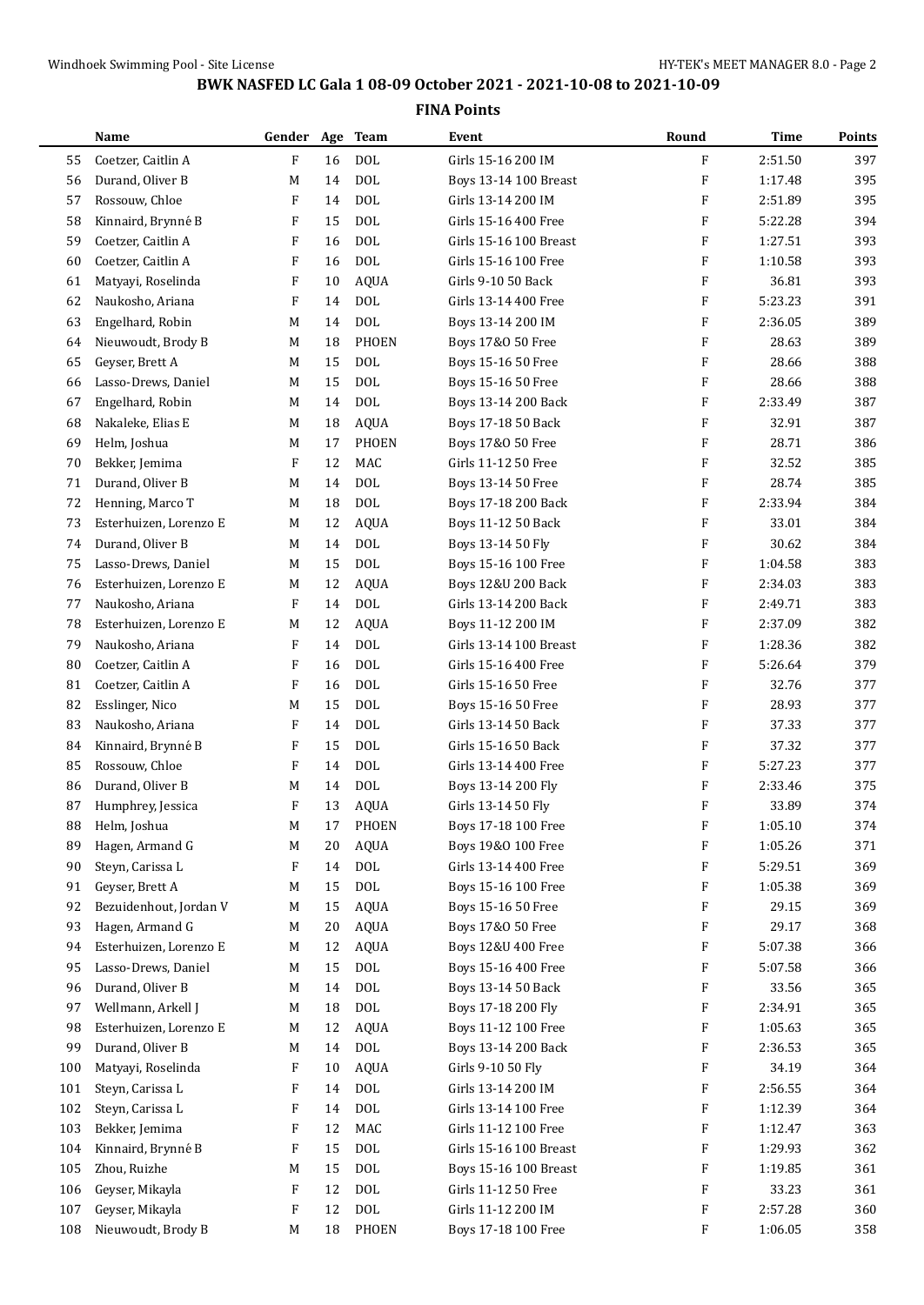|     | <b>Name</b>              | Gender Age Team |    |              | Event                     | Round                     | <b>Time</b> | Points |
|-----|--------------------------|-----------------|----|--------------|---------------------------|---------------------------|-------------|--------|
| 109 | Bezuidenhout, Jordan V   | M               | 15 | <b>AQUA</b>  | Boys 15-16 100 Free       | ${\bf F}$                 | 1:06.17     | 356    |
| 110 | Bauernschmitt, Michael B | M               | 13 | $\rm DOL$    | Boys 13-14 50 Fly         | F                         | 31.40       | 356    |
| 111 | Rossouw, Chloe           | F               | 14 | <b>DOL</b>   | Girls 13-14 100 Breast    | F                         | 1:30.48     | 356    |
| 112 | Engelhard, Lisa          | F               | 16 | <b>DOL</b>   | Girls 15-16 200 Back      | F                         | 2:54.18     | 355    |
| 113 | Kinnaird, Brynné B       | F               | 15 | <b>DOL</b>   | Girls 15-16 200 Back      | F                         | 2:54.49     | 353    |
| 114 | Rossouw, Chloe           | F               | 14 | <b>DOL</b>   | Girls 13-14 50 Fly        | F                         | 34.54       | 353    |
| 115 | Naukosho, Ariana         | F               | 14 | <b>DOL</b>   | Girls 13-14 50 Fly        | F                         | 34.58       | 352    |
| 116 | Hooker, Matthew R        | M               | 13 | <b>DOL</b>   | Boys 13-14 400 Free       | F                         | 5:12.20     | 350    |
| 117 | Senekal, Julitte         | F               | 12 | <b>DOL</b>   | Girls 11-12 200 IM        | F                         | 2:59.08     | 349    |
| 118 | Lasso-Drews, Daniel      | M               | 15 | <b>DOL</b>   | Boys 15-16 200 IM         | $\mathbf{F}$              | 2:41.89     | 349    |
| 119 | Hagen, Armand G          | M               | 20 | <b>AQUA</b>  | Boys 19&0 200 IM          | F                         | 2:41.77     | 349    |
| 120 | Geyser, Brett A          | M               | 15 | $\text{DOL}$ | Boys 15-16 50 Back        | F                         | 34.08       | 349    |
| 121 | Esterhuizen, Lorenzo E   | M               | 12 | <b>AQUA</b>  | Boys 11-12 50 Fly         | $\boldsymbol{\mathrm{F}}$ | 31.67       | 347    |
| 122 | Geyser, Mikayla          | F               | 12 | $\rm DOL$    | Girls 11-12 50 Back       | F                         | 38.38       | 347    |
| 123 | Steyn, Carissa L         | F               | 14 | <b>DOL</b>   | Girls 13-14 50 Free       | F                         | 33.70       | 346    |
| 124 | Matyayi, Roselinda       | F               | 10 | <b>AQUA</b>  | Girls 12&U 200 Back       | F                         | 2:55.61     | 346    |
| 125 | Balt, Caitlyn R          | F               | 14 | <b>DOL</b>   | Girls 13-14 50 Free       | F                         | 33.71       | 346    |
| 126 | Matyayi, Roselinda       | F               | 10 | <b>AQUA</b>  | Girls 9-10 200 IM         | F                         | 3:00.03     | 343    |
| 127 | Koster, Charles          | M               | 15 | MAC          | Boys 15-16 50 Free        | F                         | 29.85       | 343    |
| 128 | Benjamin, Zunaid M       | F               | 17 | <b>AQUA</b>  | Girls 17-18 50 Fly        | F                         | 34.88       | 343    |
| 129 | Geyser, Brett A          | M               | 15 | <b>DOL</b>   | Boys 15-16 200 IM         | F                         | 2:42.75     | 343    |
| 130 | Nakaleke, Eliphas        | M               | 12 | <b>AQUA</b>  | Boys 11-12 50 Fly         | F                         | 31.95       | 338    |
| 131 | Esterhuizen, Lorenzo E   | M               | 12 | AQUA         | Boys 11-12 50 Free        | F                         | 30.03       | 337    |
| 132 | Matyayi, Roselinda       | F               | 10 | <b>AQUA</b>  | Girls 10&U 100 Free       | F                         | 1:14.28     | 337    |
| 133 | Hagen, Armand G          | M               | 20 | <b>AQUA</b>  | Boys 19&0 100 Breast      | $\boldsymbol{\mathrm{F}}$ | 1:21.71     | 337    |
| 134 | Coetzer, Caitlin A       | F               | 16 | $\text{DOL}$ | Girls 15-16 50 Back       | F                         | 38.82       | 335    |
| 135 | Nakaleke, Eliphas        | M               | 12 | <b>AQUA</b>  | Boys 11-12 200 IM         | F                         | 2:44.05     | 335    |
| 136 | Bauernschmitt, Michael B | M               | 13 | <b>DOL</b>   | Boys 13-14 100 Free       | F                         | 1:07.54     | 335    |
| 137 | Steyn, Carissa L         | F               | 14 | <b>DOL</b>   | Girls 13-14 200 Back      | $\mathbf{F}$              | 2:57.65     | 334    |
| 138 | De Sousa, Vitoria J      | F               | 10 | <b>DOL</b>   | Girls 9-10 200 IM         | F                         | 3:02.04     | 332    |
| 139 | Koster, Charles          | M               | 15 | <b>MAC</b>   | Boys 15-16 50 Fly         | $\boldsymbol{\mathrm{F}}$ | 32.14       | 332    |
| 140 | Coetzer, Caitlin A       | F               | 16 | <b>DOL</b>   | Girls 15-16 200 Back      | F                         | 2:58.05     | 332    |
| 141 | Rossouw, Chloe           | F               | 14 | <b>DOL</b>   | Girls 13-14 50 Back       | F                         | 38.97       | 331    |
| 142 | Henning, Marco T         | M               | 18 | DOL          | Boys 17-18 200 Fly        | $\boldsymbol{\mathrm{F}}$ | 2:40.04     | 331    |
| 143 | Bauernschmitt, Michael B | M               | 13 | $\rm DOL$    | Boys 13-14 50 Free        | F                         | 30.22       | 331    |
| 144 | Prinsloo, Milan          | F               | 11 | $\rm DOL$    | Girls 12&U 400 Free       | F                         | 5:42.28     | 329    |
| 145 | Geyser, Mikayla          | F               | 12 | $\text{DOL}$ | Girls 11-12 100 Free      | F                         | 1:14.98     | 328    |
| 146 | Zhou, Ruizhe             | M               | 15 | DOL          | Boys 15-16 200 IM         | F                         | 2:45.42     | 327    |
| 147 | Senekal, Julitte         | F               | 12 | $\rm DOL$    | Girls 11-12 50 Free       | F                         | 34.35       | 327    |
| 148 | Nakaleke, Eliphas        | M               | 12 | <b>AQUA</b>  | Boys 11-12 100 Free       | F                         | 1:08.22     | 325    |
| 149 | Stephanus, Oliwia E      | F               | 13 | $\rm DOL$    | Girls 13-14 50 Back       | F                         | 39.23       | 325    |
| 150 | Esterhuizen, Lorenzo E   | M               | 12 | <b>AQUA</b>  | Boys 12&U 200 Fly         | F                         | 2:40.93     | 325    |
| 151 | DOL 'A'                  | M               |    | $\rm DOL$    | Men 19&0 400 Medley Relay | F                         | 5:01.57     | 324    |
| 152 | Kapapa, Alexandra        | F               | 12 | <b>AQUA</b>  | Girls 11-12 50 Free       | F                         | 34.46       | 324    |
| 153 | Koster, Charles          | M               | 15 | MAC          | Boys 15-16 50 Back        | F                         | 34.95       | 323    |
| 154 | Langford, James J        | M               | 12 | $\text{DOL}$ | Boys 12&U 400 Free        | F                         | 5:20.60     | 323    |
| 155 | Esslinger, Nico          | M               | 15 | $\text{DOL}$ | Boys 15-16 200 Back       | F                         | 2:43.22     | 322    |
| 156 | Langford, James J        | M               | 12 | $\text{DOL}$ | Boys 11-12 200 IM         | F                         | 2:46.24     | 322    |
| 157 | Bezuidenhout, Jordan V   | M               | 15 | <b>AQUA</b>  | Boys 15-16 50 Fly         | F                         | 32.56       | 319    |
| 158 | Jiao, Naan               | M               | 11 | $\rm DOL$    | Boys 12&U 400 Free        | F                         | 5:21.89     | 319    |
| 159 | Senekal, Julitte         | F               | 12 | $\rm DOL$    | Girls 11-12 100 Free      | F                         | 1:15.66     | 319    |
| 160 | Rossouw, Chloe           | F               | 14 | <b>DOL</b>   | Girls 13-14 200 Back      | F                         | 3:00.50     | 319    |
| 161 | Delie, Cameron-Jon       | M               | 17 | MAC          | Boys 17-18 400 Free       | F                         | 5:21.82     | 319    |
| 162 | Bauernschmitt, Michael B | M               | 13 | $\rm DOL$    | Boys 13-14 200 IM         | F                         | 2:46.85     | 318    |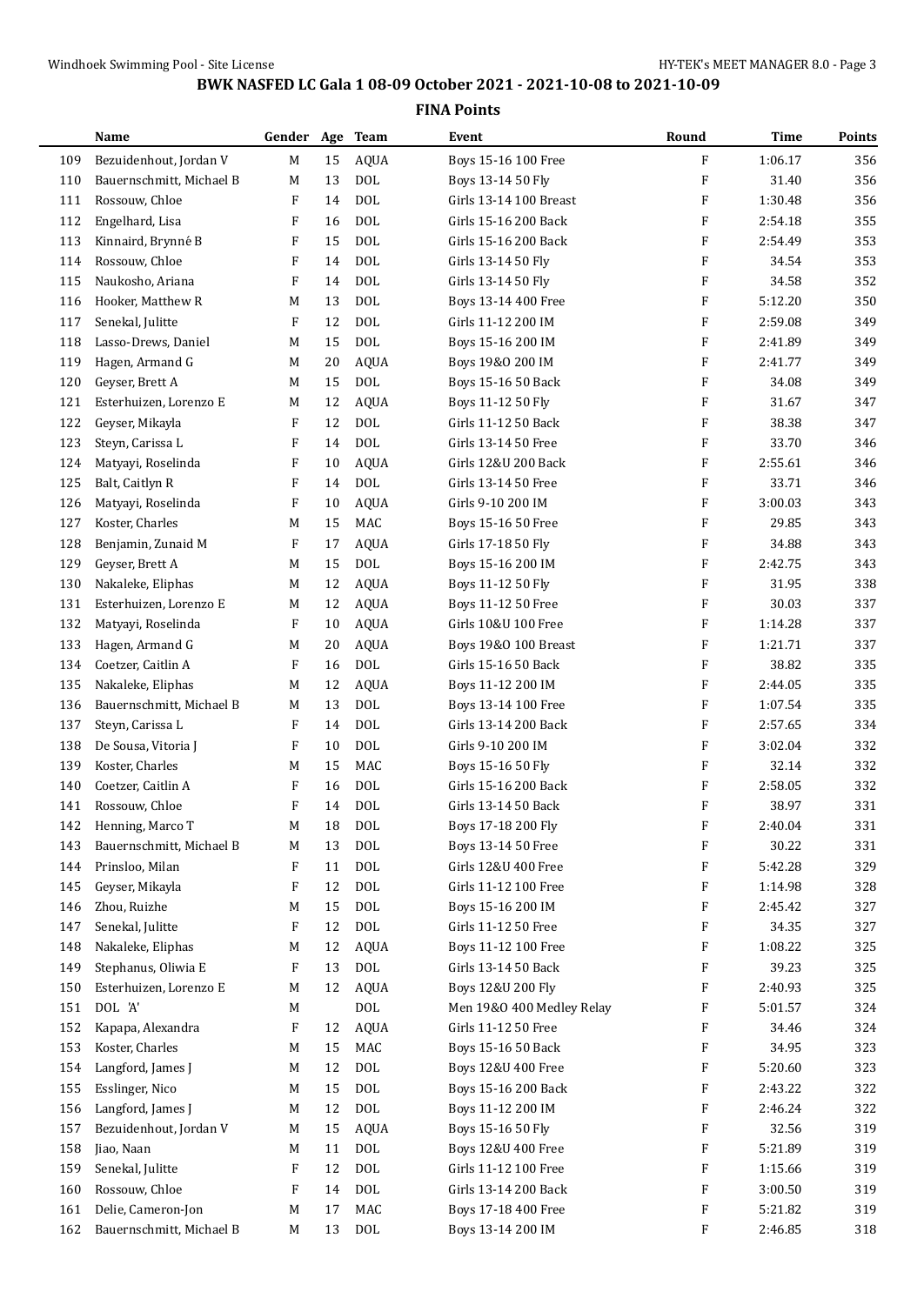|     | Name                         | Gender Age Team           |    |              | Event                     | Round                     | Time    | Points |
|-----|------------------------------|---------------------------|----|--------------|---------------------------|---------------------------|---------|--------|
| 163 | Stephanus, Oliwia E          | F                         | 13 | <b>DOL</b>   | Girls 13-14 50 Free       | F                         | 34.68   | 317    |
| 164 | Nieuwoudt, Brody B           | М                         | 18 | <b>PHOEN</b> | Boys 17-18 50 Fly         | F                         | 32.66   | 317    |
| 165 | Kapapa, Alexandra            | F                         | 12 | <b>AQUA</b>  | Girls 11-12 100 Free      | $\boldsymbol{\mathrm{F}}$ | 1:15.81 | 317    |
| 166 | Kapapa, Alexandra            | F                         | 12 | <b>AQUA</b>  | Girls 11-12 50 Back       | F                         | 39.57   | 316    |
| 167 | Naukosho, Ainoa              | F                         | 10 | <b>DOL</b>   | Girls 9-10 50 Free        | F                         | 34.73   | 316    |
| 168 | Kapapa, Alexandra            | F                         | 12 | <b>AQUA</b>  | Girls 11-12 200 IM        | F                         | 3:05.08 | 316    |
| 169 | Helm, Joshua                 | M                         | 17 | <b>PHOEN</b> | Boys 17-18 50 Back        | F                         | 35.23   | 316    |
| 170 | DOL 'A'                      | М                         |    | <b>DOL</b>   | Men 19&0 400 Medley Relay | F                         | 5:04.10 | 316    |
| 171 | Geyser, Mikayla              | F                         | 12 | <b>DOL</b>   | Girls 11-12 100 Breast    | F                         | 1:34.31 | 314    |
| 172 | Zhou, Ruizhe                 | M                         | 15 | <b>DOL</b>   | Boys 15-16 50 Free        | F                         | 30.74   | 314    |
| 173 | Geyser, Mikayla              | F                         | 12 | <b>DOL</b>   | Girls 12&U 200 Back       | F                         | 3:01.42 | 314    |
| 174 | Nel, Amy-Isabella            | F                         | 12 | MAC          | Girls 11-12 100 Free      | $\boldsymbol{\mathrm{F}}$ | 1:16.10 | 313    |
| 175 | Steyn, Carissa L             | F                         | 14 | <b>DOL</b>   | Girls 13-14 100 Breast    | F                         | 1:34.45 | 313    |
| 176 | Hooker, Matthew R            | M                         | 13 | <b>DOL</b>   | Boys 13-14 200 IM         | F                         | 2:47.93 | 312    |
| 177 | Bergh, Madison S             | F                         | 12 | <b>AQUA</b>  | Girls 11-12 50 Back       | F                         | 39.79   | 311    |
| 178 | Nakaleke, Eliphas            | M                         | 12 | <b>AQUA</b>  | Boys 11-12 50 Free        | F                         | 30.84   | 311    |
| 179 | Jiao, Naan                   | М                         | 11 | <b>DOL</b>   | Boys 11-12 200 IM         | F                         | 2:48.42 | 310    |
|     |                              |                           |    |              |                           |                           |         |        |
| 180 | Nell, Tristan T              | M                         | 13 | <b>AQUA</b>  | Boys 13-14 400 Free       | $\boldsymbol{\mathrm{F}}$ | 5:25.33 | 309    |
| 181 | Naukosho, Ainoa              | F                         | 10 | <b>DOL</b>   | Girls 9-10 50 Back        | F                         | 39.95   | 308    |
| 182 | Wilson, Marichen N           | F                         | 15 | <b>AQUA</b>  | Girls 15-16 50 Back       | F                         | 39.97   | 307    |
| 183 | Janse Van Rensburg, Nicolize | F                         | 14 | MAC          | Girls 13-14 50 Free       | F                         | 35.10   | 306    |
| 184 | Balt, Caitlyn R              | F                         | 14 | <b>DOL</b>   | Girls 13-14 50 Back       | F                         | 40.10   | 304    |
| 185 | Nel, Amy-Isabella            | $\boldsymbol{\mathrm{F}}$ | 12 | MAC          | Girls 11-12 50 Free       | F                         | 35.19   | 304    |
| 186 | DOL 'B'                      | М                         |    | <b>DOL</b>   | Men 19&0 400 Medley Relay | F                         | 5:08.16 | 304    |
| 187 | Prinsloo, Milan              | F                         | 11 | <b>DOL</b>   | Girls 11-12 200 IM        | F                         | 3:07.53 | 304    |
| 188 | Drotsky, Nayla C             | F                         | 14 | <b>DOL</b>   | Girls 13-14 100 Free      | F                         | 1:16.84 | 304    |
| 189 | Drotsky, Nayla C             | F                         | 14 | <b>DOL</b>   | Girls 13-14 50 Back       | F                         | 40.09   | 304    |
| 190 | Bekker, Johan                | M                         | 52 | MAC          | Men 45&0 50 Free          | F                         | 31.13   | 303    |
| 191 | Nakaleke, Eliphas            | M                         | 12 | <b>AQUA</b>  | Boys 11-12 50 Back        | F                         | 35.76   | 302    |
| 192 | Kinnaird, Brynné B           | F                         | 15 | <b>DOL</b>   | Girls 15-16 50 Fly        | F                         | 36.38   | 302    |
| 193 | Esslinger, Nico              | M                         | 15 | <b>DOL</b>   | Boys 15-16 50 Fly         | F                         | 33.17   | 302    |
| 194 | Senekal, Julitte             | F                         | 12 | <b>DOL</b>   | Girls 11-12 100 Breast    | F                         | 1:35.63 | 301    |
| 195 | Naukosho, Ainoa              | F                         | 10 | <b>DOL</b>   | Girls 10&U 100 Free       | F                         | 1:17.14 | 301    |
| 196 | Kapapa, Alexandra            | F                         | 12 | <b>AQUA</b>  | Girls 11-12 50 Fly        | F                         | 36.44   | 301    |
| 197 | Prinsloo, Milan              | F                         | 11 | <b>DOL</b>   | Girls 11-12 100 Free      | F                         | 1:17.22 | 300    |
| 198 | Stephanus, Oliwia E          | F                         | 13 | <b>DOL</b>   | Girls 13-14 200 Back      | F                         | 3:04.19 | 300    |
| 199 | Naukosho, Ainoa              | F                         | 10 | <b>DOL</b>   | Girls 9-10 200 IM         | F                         | 3:08.91 | 297    |
| 200 | Drotsky, Nayla C             | F                         | 14 | <b>DOL</b>   | Girls 13-14 200 IM        | F                         | 3:08.90 | 297    |
| 201 | Hooker, Matthew R            | M                         | 13 | <b>DOL</b>   | Boys 13-14 100 Free       | F                         | 1:10.32 | 296    |
| 202 | Kapapa, Alexandra            | F                         | 12 | <b>AQUA</b>  | Girls 11-12 100 Breast    | F                         | 1:36.22 | 296    |
| 203 | Drotsky, Nayla C             | F                         | 14 | <b>DOL</b>   | Girls 13-14 200 Back      | F                         | 3:05.01 | 296    |
| 204 | De Sousa, Vitoria J          | F                         | 10 | <b>DOL</b>   | Girls 9-10 50 Free        | F                         | 35.53   | 295    |
| 205 | Geyser, Mikayla              | F                         | 12 | <b>DOL</b>   | Girls 11-12 50 Fly        | F                         | 36.69   | 295    |
| 206 | Nel, Amy-Isabella            | F                         | 12 | MAC          | Girls 11-12 50 Back       | F                         | 40.52   | 295    |
| 207 | Geyser, Brett A              | M                         | 15 | <b>DOL</b>   | Boys 15-16 200 Back       | F                         | 2:48.12 | 295    |
| 208 | Samson, Jane                 | F                         | 55 | MAC          | Women 45&0 50 Free        | F                         | 35.55   | 295    |
| 209 | Walugembe, Jaylan            | F                         | 15 | <b>DOL</b>   | Girls 15-16 50 Free       | F                         | 35.59   | 294    |
| 210 | Drotsky, Nayla C             | F                         | 14 | <b>DOL</b>   | Girls 13-14 50 Free       | F                         | 35.59   | 294    |
| 211 | Prinsloo, Milan              | F                         | 11 | <b>DOL</b>   | Girls 11-12 50 Free       | F                         | 35.60   | 293    |
| 212 | Senekal, Julitte             | F                         | 12 | <b>DOL</b>   | Girls 12&U 200 Back       | F                         | 3:05.88 | 292    |
| 213 | Bekker, Jemima               | F                         | 12 | MAC          | Girls 11-12 50 Back       | F                         | 40.65   | 292    |
| 214 | Bekker, Jemima               | F                         | 12 | MAC          | Girls 11-12 100 Breast    | F                         | 1:36.72 | 291    |
| 215 | Bezuidenhout, Jordan V       | M                         | 15 | AQUA         | Boys 15-16 50 Back        | F                         | 36.19   | 291    |
| 216 | Naukosho, Ariana             | F                         | 14 | <b>DOL</b>   | Girls 13-14 200 Fly       | F                         | 3:03.73 | 291    |
|     |                              |                           |    |              |                           |                           |         |        |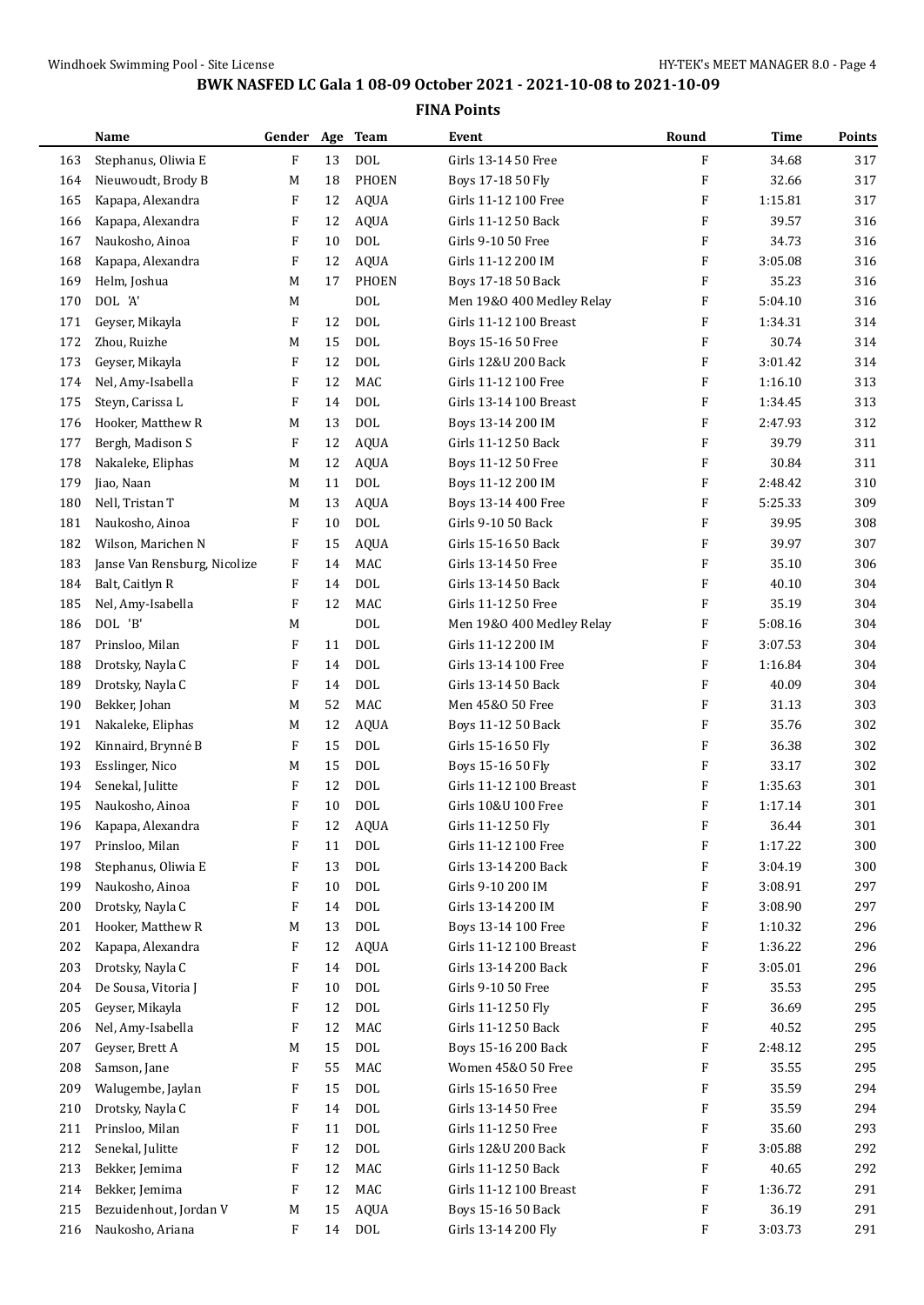|     | Name                         | Gender Age Team |    |             | Event                        | Round                     | Time    | Points |
|-----|------------------------------|-----------------|----|-------------|------------------------------|---------------------------|---------|--------|
| 217 | Langford, James J            | M               | 12 | <b>DOL</b>  | Boys 11-12 100 Free          | $\boldsymbol{\mathrm{F}}$ | 1:10.71 | 291    |
| 218 | Hagen, Armand G              | M               | 20 | <b>AQUA</b> | Boys 19&0 50 Fly             | F                         | 33.63   | 290    |
| 219 | Prinsloo, Milan              | F               | 11 | <b>DOL</b>  | Girls 12&U 200 Back          | F                         | 3:06.41 | 289    |
| 220 | De Sousa, Vitoria J          | F               | 10 | <b>DOL</b>  | Girls 10&U 100 Free          | $\boldsymbol{\mathrm{F}}$ | 1:18.18 | 289    |
| 221 | Zhou, Ruizhe                 | M               | 15 | <b>DOL</b>  | Boys 15-16 100 Free          | F                         | 1:10.89 | 289    |
| 222 | Nell, Tristan T              | M               | 13 | AQUA        | Boys 13-14 100 Free          | F                         | 1:11.11 | 287    |
| 223 | Prinsloo, Milan              | F               | 11 | <b>DOL</b>  | Girls 11-12 50 Back          | $\boldsymbol{\mathrm{F}}$ | 40.93   | 286    |
| 224 | Koster, Charles              | M               | 15 | <b>MAC</b>  | Boys 15-16 100 Free          | F                         | 1:11.14 | 286    |
| 225 | Schnebel, Silke              | F               | 14 | <b>DOL</b>  | Girls 13-14 50 Free          | F                         | 35.96   | 285    |
| 226 | Hooker, Matthew R            | M               | 13 | <b>DOL</b>  | Boys 13-14 50 Back           | $\boldsymbol{\mathrm{F}}$ | 36.44   | 285    |
| 227 | Kapapa, Alexandra            | F               | 12 | <b>AQUA</b> | Girls 12&U 200 Back          | F                         | 3:07.34 | 285    |
| 228 | Nakaleke, Eliphas            | M               | 12 | AQUA        | Boys 12&U 200 Back           | $\boldsymbol{\mathrm{F}}$ | 2:50.17 | 284    |
| 229 | Bezuidenhout, Jordan V       | M               | 15 | <b>AQUA</b> | Boys 15-16 200 IM            | $\boldsymbol{\mathrm{F}}$ | 2:53.38 | 284    |
| 230 | Hooker, Matthew R            | M               | 13 | DOL         | Boys 13-14 200 Back          | F                         | 2:50.45 | 283    |
| 231 | Balt, Caitlyn R              | F               | 14 | <b>DOL</b>  | Girls 13-14 100 Free         | F                         | 1:18.69 | 283    |
| 232 | Janse Van Rensburg, Nicolize | F               | 14 | <b>MAC</b>  | Girls 13-14 100 Free         | $\boldsymbol{\mathrm{F}}$ | 1:18.74 | 283    |
| 233 | De Sousa, Vitoria J          | F               | 10 | <b>DOL</b>  | Girls 12&U 400 Free          | $\boldsymbol{\mathrm{F}}$ | 6:00.26 | 282    |
| 234 | Senekal, Julitte             | F               | 12 | <b>DOL</b>  | Girls 12&U 400 Free          | $\boldsymbol{\mathrm{F}}$ | 6:00.73 | 281    |
| 235 | Langford, James J            | M               | 12 | <b>DOL</b>  | Boys 11-12 50 Free           | $\boldsymbol{\mathrm{F}}$ | 31.93   | 280    |
| 236 | Bezuidenhout, Justin J       | M               | 13 | <b>AQUA</b> | Boys 13-14 50 Free           | F                         | 31.93   | 280    |
| 237 | Humphrey, Jessica            | F               | 13 | <b>AQUA</b> | Girls 13-14 100 Breast       | F                         | 1:37.99 | 280    |
| 238 | Pretorius, Eldoné D          | F               | 16 | <b>AQUA</b> | Girls 15-16 50 Free          | $\boldsymbol{\mathrm{F}}$ | 36.19   | 279    |
| 239 | Nell, Tristan T              | M               | 13 | <b>AQUA</b> | Boys 13-14 50 Free           | F                         | 31.99   | 279    |
| 240 | Steyn, Carissa L             | F               | 14 | <b>DOL</b>  | Girls 13-14 50 Back          | $\boldsymbol{\mathrm{F}}$ | 41.26   | 279    |
| 241 | Langford, James J            | M               | 12 | <b>DOL</b>  | Boys 12&U 200 Back           | $\boldsymbol{\mathrm{F}}$ | 2:51.24 | 279    |
| 242 | Loxton, Dominic              | M               | 16 | <b>AQUA</b> | Boys 15-16 50 Fly            | F                         | 34.09   | 278    |
| 243 | Lasso-Drews, Daniel          | M               | 15 | <b>DOL</b>  | Boys 15-16 200 Fly           | F                         | 2:49.82 | 277    |
| 244 | Bauernschmitt, Michael B     | M               | 13 | <b>DOL</b>  | Boys 13-14 50 Back           | $\boldsymbol{\mathrm{F}}$ | 36.79   | 277    |
| 245 | Senekal, Julitte             | F               | 12 | <b>DOL</b>  | Girls 11-12 50 Back          | $\boldsymbol{\mathrm{F}}$ | 41.35   | 277    |
| 246 | Matyayi, Roselinda           | F               | 10 | AQUA        | Girls 12&U 400 Free          | $\boldsymbol{\mathrm{F}}$ | 6:02.84 | 276    |
| 247 | Langford, James J            | M               | 12 | <b>DOL</b>  | Boys 11-12 50 Fly            | F                         | 34.20   | 276    |
| 248 | Nakaleke, Eliphas            | M               | 12 | <b>AQUA</b> | <b>Boys 11-12 100 Breast</b> | F                         | 1:27.34 | 276    |
| 249 | Schnebel, Silke              | F               | 14 | <b>DOL</b>  | Girls 13-14 400 Free         | F                         | 6:03.16 | 276    |
| 250 | Stephanus, Oliwia E          | F               | 13 | <b>DOL</b>  | Girls 13-14 100 Free         | $\boldsymbol{\mathrm{F}}$ | 1:19.45 | 275    |
| 251 | Balt, Caitlyn R              | F               | 14 | <b>DOL</b>  | Girls 13-14 50 Fly           | F                         | 37.54   | 275    |
| 252 | Nell, Tristan T              | M               | 13 | AQUA        | Boys 13-14 200 IM            | F                         | 2:55.40 | 274    |
| 253 | Kinnaird, Brynné B           | F               | 15 | <b>DOL</b>  | Girls 15-16 200 Fly          | F                         | 3:07.71 | 273    |
| 254 | Zhou, Ruizhe                 | M               | 15 | <b>DOL</b>  | Boys 15-16 50 Fly            | F                         | 34.29   | 273    |
| 255 | Helm, Jezneel                | F               | 15 | PHOEN       | Girls 15-16 50 Back          | F                         | 41.55   | 273    |
| 256 | Matyayi, Roselinda           | F               | 10 | <b>AQUA</b> | Girls 10&U 100 Breast        | F                         | 1:38.84 | 273    |
| 257 | Bauernschmitt, Michael B     | M               | 13 | <b>DOL</b>  | Boys 13-14 400 Free          | F                         | 5:38.92 | 273    |
| 258 | Lasso-Drews, Daniel          | M               | 15 | <b>DOL</b>  | Boys 15-16 200 Back          | F                         | 2:52.34 | 273    |
| 259 | Jiao, Naan                   | M               | 11 | <b>DOL</b>  | Boys 11-12 100 Free          | F                         | 1:12.44 | 271    |
| 260 | Geyser, Brett A              | M               | 15 | <b>DOL</b>  | Boys 15-16 100 Breast        | F                         | 1:27.96 | 270    |
| 261 | Coetzer, Caitlin A           | F               | 16 | <b>DOL</b>  | Girls 15-16 50 Fly           | F                         | 37.81   | 269    |
| 262 | Hooker, Matthew R            | M               | 13 | <b>DOL</b>  | Boys 13-14 50 Free           | F                         | 32.41   | 268    |
| 263 | Geyser, Brett A              | M               | 15 | <b>DOL</b>  | Boys 15-16 400 Free          | F                         | 5:41.01 | 268    |
| 264 | Bergh, Madison S             | F               | 12 | AQUA        | Girls 12&U 200 Back          | F                         | 3:11.40 | 267    |
| 265 | Engelhard, Robin             | M               | 14 | <b>DOL</b>  | Boys 13-14 100 Breast        | F                         | 1:28.26 | 267    |
| 266 | De Sousa, Vitoria J          | F               | 10 | <b>DOL</b>  | Girls 9-10 50 Fly            | F                         | 37.90   | 267    |
| 267 | AQUA 'A'                     | M               |    | <b>AQUA</b> | Men 19&0 400 Medley Relay    | F                         | 5:21.54 | 267    |
| 268 | Esslinger, Nico              | M               | 15 | <b>DOL</b>  | Boys 15-16 100 Breast        | F                         | 1:28.36 | 266    |
| 269 | Lasso-Drews, Daniel          | M               | 15 | <b>DOL</b>  | Boys 15-16 100 Breast        | F                         | 1:28.38 | 266    |
| 270 | Jiao, Naan                   | M               | 11 | <b>DOL</b>  | Boys 12&U 200 Back           | F                         | 2:54.15 | 265    |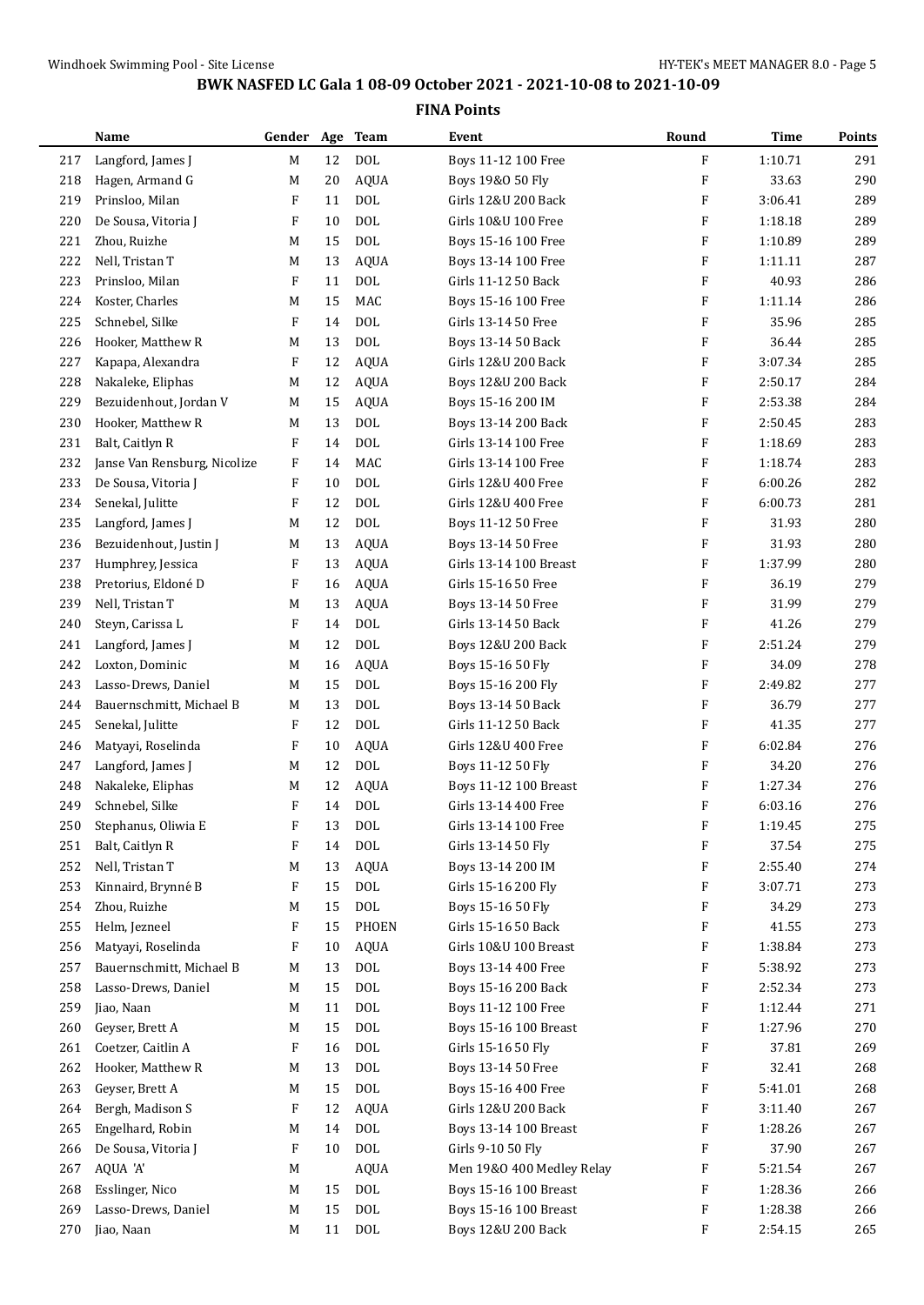|     | Name                         | Gender Age Team |    |              | Event                     | Round                     | Time    | <b>Points</b> |
|-----|------------------------------|-----------------|----|--------------|---------------------------|---------------------------|---------|---------------|
| 271 | Loxton, Dominic              | М               | 16 | <b>AQUA</b>  | Boys 15-16 50 Free        | $\rm F$                   | 32.57   | 264           |
| 272 | Naukosho, Ainoa              | F               | 10 | <b>DOL</b>   | Girls 12&U 200 Back       | F                         | 3:12.17 | 264           |
| 273 | Lasso-Drews, Daniel          | M               | 15 | <b>DOL</b>   | Boys 15-16 50 Back        | F                         | 37.41   | 264           |
| 274 | Schnebel, Silke              | F               | 14 | <b>DOL</b>   | Girls 13-14 200 IM        | F                         | 3:16.52 | 264           |
| 275 | Helm, Jezneel                | F               | 15 | <b>PHOEN</b> | Girls 15-16 50 Free       | F                         | 36.91   | 263           |
| 276 | De Sousa, Vitoria J          | F               | 10 | <b>DOL</b>   | Girls 9-10 50 Back        | F                         | 42.09   | 263           |
| 277 | Geyser, Mikayla              | F               | 12 | <b>DOL</b>   | Girls 12&U 400 Free       | F                         | 6:09.12 | 262           |
| 278 | Hagen, Armand G              | M               | 20 | <b>AQUA</b>  | Boys 19&0 400 Free        | F                         | 5:44.19 | 261           |
| 279 | Nell, Tristan T              | M               | 13 | <b>AQUA</b>  | Boys 13-14 200 Back       | F                         | 2:55.30 | 260           |
| 280 | Wilson, Marichen N           | F               | 15 | <b>AQUA</b>  | Girls 15-16 50 Free       | F                         | 37.04   | 260           |
| 281 | Nell, Tristan T              | M               | 13 | <b>AQUA</b>  | Boys 13-14 50 Fly         | F                         | 34.91   | 259           |
| 282 | DOL 'B'                      | M               |    | <b>DOL</b>   | Men 19&0 400 Medley Relay | F                         | 5:25.55 | 258           |
| 283 | Wilson, Marichen N           | F               | 15 | <b>AQUA</b>  | Girls 15-16 100 Free      | F                         | 1:21.22 | 258           |
| 284 | Nakaleke, Eliphas            | M               | 12 | <b>AQUA</b>  | Boys 12&U 400 Free        | F                         | 5:45.95 | 257           |
| 285 | Langford, James J            | M               | 12 | <b>DOL</b>   | Boys 11-12 50 Back        | F                         | 37.70   | 257           |
| 286 | Meyer, Cara                  | F               | 10 | <b>DOL</b>   | Girls 9-10 50 Free        | F                         | 37.24   | 256           |
| 287 | Naukosho, Ainoa              | F               | 10 | <b>DOL</b>   | Girls 9-10 50 Fly         | F                         | 38.44   | 256           |
| 288 | Bezuidenhout, Justin J       | M               | 13 | <b>AQUA</b>  | Boys 13-14 100 Free       | F                         | 1:13.81 | 256           |
| 289 | Salamon, Gabor J             | М               | 64 | MAC          | Men 45&0 50 Fly           | F                         | 35.10   | 255           |
| 290 | Schnebel, Silke              | F               | 14 | <b>DOL</b>   | Girls 13-14 100 Free      | F                         | 1:21.74 | 253           |
| 291 | Bezuidenhout, Jordan V       | M               | 15 | <b>AQUA</b>  | Boys 15-16 200 Back       | F                         | 2:56.75 | 253           |
| 292 | Prinsloo, Milan              | F               | 11 | <b>DOL</b>   | Girls 11-12 50 Fly        | F                         | 38.63   | 252           |
| 293 | De Sousa, Vitoria J          | F               | 10 | <b>DOL</b>   | Girls 12&U 200 Back       | F                         | 3:15.14 | 252           |
| 294 | Drotsky, Nayla C             | F               | 14 | <b>DOL</b>   | Girls 13-14 50 Fly        | F                         | 38.71   | 251           |
| 295 | AQUA 'B'                     | М               |    | <b>AQUA</b>  | Men 19&0 400 Medley Relay | F                         | 5:28.20 | 251           |
| 296 | Stephanus, Oliwia E          | F               | 13 | <b>DOL</b>   | Girls 13-14 50 Fly        | F                         | 38.73   | 250           |
| 297 | Janse Van Rensburg, Nicolize | F               | 14 | MAC          | Girls 13-14 50 Back       | F                         | 42.79   | 250           |
| 298 | Prinsloo, Milan              | F               | 11 | <b>DOL</b>   | Girls 11-12 100 Breast    | $\boldsymbol{\mathrm{F}}$ | 1:41.74 | 250           |
| 299 | Nieuwoudt, Brody B           | M               | 18 | <b>PHOEN</b> | Boys 17-18 50 Back        | F                         | 38.13   | 249           |
| 300 | Bauernschmitt, Michael B     | M               | 13 | <b>DOL</b>   | Boys 13-14 200 Back       | F                         | 2:57.93 | 248           |
| 301 | Jiao, Naan                   | М               | 11 | <b>DOL</b>   | Boys 11-12 50 Free        | F                         | 33.29   | 247           |
| 302 | Bergh, Madison S             | F               | 12 | <b>AQUA</b>  | Girls 11-12 200 IM        | F                         | 3:20.85 | 247           |
| 303 | Drotsky, Kayleigh R          | F               | 11 | <b>DOL</b>   | Girls 11-12 200 IM        | F                         | 3:20.75 | 247           |
| 304 | Jiao, Naan                   | М               | 11 | DOL          | Boys 12&U 200 Fly         | $\boldsymbol{\mathrm{F}}$ | 2:56.41 | 247           |
| 305 | Pretorius, Eldoné D          | F               | 16 | <b>AQUA</b>  | Girls 15-16 50 Back       | F                         | 43.05   | 246           |
| 306 | Drotsky, Nayla C             | F               | 14 | <b>DOL</b>   | Girls 13-14 400 Free      | F                         | 6:17.68 | 245           |
| 307 | De Sousa, Vitoria J          | F               | 10 | $\text{DOL}$ | Girls 10&U 100 Breast     | F                         | 1:42.43 | 245           |
| 308 | Senekal, Julitte             | F               | 12 | DOL          | Girls 11-12 50 Fly        | F                         | 39.06   | 244           |
| 309 | Salamon, Gabor J             | M               | 64 | MAC          | Men 45&0 50 Free          | F                         | 33.47   | 243           |
| 310 | Schnebel, Silke              | F               | 14 | <b>DOL</b>   | Girls 13-14 50 Back       | F                         | 43.28   | 242           |
| 311 | Zhou, Ruizhe                 | M               | 15 | <b>DOL</b>   | Boys 15-16 200 Back       | F                         | 2:59.49 | 242           |
| 312 | Naukosho, Ainoa              | F               | 10 | <b>DOL</b>   | Girls 12&U 400 Free       | F                         | 6:19.88 | 241           |
| 313 | Nel, Amy-Isabella            | F               | 12 | MAC          | Girls 12&U 200 Back       | F                         | 3:18.32 | 240           |
| 314 | Esterhuizen, Lorenzo E       | M               | 12 | <b>AQUA</b>  | Boys 11-12 100 Breast     | F                         | 1:31.46 | 240           |
| 315 | Pretorius, Eldoné D          | F               | 16 | <b>AQUA</b>  | Girls 15-16 100 Free      | F                         | 1:23.15 | 240           |
| 316 | Meyer, Cara                  | F               | 10 | <b>DOL</b>   | Girls 9-10 50 Back        | F                         | 43.44   | 239           |
| 317 | Jiao, Naan                   | M               | 11 | <b>DOL</b>   | Boys 11-12 50 Back        | F                         | 38.62   | 239           |
| 318 | Bekker, Johan                | M               | 52 | MAC          | Men 45&0 400 Free         | F                         | 5:55.07 | 238           |
| 319 | Zhou, Ruizhe                 | М               | 15 | $\text{DOL}$ | Boys 15-16 50 Back        | F                         | 38.68   | 238           |
| 320 | DOL 'A'                      | M               |    | DOL          | Men 19&0 400 Medley Relay | F                         | 5:34.55 | 237           |
| 321 | Bezuidenhout, Justin J       | M               | 13 | <b>AQUA</b>  | Boys 13-14 400 Free       | F                         | 5:55.16 | 237           |
| 322 | Hooker, Matthew R            | М               | 13 | DOL          | Boys 13-14 50 Fly         | F                         | 35.97   | 237           |
| 323 | Nell, Tristan T              | M               | 13 | <b>AQUA</b>  | Boys 13-14 50 Back        | F                         | 38.73   | 237           |
| 324 | Wilson, Marichen N           | F               | 15 | AQUA         | Girls 15-16 200 Back      | F                         | 3:19.82 | 235           |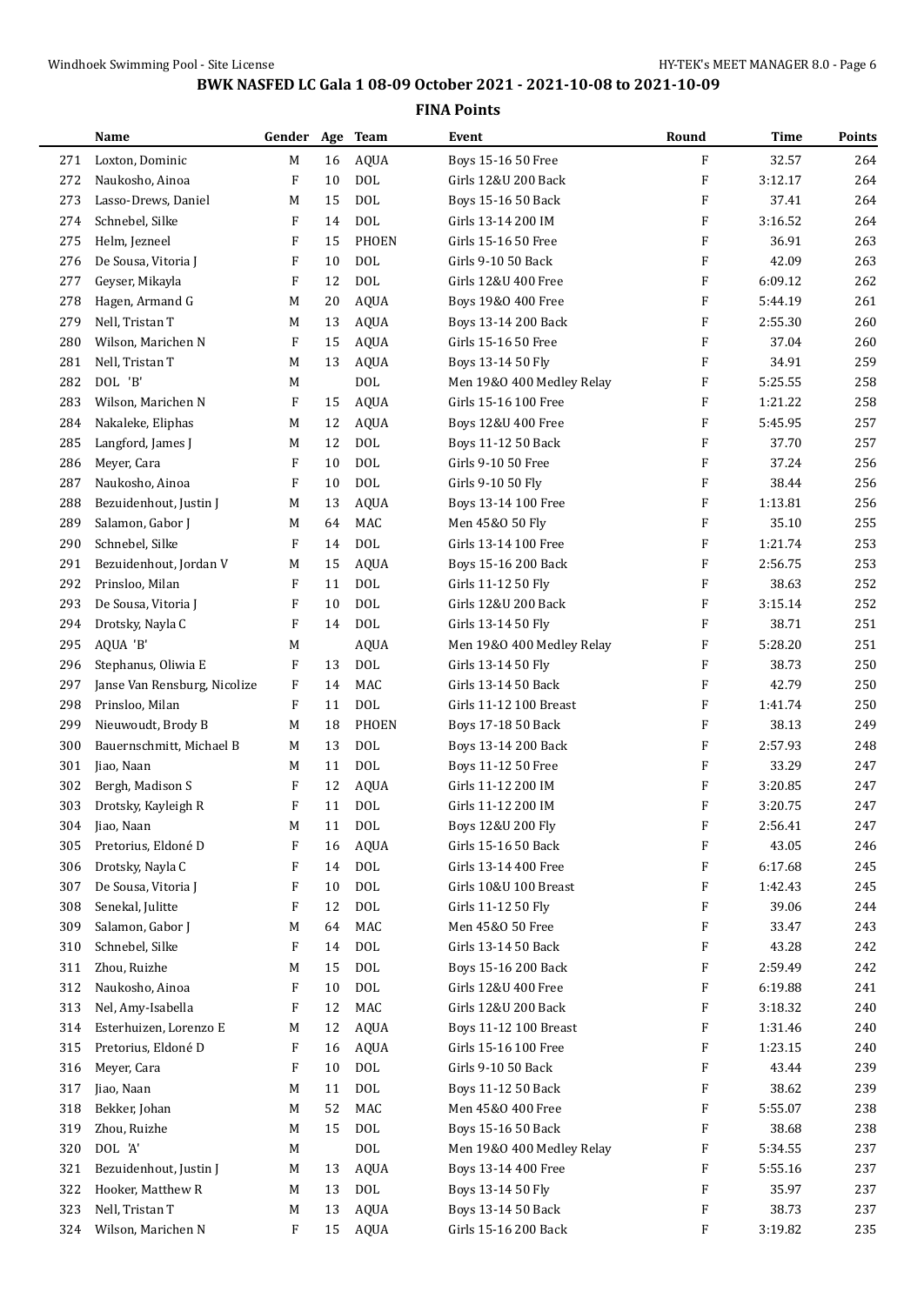|     | Name                     | Gender Age Team           |    |              | Event                     | Round     | Time    | Points |
|-----|--------------------------|---------------------------|----|--------------|---------------------------|-----------|---------|--------|
| 325 | MAC 'A'                  | M                         |    | MAC          | Men 19&0 400 Medley Relay | ${\bf F}$ | 5:35.52 | 235    |
| 326 | Prinsloo, Milan          | F                         | 11 | <b>DOL</b>   | Girls 12&U 200 Fly        | F         | 3:17.57 | 234    |
| 327 | Bezuidenhout, Justin J   | M                         | 13 | <b>AQUA</b>  | Boys 13-14 200 IM         | F         | 3:05.24 | 233    |
| 328 | Meyer, Cara              | $\boldsymbol{\mathrm{F}}$ | 10 | <b>DOL</b>   | Girls 10&U 100 Breast     | F         | 1:44.19 | 233    |
| 329 | Samson, Jane             | F                         | 55 | <b>MAC</b>   | Women 45&0 50 Back        | F         | 43.91   | 231    |
| 330 | Kapapa, Alexandra        | F                         | 12 | <b>AQUA</b>  | Girls 12&U 400 Free       | F         | 6:26.11 | 229    |
| 331 | Bezuidenhout, Justin J   | M                         | 13 | <b>AQUA</b>  | Boys 13-14 50 Fly         | F         | 36.39   | 229    |
| 332 | Schnebel, Silke          | F                         | 14 | DOL          | Girls 13-14 200 Back      | F         | 3:21.83 | 228    |
| 333 | Langford, James J        | M                         | 12 | <b>DOL</b>   | Boys 12&U 200 Fly         | F         | 3:01.10 | 228    |
| 334 | Stephanus, Oliwia E      | F                         | 13 | <b>DOL</b>   | Girls 13-14 400 Free      | F         | 6:26.87 | 228    |
| 335 | Bezuidenhout, Jordan V   | M                         | 15 | <b>AQUA</b>  | Boys 15-16 400 Free       | F         | 6:00.57 | 227    |
| 336 | Loxton, Dominic          | М                         | 16 | <b>AQUA</b>  | Boys 15-16 50 Back        | F         | 39.33   | 227    |
| 337 | Meyer, Cara              | F                         | 10 | <b>DOL</b>   | Girls 9-10 200 IM         | F         | 3:27.20 | 225    |
| 338 | Jiao, Naan               | M                         | 11 | <b>DOL</b>   | Boys 11-12 100 Breast     | F         | 1:33.52 | 224    |
| 339 | Walugembe, Jaylan        | F                         | 15 | <b>DOL</b>   | Girls 15-16 50 Back       | F         | 44.38   | 224    |
| 340 | Bauernschmitt, Michael B | M                         | 13 | <b>DOL</b>   | Boys 13-14 100 Breast     | F         | 1:33.52 | 224    |
| 341 | Helm, Jezneel            | F                         | 15 | <b>PHOEN</b> | Girls 15-16 100 Breast    | F         | 1:45.75 | 223    |
| 342 | Loxton, Dominic          | M                         | 16 | <b>AQUA</b>  | Boys 15-16 100 Free       | F         | 1:17.36 | 222    |
| 343 | De Sousa, Vitoria J      | F                         | 10 | <b>DOL</b>   | Girls 12&U 200 Fly        | F         | 3:20.96 | 222    |
| 344 | Helm, Jezneel            | F                         | 15 | <b>PHOEN</b> | Girls 15-16 200 Back      | F         | 3:24.29 | 220    |
| 345 | Bergh, Madison S         | F                         | 12 | <b>AQUA</b>  | Girls 11-12 100 Free      | F         | 1:25.53 | 220    |
| 346 | Nell, Tristan T          | M                         | 13 | <b>AQUA</b>  | Boys 13-14 100 Breast     | F         | 1:34.08 | 220    |
| 347 | Bergh, Madison S         | F                         | 12 | <b>AQUA</b>  | Girls 12&U 400 Free       | F         | 6:31.75 | 219    |
| 348 | Pretorius, Eldoné D      | F                         | 16 | <b>AQUA</b>  | Girls 15-16 100 Breast    | F         | 1:46.34 | 219    |
| 349 | Engelhard, Robin         | M                         | 14 | <b>DOL</b>   | Boys 13-14 200 Fly        | F         | 3:03.62 | 219    |
| 350 | Naukosho, Ainoa          | F                         | 10 | <b>DOL</b>   | Girls 10&U 100 Breast     | F         | 1:46.56 | 217    |
| 351 | Bergh, Madison S         | F                         | 12 | <b>AQUA</b>  | Girls 11-12 50 Free       | F         | 39.34   | 217    |
| 352 | Schnebel, Silke          | $\boldsymbol{\mathrm{F}}$ | 14 | <b>DOL</b>   | Girls 13-14 100 Breast    | F         | 1:46.70 | 217    |
| 353 | MAC 'A'                  | M                         |    | MAC          | Men 19&0 400 Medley Relay | F         | 5:45.11 | 216    |
| 354 | Steyn, Carissa L         | F                         | 14 | <b>DOL</b>   | Girls 13-14 50 Fly        | F         | 40.66   | 216    |
| 355 | Hekandjo, Kabi A         | M                         | 10 | <b>AQUA</b>  | Boys 9-10 50 Back         | F         | 39.97   | 216    |
| 356 | Bezuidenhout, Justin J   | M                         | 13 | <b>AQUA</b>  | Boys 13-14 50 Back        | F         | 39.95   | 216    |
| 357 | Nell, Tristan T          | М                         | 13 | <b>AQUA</b>  | Boys 13-14 200 Fly        | F         | 3:04.36 | 216    |
| 358 | Drotsky, Kayleigh R      | F                         | 11 | <b>DOL</b>   | Girls 11-12 100 Breast    | F         | 1:47.02 | 215    |
| 359 | Meyer, Cara              | F                         | 10 | <b>DOL</b>   | Girls 10&U 100 Free       | F         | 1:26.30 | 215    |
| 360 | Hekandjo, Kabi A         | M                         | 10 | AQUA         | Boys 10&U 100 Free        | F         | 1:18.35 | 214    |
| 361 | Drotsky, Kayleigh R      | F                         | 11 | <b>DOL</b>   | Girls 11-12 50 Free       | F         | 39.57   | 214    |
| 362 | Koster, Charles          | M                         | 15 | MAC          | Boys 15-16 400 Free       | F         | 6:08.35 | 213    |
| 363 | Steyn, Lara              | F                         | 11 | <b>DOL</b>   | Girls 11-12 50 Free       | F         | 39.65   | 212    |
| 364 | Hekandjo, Kabi A         | M                         | 10 | <b>AQUA</b>  | Boys 12&U 400 Free        | F         | 6:09.18 | 211    |
| 365 | Drotsky, Kayleigh R      | F                         | 11 | DOL          | Girls 11-12 100 Free      | F         | 1:26.81 | 211    |
| 366 | Langford, James J        | M                         | 12 | <b>DOL</b>   | Boys 11-12 100 Breast     | F         | 1:35.77 | 209    |
| 367 | Drotsky, Kayleigh R      | F                         | 11 | <b>DOL</b>   | Girls 12&U 400 Free       | F         | 6:38.00 | 209    |
| 368 | Drotsky, Nayla C         | F                         | 14 | <b>DOL</b>   | Girls 13-14 100 Breast    | F         | 1:47.92 | 209    |
| 369 | Loxton, Dominic          | M                         | 16 | <b>AQUA</b>  | Boys 15-16 200 IM         | F         | 3:12.15 | 208    |
| 370 | Hooker, Matthew R        | M                         | 13 | <b>DOL</b>   | Boys 13-14 200 Fly        | F         | 3:06.63 | 208    |
| 371 | Helm, Joshua             | M                         | 17 | PHOEN        | Boys 17-18 200 Back       | F         | 3:08.80 | 208    |
| 372 | Beukes, Luke             | M                         | 13 | <b>AQUA</b>  | Boys 13-14 50 Back        | F         | 40.46   | 208    |
| 373 | Salamon, Gabor J         | M                         | 64 | MAC          | Men 45&0 100 Free         | F         | 1:19.14 | 208    |
| 374 | Schnebel, Silke          | F                         | 14 | $\text{DOL}$ | Girls 13-14 50 Fly        | F         | 41.21   | 208    |
| 375 | Westerduin, Geo X        | M                         | 16 | <b>AQUA</b>  | Boys 15-16 50 Back        | F         | 40.57   | 207    |
| 376 | Stephanus, Oliwia E      | F                         | 13 | <b>DOL</b>   | Girls 13-14 100 Breast    | F         | 1:48.46 | 206    |
| 377 | Mobbison, Solange A      | F                         | 10 | <b>DOL</b>   | Girls 9-10 200 IM         | F         | 3:33.76 | 205    |
| 378 | Bezuidenhout, Jordan V   | M                         | 15 | <b>AQUA</b>  | Boys 15-16 100 Breast     | F         | 1:36.33 | 205    |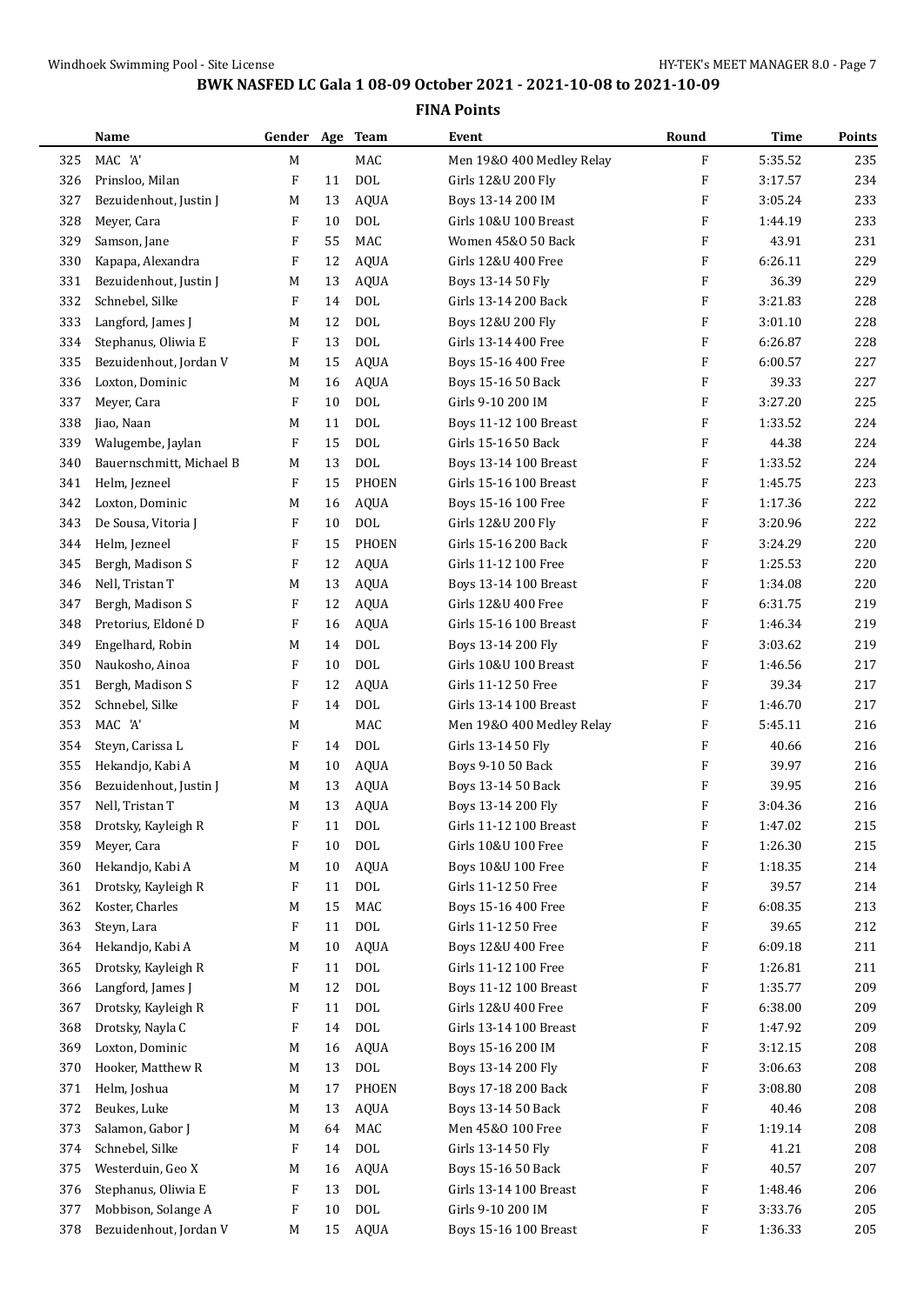| <b>DOL</b><br>F<br>M<br>11<br>37.77<br>204<br>379<br>Jiao, Naan<br>Boys 11-12 50 Fly<br><b>DOL</b><br>F<br>204<br>F<br>11<br>41.45<br>380<br>Drotsky, Kayleigh R<br>Girls 11-12 50 Fly<br><b>DOL</b><br>F<br>203<br>381<br>Brinkmann, Emma M<br>F<br>10<br>Girls 12&U 400 Free<br>6:41.90<br><b>DOL</b><br>F<br>3:08.37<br>203<br>382<br>Bauernschmitt, Michael B<br>13<br>M<br>Boys 13-14 200 Fly<br><b>DOL</b><br>F<br>201<br>Drotsky, Nayla C<br>F<br>14<br>3:27.86<br>383<br>Girls 13-14 200 Fly<br>$\boldsymbol{\mathrm{F}}$<br>F<br>200<br>Bergh, Madison S<br>12<br><b>AQUA</b><br>41.75<br>384<br>Girls 11-12 50 Fly<br><b>AQUA</b><br>F<br>199<br>385<br>Hekandjo, Kabi A<br>M<br>10<br>Boys 9-10 50 Free<br>35.77<br>$\boldsymbol{\mathrm{F}}$<br>3:12.11<br>197<br>Hekandjo, Kabi A<br><b>AQUA</b><br>386<br>М<br>10<br>Boys 12&U 200 Back<br>F<br>3:10.03<br>197<br>387<br>Bezuidenhout, Justin J<br><b>AQUA</b><br>М<br>13<br>Boys 13-14 200 Fly<br>Nieuwoudt, Brody B<br><b>PHOEN</b><br>F<br>196<br>388<br>18<br>Boys 17-18 100 Breast<br>1:37.84<br>M<br><b>DOL</b><br>F<br>196<br>Hooker, Matthew R<br>13<br>1:37.76<br>389<br>М<br>Boys 13-14 100 Breast<br><b>DOL</b><br>F<br>195<br>F<br>11<br>46.50<br>390<br>Drotsky, Kayleigh R<br>Girls 11-12 50 Back<br><b>DOL</b><br>F<br>195<br>391<br>Brinkmann, Emma M<br>F<br>10<br>Girls 9-10 50 Free<br>40.78<br><b>DOL</b><br>F<br>1:29.14<br>195<br>Steyn, Lara<br>F<br>Girls 11-12 100 Free<br>392<br>11<br>F<br>36.11<br>194<br>393<br>Beukes, Luke<br>13<br><b>AQUA</b><br>M<br>Boys 13-14 50 Free<br>193<br>Rukewe, Omena T<br>F<br>40.91<br>394<br>F<br>10<br><b>AQUA</b><br>Girls 9-10 50 Free<br>F<br>191<br>Wilson, Marichen N<br>F<br>15<br><b>AQUA</b><br>Girls 15-16 200 IM<br>3:38.67<br>395<br>$\boldsymbol{\mathrm{F}}$<br><b>DOL</b><br>F<br>191<br>Schnebel, Sandra<br>10<br>Girls 9-10 50 Back<br>46.77<br>396<br><b>DOL</b><br>F<br>1:30.23<br>188<br>397<br>Walugembe, Jaylan<br>F<br>15<br>Girls 15-16 100 Free<br><b>AQUA</b><br>$\boldsymbol{\mathrm{F}}$<br>188<br>Bezuidenhout, Justin J<br>13<br>3:15.10<br>398<br>М<br>Boys 13-14 200 Back<br><b>DOL</b><br>F<br>187<br>399<br>Steyn, Lara<br>F<br>3:35.59<br>11<br>Girls 12&U 200 Back<br><b>AQUA</b><br>F<br>187<br>Hekandjo, Kabi A<br>10<br>Boys 9-10 200 IM<br>3:19.09<br>400<br>М<br>8<br><b>DOL</b><br>F<br>185<br>Kalemeera, Christelle<br>F<br>Girls 8&U 50 Free<br>41.52<br>401<br>MAC<br>F<br>185<br>13<br>36.67<br>402<br>Robiati, Naeem<br>Boys 13-14 50 Free<br>M<br><b>DOL</b><br>F<br>3:36.20<br>185<br>403<br>Drotsky, Kayleigh R<br>F<br>11<br>Girls 12&U 200 Back<br><b>DOL</b><br>F<br>184<br>Meyer, Cara<br>F<br>42.88<br>404<br>10<br>Girls 9-10 50 Fly<br><b>DOL</b><br>F<br>183<br>F<br>15<br>Girls 15-16 50 Fly<br>42.99<br>405<br>Walugembe, Jaylan<br>F<br>8<br><b>DOL</b><br>Girls 10&U 100 Breast<br>F<br>1:53.46<br>180<br>Kalemeera, Christelle<br>406<br>F<br>180<br>Rukewe, Omena T<br>F<br>10<br><b>AQUA</b><br>Girls 9-10 50 Back<br>47.75<br>407<br>F<br>180<br>Bezuidenhout, Justin J<br>13<br>AQUA<br>1:40.61<br>408<br>M<br>Boys 13-14 100 Breast<br>Kalemeera, Christelle<br>8<br><b>DOL</b><br>179<br>409<br>F<br>Girls 8&U 50 Back<br>F<br>47.87<br><b>DOL</b><br>Engelhard, Victor<br>11<br>Boys 11-12 50 Free<br>F<br>37.13<br>178<br>410<br>M<br>$\boldsymbol{\mathrm{F}}$<br><b>DOL</b><br>F<br>177<br>48.03<br>411<br>Steyn, Lara<br>11<br>Girls 11-12 50 Back<br>McNab, Aneurene<br>F<br>10<br><b>DOL</b><br>Girls 9-10 50 Free<br>F<br>42.11<br>177<br>412<br><b>DOL</b><br>F<br>Mobbison, Solange A<br>F<br>10<br>Girls 9-10 50 Free<br>42.18<br>176<br>413<br><b>DOL</b><br>F<br>Mobbison, Solange A<br>F<br>10<br>Girls 12&U 400 Free<br>7:01.32<br>176<br>414<br><b>DOL</b><br>Mobbison, Solange A<br>10<br>Girls 12&U 200 Back<br>F<br>3:40.27<br>175<br>415<br>F<br><b>DOL</b><br>Girls 11-12 200 IM<br>F<br>175<br>416<br>Steyn, Lara<br>F<br>11<br>3:45.47<br>Meyer, Cara<br><b>DOL</b><br>Girls 12&U 400 Free<br>F<br>174<br>417<br>F<br>10<br>7:02.78<br><b>DOL</b><br>418<br>Naukosho, Ainoa<br>F<br>10<br>Girls 12&U 200 Fly<br>F<br>3:38.23<br>173<br><b>DOL</b><br>Kalemeera, Christelle<br>8<br>Girls 8&U 200 IM<br>F<br>172<br>419<br>F<br>3:46.45<br>F<br>Westerduin, Geo X<br><b>AQUA</b><br>37.59<br>172<br>420<br>16<br>Boys 15-16 50 Free<br>M<br>Beukes, Luke<br><b>AQUA</b><br>F<br>40.14<br>170<br>421<br>13<br>Boys 13-14 50 Fly<br>M<br>Wilson, Marichen N<br><b>AQUA</b><br>F<br>44.06<br>170<br>422<br>F<br>15<br>Girls 15-16 50 Fly<br><b>DOL</b><br>Brinkmann, Emma M<br>Girls 12&U 200 Back<br>F<br>3:42.34<br>170<br>423<br>F<br>10<br>Wilson, Marichen N<br>169<br>F<br><b>AQUA</b><br>Girls 15-16 100 Breast<br>F<br>424<br>15<br>1:55.88<br><b>DOL</b><br>Mobbison, Solange A<br>F<br>Girls 10&U 100 Free<br>F<br>165<br>425<br>10<br>1:34.27<br>Leitner, Zachary M<br>8<br><b>AQUA</b><br>F<br>3:25.23<br>162<br>426<br>Boys 12&U 200 Back<br>M<br>Rukewe, Omena T<br>162<br>427<br><b>AQUA</b><br>Girls 10&U 100 Free<br>F<br>1:34.78<br>F<br>10<br>MAC<br>Ashikoto, Suraya A<br>9<br>Girls 9-10 50 Free<br>F<br>43.51<br>161<br>428<br>F<br><b>DOL</b><br>Brinkmann, Emma M<br>Girls 10&U 100 Breast<br>F<br>1:57.81<br>161<br>429<br>F<br>10<br><b>DOL</b><br>430<br>McNamara, Scarlett<br>F<br>10<br>Girls 10&U 100 Free<br>F<br>1:35.04<br>161<br>Bergh, Madison S<br>12<br><b>AQUA</b><br>Girls 11-12 100 Breast<br>F<br>1:58.31<br>159<br>431<br>F<br>F<br>Robiati, Naeem<br>MAC<br>44.22<br>159<br>432<br>13<br>Boys 13-14 50 Back<br>M | Name | Gender Age Team |  | Event | Round | Time | Points |
|----------------------------------------------------------------------------------------------------------------------------------------------------------------------------------------------------------------------------------------------------------------------------------------------------------------------------------------------------------------------------------------------------------------------------------------------------------------------------------------------------------------------------------------------------------------------------------------------------------------------------------------------------------------------------------------------------------------------------------------------------------------------------------------------------------------------------------------------------------------------------------------------------------------------------------------------------------------------------------------------------------------------------------------------------------------------------------------------------------------------------------------------------------------------------------------------------------------------------------------------------------------------------------------------------------------------------------------------------------------------------------------------------------------------------------------------------------------------------------------------------------------------------------------------------------------------------------------------------------------------------------------------------------------------------------------------------------------------------------------------------------------------------------------------------------------------------------------------------------------------------------------------------------------------------------------------------------------------------------------------------------------------------------------------------------------------------------------------------------------------------------------------------------------------------------------------------------------------------------------------------------------------------------------------------------------------------------------------------------------------------------------------------------------------------------------------------------------------------------------------------------------------------------------------------------------------------------------------------------------------------------------------------------------------------------------------------------------------------------------------------------------------------------------------------------------------------------------------------------------------------------------------------------------------------------------------------------------------------------------------------------------------------------------------------------------------------------------------------------------------------------------------------------------------------------------------------------------------------------------------------------------------------------------------------------------------------------------------------------------------------------------------------------------------------------------------------------------------------------------------------------------------------------------------------------------------------------------------------------------------------------------------------------------------------------------------------------------------------------------------------------------------------------------------------------------------------------------------------------------------------------------------------------------------------------------------------------------------------------------------------------------------------------------------------------------------------------------------------------------------------------------------------------------------------------------------------------------------------------------------------------------------------------------------------------------------------------------------------------------------------------------------------------------------------------------------------------------------------------------------------------------------------------------------------------------------------------------------------------------------------------------------------------------------------------------------------------------------------------------------------------------------------------------------------------------------------------------------------------------------------------------------------------------------------------------------------------------------------------------------------------------------------------------------------------------------------------------------------------------------------------------------------------------------------------------------------------------------------------------------------------------------------------------------------------------------------------------------------------------------------------------------------------------------------------------------------------------------------------------------------------------------------------------------------------------------------------|------|-----------------|--|-------|-------|------|--------|
|                                                                                                                                                                                                                                                                                                                                                                                                                                                                                                                                                                                                                                                                                                                                                                                                                                                                                                                                                                                                                                                                                                                                                                                                                                                                                                                                                                                                                                                                                                                                                                                                                                                                                                                                                                                                                                                                                                                                                                                                                                                                                                                                                                                                                                                                                                                                                                                                                                                                                                                                                                                                                                                                                                                                                                                                                                                                                                                                                                                                                                                                                                                                                                                                                                                                                                                                                                                                                                                                                                                                                                                                                                                                                                                                                                                                                                                                                                                                                                                                                                                                                                                                                                                                                                                                                                                                                                                                                                                                                                                                                                                                                                                                                                                                                                                                                                                                                                                                                                                                                                                                                                                                                                                                                                                                                                                                                                                                                                                                                                                                                                                  |      |                 |  |       |       |      |        |
|                                                                                                                                                                                                                                                                                                                                                                                                                                                                                                                                                                                                                                                                                                                                                                                                                                                                                                                                                                                                                                                                                                                                                                                                                                                                                                                                                                                                                                                                                                                                                                                                                                                                                                                                                                                                                                                                                                                                                                                                                                                                                                                                                                                                                                                                                                                                                                                                                                                                                                                                                                                                                                                                                                                                                                                                                                                                                                                                                                                                                                                                                                                                                                                                                                                                                                                                                                                                                                                                                                                                                                                                                                                                                                                                                                                                                                                                                                                                                                                                                                                                                                                                                                                                                                                                                                                                                                                                                                                                                                                                                                                                                                                                                                                                                                                                                                                                                                                                                                                                                                                                                                                                                                                                                                                                                                                                                                                                                                                                                                                                                                                  |      |                 |  |       |       |      |        |
|                                                                                                                                                                                                                                                                                                                                                                                                                                                                                                                                                                                                                                                                                                                                                                                                                                                                                                                                                                                                                                                                                                                                                                                                                                                                                                                                                                                                                                                                                                                                                                                                                                                                                                                                                                                                                                                                                                                                                                                                                                                                                                                                                                                                                                                                                                                                                                                                                                                                                                                                                                                                                                                                                                                                                                                                                                                                                                                                                                                                                                                                                                                                                                                                                                                                                                                                                                                                                                                                                                                                                                                                                                                                                                                                                                                                                                                                                                                                                                                                                                                                                                                                                                                                                                                                                                                                                                                                                                                                                                                                                                                                                                                                                                                                                                                                                                                                                                                                                                                                                                                                                                                                                                                                                                                                                                                                                                                                                                                                                                                                                                                  |      |                 |  |       |       |      |        |
|                                                                                                                                                                                                                                                                                                                                                                                                                                                                                                                                                                                                                                                                                                                                                                                                                                                                                                                                                                                                                                                                                                                                                                                                                                                                                                                                                                                                                                                                                                                                                                                                                                                                                                                                                                                                                                                                                                                                                                                                                                                                                                                                                                                                                                                                                                                                                                                                                                                                                                                                                                                                                                                                                                                                                                                                                                                                                                                                                                                                                                                                                                                                                                                                                                                                                                                                                                                                                                                                                                                                                                                                                                                                                                                                                                                                                                                                                                                                                                                                                                                                                                                                                                                                                                                                                                                                                                                                                                                                                                                                                                                                                                                                                                                                                                                                                                                                                                                                                                                                                                                                                                                                                                                                                                                                                                                                                                                                                                                                                                                                                                                  |      |                 |  |       |       |      |        |
|                                                                                                                                                                                                                                                                                                                                                                                                                                                                                                                                                                                                                                                                                                                                                                                                                                                                                                                                                                                                                                                                                                                                                                                                                                                                                                                                                                                                                                                                                                                                                                                                                                                                                                                                                                                                                                                                                                                                                                                                                                                                                                                                                                                                                                                                                                                                                                                                                                                                                                                                                                                                                                                                                                                                                                                                                                                                                                                                                                                                                                                                                                                                                                                                                                                                                                                                                                                                                                                                                                                                                                                                                                                                                                                                                                                                                                                                                                                                                                                                                                                                                                                                                                                                                                                                                                                                                                                                                                                                                                                                                                                                                                                                                                                                                                                                                                                                                                                                                                                                                                                                                                                                                                                                                                                                                                                                                                                                                                                                                                                                                                                  |      |                 |  |       |       |      |        |
|                                                                                                                                                                                                                                                                                                                                                                                                                                                                                                                                                                                                                                                                                                                                                                                                                                                                                                                                                                                                                                                                                                                                                                                                                                                                                                                                                                                                                                                                                                                                                                                                                                                                                                                                                                                                                                                                                                                                                                                                                                                                                                                                                                                                                                                                                                                                                                                                                                                                                                                                                                                                                                                                                                                                                                                                                                                                                                                                                                                                                                                                                                                                                                                                                                                                                                                                                                                                                                                                                                                                                                                                                                                                                                                                                                                                                                                                                                                                                                                                                                                                                                                                                                                                                                                                                                                                                                                                                                                                                                                                                                                                                                                                                                                                                                                                                                                                                                                                                                                                                                                                                                                                                                                                                                                                                                                                                                                                                                                                                                                                                                                  |      |                 |  |       |       |      |        |
|                                                                                                                                                                                                                                                                                                                                                                                                                                                                                                                                                                                                                                                                                                                                                                                                                                                                                                                                                                                                                                                                                                                                                                                                                                                                                                                                                                                                                                                                                                                                                                                                                                                                                                                                                                                                                                                                                                                                                                                                                                                                                                                                                                                                                                                                                                                                                                                                                                                                                                                                                                                                                                                                                                                                                                                                                                                                                                                                                                                                                                                                                                                                                                                                                                                                                                                                                                                                                                                                                                                                                                                                                                                                                                                                                                                                                                                                                                                                                                                                                                                                                                                                                                                                                                                                                                                                                                                                                                                                                                                                                                                                                                                                                                                                                                                                                                                                                                                                                                                                                                                                                                                                                                                                                                                                                                                                                                                                                                                                                                                                                                                  |      |                 |  |       |       |      |        |
|                                                                                                                                                                                                                                                                                                                                                                                                                                                                                                                                                                                                                                                                                                                                                                                                                                                                                                                                                                                                                                                                                                                                                                                                                                                                                                                                                                                                                                                                                                                                                                                                                                                                                                                                                                                                                                                                                                                                                                                                                                                                                                                                                                                                                                                                                                                                                                                                                                                                                                                                                                                                                                                                                                                                                                                                                                                                                                                                                                                                                                                                                                                                                                                                                                                                                                                                                                                                                                                                                                                                                                                                                                                                                                                                                                                                                                                                                                                                                                                                                                                                                                                                                                                                                                                                                                                                                                                                                                                                                                                                                                                                                                                                                                                                                                                                                                                                                                                                                                                                                                                                                                                                                                                                                                                                                                                                                                                                                                                                                                                                                                                  |      |                 |  |       |       |      |        |
|                                                                                                                                                                                                                                                                                                                                                                                                                                                                                                                                                                                                                                                                                                                                                                                                                                                                                                                                                                                                                                                                                                                                                                                                                                                                                                                                                                                                                                                                                                                                                                                                                                                                                                                                                                                                                                                                                                                                                                                                                                                                                                                                                                                                                                                                                                                                                                                                                                                                                                                                                                                                                                                                                                                                                                                                                                                                                                                                                                                                                                                                                                                                                                                                                                                                                                                                                                                                                                                                                                                                                                                                                                                                                                                                                                                                                                                                                                                                                                                                                                                                                                                                                                                                                                                                                                                                                                                                                                                                                                                                                                                                                                                                                                                                                                                                                                                                                                                                                                                                                                                                                                                                                                                                                                                                                                                                                                                                                                                                                                                                                                                  |      |                 |  |       |       |      |        |
|                                                                                                                                                                                                                                                                                                                                                                                                                                                                                                                                                                                                                                                                                                                                                                                                                                                                                                                                                                                                                                                                                                                                                                                                                                                                                                                                                                                                                                                                                                                                                                                                                                                                                                                                                                                                                                                                                                                                                                                                                                                                                                                                                                                                                                                                                                                                                                                                                                                                                                                                                                                                                                                                                                                                                                                                                                                                                                                                                                                                                                                                                                                                                                                                                                                                                                                                                                                                                                                                                                                                                                                                                                                                                                                                                                                                                                                                                                                                                                                                                                                                                                                                                                                                                                                                                                                                                                                                                                                                                                                                                                                                                                                                                                                                                                                                                                                                                                                                                                                                                                                                                                                                                                                                                                                                                                                                                                                                                                                                                                                                                                                  |      |                 |  |       |       |      |        |
|                                                                                                                                                                                                                                                                                                                                                                                                                                                                                                                                                                                                                                                                                                                                                                                                                                                                                                                                                                                                                                                                                                                                                                                                                                                                                                                                                                                                                                                                                                                                                                                                                                                                                                                                                                                                                                                                                                                                                                                                                                                                                                                                                                                                                                                                                                                                                                                                                                                                                                                                                                                                                                                                                                                                                                                                                                                                                                                                                                                                                                                                                                                                                                                                                                                                                                                                                                                                                                                                                                                                                                                                                                                                                                                                                                                                                                                                                                                                                                                                                                                                                                                                                                                                                                                                                                                                                                                                                                                                                                                                                                                                                                                                                                                                                                                                                                                                                                                                                                                                                                                                                                                                                                                                                                                                                                                                                                                                                                                                                                                                                                                  |      |                 |  |       |       |      |        |
|                                                                                                                                                                                                                                                                                                                                                                                                                                                                                                                                                                                                                                                                                                                                                                                                                                                                                                                                                                                                                                                                                                                                                                                                                                                                                                                                                                                                                                                                                                                                                                                                                                                                                                                                                                                                                                                                                                                                                                                                                                                                                                                                                                                                                                                                                                                                                                                                                                                                                                                                                                                                                                                                                                                                                                                                                                                                                                                                                                                                                                                                                                                                                                                                                                                                                                                                                                                                                                                                                                                                                                                                                                                                                                                                                                                                                                                                                                                                                                                                                                                                                                                                                                                                                                                                                                                                                                                                                                                                                                                                                                                                                                                                                                                                                                                                                                                                                                                                                                                                                                                                                                                                                                                                                                                                                                                                                                                                                                                                                                                                                                                  |      |                 |  |       |       |      |        |
|                                                                                                                                                                                                                                                                                                                                                                                                                                                                                                                                                                                                                                                                                                                                                                                                                                                                                                                                                                                                                                                                                                                                                                                                                                                                                                                                                                                                                                                                                                                                                                                                                                                                                                                                                                                                                                                                                                                                                                                                                                                                                                                                                                                                                                                                                                                                                                                                                                                                                                                                                                                                                                                                                                                                                                                                                                                                                                                                                                                                                                                                                                                                                                                                                                                                                                                                                                                                                                                                                                                                                                                                                                                                                                                                                                                                                                                                                                                                                                                                                                                                                                                                                                                                                                                                                                                                                                                                                                                                                                                                                                                                                                                                                                                                                                                                                                                                                                                                                                                                                                                                                                                                                                                                                                                                                                                                                                                                                                                                                                                                                                                  |      |                 |  |       |       |      |        |
|                                                                                                                                                                                                                                                                                                                                                                                                                                                                                                                                                                                                                                                                                                                                                                                                                                                                                                                                                                                                                                                                                                                                                                                                                                                                                                                                                                                                                                                                                                                                                                                                                                                                                                                                                                                                                                                                                                                                                                                                                                                                                                                                                                                                                                                                                                                                                                                                                                                                                                                                                                                                                                                                                                                                                                                                                                                                                                                                                                                                                                                                                                                                                                                                                                                                                                                                                                                                                                                                                                                                                                                                                                                                                                                                                                                                                                                                                                                                                                                                                                                                                                                                                                                                                                                                                                                                                                                                                                                                                                                                                                                                                                                                                                                                                                                                                                                                                                                                                                                                                                                                                                                                                                                                                                                                                                                                                                                                                                                                                                                                                                                  |      |                 |  |       |       |      |        |
|                                                                                                                                                                                                                                                                                                                                                                                                                                                                                                                                                                                                                                                                                                                                                                                                                                                                                                                                                                                                                                                                                                                                                                                                                                                                                                                                                                                                                                                                                                                                                                                                                                                                                                                                                                                                                                                                                                                                                                                                                                                                                                                                                                                                                                                                                                                                                                                                                                                                                                                                                                                                                                                                                                                                                                                                                                                                                                                                                                                                                                                                                                                                                                                                                                                                                                                                                                                                                                                                                                                                                                                                                                                                                                                                                                                                                                                                                                                                                                                                                                                                                                                                                                                                                                                                                                                                                                                                                                                                                                                                                                                                                                                                                                                                                                                                                                                                                                                                                                                                                                                                                                                                                                                                                                                                                                                                                                                                                                                                                                                                                                                  |      |                 |  |       |       |      |        |
|                                                                                                                                                                                                                                                                                                                                                                                                                                                                                                                                                                                                                                                                                                                                                                                                                                                                                                                                                                                                                                                                                                                                                                                                                                                                                                                                                                                                                                                                                                                                                                                                                                                                                                                                                                                                                                                                                                                                                                                                                                                                                                                                                                                                                                                                                                                                                                                                                                                                                                                                                                                                                                                                                                                                                                                                                                                                                                                                                                                                                                                                                                                                                                                                                                                                                                                                                                                                                                                                                                                                                                                                                                                                                                                                                                                                                                                                                                                                                                                                                                                                                                                                                                                                                                                                                                                                                                                                                                                                                                                                                                                                                                                                                                                                                                                                                                                                                                                                                                                                                                                                                                                                                                                                                                                                                                                                                                                                                                                                                                                                                                                  |      |                 |  |       |       |      |        |
|                                                                                                                                                                                                                                                                                                                                                                                                                                                                                                                                                                                                                                                                                                                                                                                                                                                                                                                                                                                                                                                                                                                                                                                                                                                                                                                                                                                                                                                                                                                                                                                                                                                                                                                                                                                                                                                                                                                                                                                                                                                                                                                                                                                                                                                                                                                                                                                                                                                                                                                                                                                                                                                                                                                                                                                                                                                                                                                                                                                                                                                                                                                                                                                                                                                                                                                                                                                                                                                                                                                                                                                                                                                                                                                                                                                                                                                                                                                                                                                                                                                                                                                                                                                                                                                                                                                                                                                                                                                                                                                                                                                                                                                                                                                                                                                                                                                                                                                                                                                                                                                                                                                                                                                                                                                                                                                                                                                                                                                                                                                                                                                  |      |                 |  |       |       |      |        |
|                                                                                                                                                                                                                                                                                                                                                                                                                                                                                                                                                                                                                                                                                                                                                                                                                                                                                                                                                                                                                                                                                                                                                                                                                                                                                                                                                                                                                                                                                                                                                                                                                                                                                                                                                                                                                                                                                                                                                                                                                                                                                                                                                                                                                                                                                                                                                                                                                                                                                                                                                                                                                                                                                                                                                                                                                                                                                                                                                                                                                                                                                                                                                                                                                                                                                                                                                                                                                                                                                                                                                                                                                                                                                                                                                                                                                                                                                                                                                                                                                                                                                                                                                                                                                                                                                                                                                                                                                                                                                                                                                                                                                                                                                                                                                                                                                                                                                                                                                                                                                                                                                                                                                                                                                                                                                                                                                                                                                                                                                                                                                                                  |      |                 |  |       |       |      |        |
|                                                                                                                                                                                                                                                                                                                                                                                                                                                                                                                                                                                                                                                                                                                                                                                                                                                                                                                                                                                                                                                                                                                                                                                                                                                                                                                                                                                                                                                                                                                                                                                                                                                                                                                                                                                                                                                                                                                                                                                                                                                                                                                                                                                                                                                                                                                                                                                                                                                                                                                                                                                                                                                                                                                                                                                                                                                                                                                                                                                                                                                                                                                                                                                                                                                                                                                                                                                                                                                                                                                                                                                                                                                                                                                                                                                                                                                                                                                                                                                                                                                                                                                                                                                                                                                                                                                                                                                                                                                                                                                                                                                                                                                                                                                                                                                                                                                                                                                                                                                                                                                                                                                                                                                                                                                                                                                                                                                                                                                                                                                                                                                  |      |                 |  |       |       |      |        |
|                                                                                                                                                                                                                                                                                                                                                                                                                                                                                                                                                                                                                                                                                                                                                                                                                                                                                                                                                                                                                                                                                                                                                                                                                                                                                                                                                                                                                                                                                                                                                                                                                                                                                                                                                                                                                                                                                                                                                                                                                                                                                                                                                                                                                                                                                                                                                                                                                                                                                                                                                                                                                                                                                                                                                                                                                                                                                                                                                                                                                                                                                                                                                                                                                                                                                                                                                                                                                                                                                                                                                                                                                                                                                                                                                                                                                                                                                                                                                                                                                                                                                                                                                                                                                                                                                                                                                                                                                                                                                                                                                                                                                                                                                                                                                                                                                                                                                                                                                                                                                                                                                                                                                                                                                                                                                                                                                                                                                                                                                                                                                                                  |      |                 |  |       |       |      |        |
|                                                                                                                                                                                                                                                                                                                                                                                                                                                                                                                                                                                                                                                                                                                                                                                                                                                                                                                                                                                                                                                                                                                                                                                                                                                                                                                                                                                                                                                                                                                                                                                                                                                                                                                                                                                                                                                                                                                                                                                                                                                                                                                                                                                                                                                                                                                                                                                                                                                                                                                                                                                                                                                                                                                                                                                                                                                                                                                                                                                                                                                                                                                                                                                                                                                                                                                                                                                                                                                                                                                                                                                                                                                                                                                                                                                                                                                                                                                                                                                                                                                                                                                                                                                                                                                                                                                                                                                                                                                                                                                                                                                                                                                                                                                                                                                                                                                                                                                                                                                                                                                                                                                                                                                                                                                                                                                                                                                                                                                                                                                                                                                  |      |                 |  |       |       |      |        |
|                                                                                                                                                                                                                                                                                                                                                                                                                                                                                                                                                                                                                                                                                                                                                                                                                                                                                                                                                                                                                                                                                                                                                                                                                                                                                                                                                                                                                                                                                                                                                                                                                                                                                                                                                                                                                                                                                                                                                                                                                                                                                                                                                                                                                                                                                                                                                                                                                                                                                                                                                                                                                                                                                                                                                                                                                                                                                                                                                                                                                                                                                                                                                                                                                                                                                                                                                                                                                                                                                                                                                                                                                                                                                                                                                                                                                                                                                                                                                                                                                                                                                                                                                                                                                                                                                                                                                                                                                                                                                                                                                                                                                                                                                                                                                                                                                                                                                                                                                                                                                                                                                                                                                                                                                                                                                                                                                                                                                                                                                                                                                                                  |      |                 |  |       |       |      |        |
|                                                                                                                                                                                                                                                                                                                                                                                                                                                                                                                                                                                                                                                                                                                                                                                                                                                                                                                                                                                                                                                                                                                                                                                                                                                                                                                                                                                                                                                                                                                                                                                                                                                                                                                                                                                                                                                                                                                                                                                                                                                                                                                                                                                                                                                                                                                                                                                                                                                                                                                                                                                                                                                                                                                                                                                                                                                                                                                                                                                                                                                                                                                                                                                                                                                                                                                                                                                                                                                                                                                                                                                                                                                                                                                                                                                                                                                                                                                                                                                                                                                                                                                                                                                                                                                                                                                                                                                                                                                                                                                                                                                                                                                                                                                                                                                                                                                                                                                                                                                                                                                                                                                                                                                                                                                                                                                                                                                                                                                                                                                                                                                  |      |                 |  |       |       |      |        |
|                                                                                                                                                                                                                                                                                                                                                                                                                                                                                                                                                                                                                                                                                                                                                                                                                                                                                                                                                                                                                                                                                                                                                                                                                                                                                                                                                                                                                                                                                                                                                                                                                                                                                                                                                                                                                                                                                                                                                                                                                                                                                                                                                                                                                                                                                                                                                                                                                                                                                                                                                                                                                                                                                                                                                                                                                                                                                                                                                                                                                                                                                                                                                                                                                                                                                                                                                                                                                                                                                                                                                                                                                                                                                                                                                                                                                                                                                                                                                                                                                                                                                                                                                                                                                                                                                                                                                                                                                                                                                                                                                                                                                                                                                                                                                                                                                                                                                                                                                                                                                                                                                                                                                                                                                                                                                                                                                                                                                                                                                                                                                                                  |      |                 |  |       |       |      |        |
|                                                                                                                                                                                                                                                                                                                                                                                                                                                                                                                                                                                                                                                                                                                                                                                                                                                                                                                                                                                                                                                                                                                                                                                                                                                                                                                                                                                                                                                                                                                                                                                                                                                                                                                                                                                                                                                                                                                                                                                                                                                                                                                                                                                                                                                                                                                                                                                                                                                                                                                                                                                                                                                                                                                                                                                                                                                                                                                                                                                                                                                                                                                                                                                                                                                                                                                                                                                                                                                                                                                                                                                                                                                                                                                                                                                                                                                                                                                                                                                                                                                                                                                                                                                                                                                                                                                                                                                                                                                                                                                                                                                                                                                                                                                                                                                                                                                                                                                                                                                                                                                                                                                                                                                                                                                                                                                                                                                                                                                                                                                                                                                  |      |                 |  |       |       |      |        |
|                                                                                                                                                                                                                                                                                                                                                                                                                                                                                                                                                                                                                                                                                                                                                                                                                                                                                                                                                                                                                                                                                                                                                                                                                                                                                                                                                                                                                                                                                                                                                                                                                                                                                                                                                                                                                                                                                                                                                                                                                                                                                                                                                                                                                                                                                                                                                                                                                                                                                                                                                                                                                                                                                                                                                                                                                                                                                                                                                                                                                                                                                                                                                                                                                                                                                                                                                                                                                                                                                                                                                                                                                                                                                                                                                                                                                                                                                                                                                                                                                                                                                                                                                                                                                                                                                                                                                                                                                                                                                                                                                                                                                                                                                                                                                                                                                                                                                                                                                                                                                                                                                                                                                                                                                                                                                                                                                                                                                                                                                                                                                                                  |      |                 |  |       |       |      |        |
|                                                                                                                                                                                                                                                                                                                                                                                                                                                                                                                                                                                                                                                                                                                                                                                                                                                                                                                                                                                                                                                                                                                                                                                                                                                                                                                                                                                                                                                                                                                                                                                                                                                                                                                                                                                                                                                                                                                                                                                                                                                                                                                                                                                                                                                                                                                                                                                                                                                                                                                                                                                                                                                                                                                                                                                                                                                                                                                                                                                                                                                                                                                                                                                                                                                                                                                                                                                                                                                                                                                                                                                                                                                                                                                                                                                                                                                                                                                                                                                                                                                                                                                                                                                                                                                                                                                                                                                                                                                                                                                                                                                                                                                                                                                                                                                                                                                                                                                                                                                                                                                                                                                                                                                                                                                                                                                                                                                                                                                                                                                                                                                  |      |                 |  |       |       |      |        |
|                                                                                                                                                                                                                                                                                                                                                                                                                                                                                                                                                                                                                                                                                                                                                                                                                                                                                                                                                                                                                                                                                                                                                                                                                                                                                                                                                                                                                                                                                                                                                                                                                                                                                                                                                                                                                                                                                                                                                                                                                                                                                                                                                                                                                                                                                                                                                                                                                                                                                                                                                                                                                                                                                                                                                                                                                                                                                                                                                                                                                                                                                                                                                                                                                                                                                                                                                                                                                                                                                                                                                                                                                                                                                                                                                                                                                                                                                                                                                                                                                                                                                                                                                                                                                                                                                                                                                                                                                                                                                                                                                                                                                                                                                                                                                                                                                                                                                                                                                                                                                                                                                                                                                                                                                                                                                                                                                                                                                                                                                                                                                                                  |      |                 |  |       |       |      |        |
|                                                                                                                                                                                                                                                                                                                                                                                                                                                                                                                                                                                                                                                                                                                                                                                                                                                                                                                                                                                                                                                                                                                                                                                                                                                                                                                                                                                                                                                                                                                                                                                                                                                                                                                                                                                                                                                                                                                                                                                                                                                                                                                                                                                                                                                                                                                                                                                                                                                                                                                                                                                                                                                                                                                                                                                                                                                                                                                                                                                                                                                                                                                                                                                                                                                                                                                                                                                                                                                                                                                                                                                                                                                                                                                                                                                                                                                                                                                                                                                                                                                                                                                                                                                                                                                                                                                                                                                                                                                                                                                                                                                                                                                                                                                                                                                                                                                                                                                                                                                                                                                                                                                                                                                                                                                                                                                                                                                                                                                                                                                                                                                  |      |                 |  |       |       |      |        |
|                                                                                                                                                                                                                                                                                                                                                                                                                                                                                                                                                                                                                                                                                                                                                                                                                                                                                                                                                                                                                                                                                                                                                                                                                                                                                                                                                                                                                                                                                                                                                                                                                                                                                                                                                                                                                                                                                                                                                                                                                                                                                                                                                                                                                                                                                                                                                                                                                                                                                                                                                                                                                                                                                                                                                                                                                                                                                                                                                                                                                                                                                                                                                                                                                                                                                                                                                                                                                                                                                                                                                                                                                                                                                                                                                                                                                                                                                                                                                                                                                                                                                                                                                                                                                                                                                                                                                                                                                                                                                                                                                                                                                                                                                                                                                                                                                                                                                                                                                                                                                                                                                                                                                                                                                                                                                                                                                                                                                                                                                                                                                                                  |      |                 |  |       |       |      |        |
|                                                                                                                                                                                                                                                                                                                                                                                                                                                                                                                                                                                                                                                                                                                                                                                                                                                                                                                                                                                                                                                                                                                                                                                                                                                                                                                                                                                                                                                                                                                                                                                                                                                                                                                                                                                                                                                                                                                                                                                                                                                                                                                                                                                                                                                                                                                                                                                                                                                                                                                                                                                                                                                                                                                                                                                                                                                                                                                                                                                                                                                                                                                                                                                                                                                                                                                                                                                                                                                                                                                                                                                                                                                                                                                                                                                                                                                                                                                                                                                                                                                                                                                                                                                                                                                                                                                                                                                                                                                                                                                                                                                                                                                                                                                                                                                                                                                                                                                                                                                                                                                                                                                                                                                                                                                                                                                                                                                                                                                                                                                                                                                  |      |                 |  |       |       |      |        |
|                                                                                                                                                                                                                                                                                                                                                                                                                                                                                                                                                                                                                                                                                                                                                                                                                                                                                                                                                                                                                                                                                                                                                                                                                                                                                                                                                                                                                                                                                                                                                                                                                                                                                                                                                                                                                                                                                                                                                                                                                                                                                                                                                                                                                                                                                                                                                                                                                                                                                                                                                                                                                                                                                                                                                                                                                                                                                                                                                                                                                                                                                                                                                                                                                                                                                                                                                                                                                                                                                                                                                                                                                                                                                                                                                                                                                                                                                                                                                                                                                                                                                                                                                                                                                                                                                                                                                                                                                                                                                                                                                                                                                                                                                                                                                                                                                                                                                                                                                                                                                                                                                                                                                                                                                                                                                                                                                                                                                                                                                                                                                                                  |      |                 |  |       |       |      |        |
|                                                                                                                                                                                                                                                                                                                                                                                                                                                                                                                                                                                                                                                                                                                                                                                                                                                                                                                                                                                                                                                                                                                                                                                                                                                                                                                                                                                                                                                                                                                                                                                                                                                                                                                                                                                                                                                                                                                                                                                                                                                                                                                                                                                                                                                                                                                                                                                                                                                                                                                                                                                                                                                                                                                                                                                                                                                                                                                                                                                                                                                                                                                                                                                                                                                                                                                                                                                                                                                                                                                                                                                                                                                                                                                                                                                                                                                                                                                                                                                                                                                                                                                                                                                                                                                                                                                                                                                                                                                                                                                                                                                                                                                                                                                                                                                                                                                                                                                                                                                                                                                                                                                                                                                                                                                                                                                                                                                                                                                                                                                                                                                  |      |                 |  |       |       |      |        |
|                                                                                                                                                                                                                                                                                                                                                                                                                                                                                                                                                                                                                                                                                                                                                                                                                                                                                                                                                                                                                                                                                                                                                                                                                                                                                                                                                                                                                                                                                                                                                                                                                                                                                                                                                                                                                                                                                                                                                                                                                                                                                                                                                                                                                                                                                                                                                                                                                                                                                                                                                                                                                                                                                                                                                                                                                                                                                                                                                                                                                                                                                                                                                                                                                                                                                                                                                                                                                                                                                                                                                                                                                                                                                                                                                                                                                                                                                                                                                                                                                                                                                                                                                                                                                                                                                                                                                                                                                                                                                                                                                                                                                                                                                                                                                                                                                                                                                                                                                                                                                                                                                                                                                                                                                                                                                                                                                                                                                                                                                                                                                                                  |      |                 |  |       |       |      |        |
|                                                                                                                                                                                                                                                                                                                                                                                                                                                                                                                                                                                                                                                                                                                                                                                                                                                                                                                                                                                                                                                                                                                                                                                                                                                                                                                                                                                                                                                                                                                                                                                                                                                                                                                                                                                                                                                                                                                                                                                                                                                                                                                                                                                                                                                                                                                                                                                                                                                                                                                                                                                                                                                                                                                                                                                                                                                                                                                                                                                                                                                                                                                                                                                                                                                                                                                                                                                                                                                                                                                                                                                                                                                                                                                                                                                                                                                                                                                                                                                                                                                                                                                                                                                                                                                                                                                                                                                                                                                                                                                                                                                                                                                                                                                                                                                                                                                                                                                                                                                                                                                                                                                                                                                                                                                                                                                                                                                                                                                                                                                                                                                  |      |                 |  |       |       |      |        |
|                                                                                                                                                                                                                                                                                                                                                                                                                                                                                                                                                                                                                                                                                                                                                                                                                                                                                                                                                                                                                                                                                                                                                                                                                                                                                                                                                                                                                                                                                                                                                                                                                                                                                                                                                                                                                                                                                                                                                                                                                                                                                                                                                                                                                                                                                                                                                                                                                                                                                                                                                                                                                                                                                                                                                                                                                                                                                                                                                                                                                                                                                                                                                                                                                                                                                                                                                                                                                                                                                                                                                                                                                                                                                                                                                                                                                                                                                                                                                                                                                                                                                                                                                                                                                                                                                                                                                                                                                                                                                                                                                                                                                                                                                                                                                                                                                                                                                                                                                                                                                                                                                                                                                                                                                                                                                                                                                                                                                                                                                                                                                                                  |      |                 |  |       |       |      |        |
|                                                                                                                                                                                                                                                                                                                                                                                                                                                                                                                                                                                                                                                                                                                                                                                                                                                                                                                                                                                                                                                                                                                                                                                                                                                                                                                                                                                                                                                                                                                                                                                                                                                                                                                                                                                                                                                                                                                                                                                                                                                                                                                                                                                                                                                                                                                                                                                                                                                                                                                                                                                                                                                                                                                                                                                                                                                                                                                                                                                                                                                                                                                                                                                                                                                                                                                                                                                                                                                                                                                                                                                                                                                                                                                                                                                                                                                                                                                                                                                                                                                                                                                                                                                                                                                                                                                                                                                                                                                                                                                                                                                                                                                                                                                                                                                                                                                                                                                                                                                                                                                                                                                                                                                                                                                                                                                                                                                                                                                                                                                                                                                  |      |                 |  |       |       |      |        |
|                                                                                                                                                                                                                                                                                                                                                                                                                                                                                                                                                                                                                                                                                                                                                                                                                                                                                                                                                                                                                                                                                                                                                                                                                                                                                                                                                                                                                                                                                                                                                                                                                                                                                                                                                                                                                                                                                                                                                                                                                                                                                                                                                                                                                                                                                                                                                                                                                                                                                                                                                                                                                                                                                                                                                                                                                                                                                                                                                                                                                                                                                                                                                                                                                                                                                                                                                                                                                                                                                                                                                                                                                                                                                                                                                                                                                                                                                                                                                                                                                                                                                                                                                                                                                                                                                                                                                                                                                                                                                                                                                                                                                                                                                                                                                                                                                                                                                                                                                                                                                                                                                                                                                                                                                                                                                                                                                                                                                                                                                                                                                                                  |      |                 |  |       |       |      |        |
|                                                                                                                                                                                                                                                                                                                                                                                                                                                                                                                                                                                                                                                                                                                                                                                                                                                                                                                                                                                                                                                                                                                                                                                                                                                                                                                                                                                                                                                                                                                                                                                                                                                                                                                                                                                                                                                                                                                                                                                                                                                                                                                                                                                                                                                                                                                                                                                                                                                                                                                                                                                                                                                                                                                                                                                                                                                                                                                                                                                                                                                                                                                                                                                                                                                                                                                                                                                                                                                                                                                                                                                                                                                                                                                                                                                                                                                                                                                                                                                                                                                                                                                                                                                                                                                                                                                                                                                                                                                                                                                                                                                                                                                                                                                                                                                                                                                                                                                                                                                                                                                                                                                                                                                                                                                                                                                                                                                                                                                                                                                                                                                  |      |                 |  |       |       |      |        |
|                                                                                                                                                                                                                                                                                                                                                                                                                                                                                                                                                                                                                                                                                                                                                                                                                                                                                                                                                                                                                                                                                                                                                                                                                                                                                                                                                                                                                                                                                                                                                                                                                                                                                                                                                                                                                                                                                                                                                                                                                                                                                                                                                                                                                                                                                                                                                                                                                                                                                                                                                                                                                                                                                                                                                                                                                                                                                                                                                                                                                                                                                                                                                                                                                                                                                                                                                                                                                                                                                                                                                                                                                                                                                                                                                                                                                                                                                                                                                                                                                                                                                                                                                                                                                                                                                                                                                                                                                                                                                                                                                                                                                                                                                                                                                                                                                                                                                                                                                                                                                                                                                                                                                                                                                                                                                                                                                                                                                                                                                                                                                                                  |      |                 |  |       |       |      |        |
|                                                                                                                                                                                                                                                                                                                                                                                                                                                                                                                                                                                                                                                                                                                                                                                                                                                                                                                                                                                                                                                                                                                                                                                                                                                                                                                                                                                                                                                                                                                                                                                                                                                                                                                                                                                                                                                                                                                                                                                                                                                                                                                                                                                                                                                                                                                                                                                                                                                                                                                                                                                                                                                                                                                                                                                                                                                                                                                                                                                                                                                                                                                                                                                                                                                                                                                                                                                                                                                                                                                                                                                                                                                                                                                                                                                                                                                                                                                                                                                                                                                                                                                                                                                                                                                                                                                                                                                                                                                                                                                                                                                                                                                                                                                                                                                                                                                                                                                                                                                                                                                                                                                                                                                                                                                                                                                                                                                                                                                                                                                                                                                  |      |                 |  |       |       |      |        |
|                                                                                                                                                                                                                                                                                                                                                                                                                                                                                                                                                                                                                                                                                                                                                                                                                                                                                                                                                                                                                                                                                                                                                                                                                                                                                                                                                                                                                                                                                                                                                                                                                                                                                                                                                                                                                                                                                                                                                                                                                                                                                                                                                                                                                                                                                                                                                                                                                                                                                                                                                                                                                                                                                                                                                                                                                                                                                                                                                                                                                                                                                                                                                                                                                                                                                                                                                                                                                                                                                                                                                                                                                                                                                                                                                                                                                                                                                                                                                                                                                                                                                                                                                                                                                                                                                                                                                                                                                                                                                                                                                                                                                                                                                                                                                                                                                                                                                                                                                                                                                                                                                                                                                                                                                                                                                                                                                                                                                                                                                                                                                                                  |      |                 |  |       |       |      |        |
|                                                                                                                                                                                                                                                                                                                                                                                                                                                                                                                                                                                                                                                                                                                                                                                                                                                                                                                                                                                                                                                                                                                                                                                                                                                                                                                                                                                                                                                                                                                                                                                                                                                                                                                                                                                                                                                                                                                                                                                                                                                                                                                                                                                                                                                                                                                                                                                                                                                                                                                                                                                                                                                                                                                                                                                                                                                                                                                                                                                                                                                                                                                                                                                                                                                                                                                                                                                                                                                                                                                                                                                                                                                                                                                                                                                                                                                                                                                                                                                                                                                                                                                                                                                                                                                                                                                                                                                                                                                                                                                                                                                                                                                                                                                                                                                                                                                                                                                                                                                                                                                                                                                                                                                                                                                                                                                                                                                                                                                                                                                                                                                  |      |                 |  |       |       |      |        |
|                                                                                                                                                                                                                                                                                                                                                                                                                                                                                                                                                                                                                                                                                                                                                                                                                                                                                                                                                                                                                                                                                                                                                                                                                                                                                                                                                                                                                                                                                                                                                                                                                                                                                                                                                                                                                                                                                                                                                                                                                                                                                                                                                                                                                                                                                                                                                                                                                                                                                                                                                                                                                                                                                                                                                                                                                                                                                                                                                                                                                                                                                                                                                                                                                                                                                                                                                                                                                                                                                                                                                                                                                                                                                                                                                                                                                                                                                                                                                                                                                                                                                                                                                                                                                                                                                                                                                                                                                                                                                                                                                                                                                                                                                                                                                                                                                                                                                                                                                                                                                                                                                                                                                                                                                                                                                                                                                                                                                                                                                                                                                                                  |      |                 |  |       |       |      |        |
|                                                                                                                                                                                                                                                                                                                                                                                                                                                                                                                                                                                                                                                                                                                                                                                                                                                                                                                                                                                                                                                                                                                                                                                                                                                                                                                                                                                                                                                                                                                                                                                                                                                                                                                                                                                                                                                                                                                                                                                                                                                                                                                                                                                                                                                                                                                                                                                                                                                                                                                                                                                                                                                                                                                                                                                                                                                                                                                                                                                                                                                                                                                                                                                                                                                                                                                                                                                                                                                                                                                                                                                                                                                                                                                                                                                                                                                                                                                                                                                                                                                                                                                                                                                                                                                                                                                                                                                                                                                                                                                                                                                                                                                                                                                                                                                                                                                                                                                                                                                                                                                                                                                                                                                                                                                                                                                                                                                                                                                                                                                                                                                  |      |                 |  |       |       |      |        |
|                                                                                                                                                                                                                                                                                                                                                                                                                                                                                                                                                                                                                                                                                                                                                                                                                                                                                                                                                                                                                                                                                                                                                                                                                                                                                                                                                                                                                                                                                                                                                                                                                                                                                                                                                                                                                                                                                                                                                                                                                                                                                                                                                                                                                                                                                                                                                                                                                                                                                                                                                                                                                                                                                                                                                                                                                                                                                                                                                                                                                                                                                                                                                                                                                                                                                                                                                                                                                                                                                                                                                                                                                                                                                                                                                                                                                                                                                                                                                                                                                                                                                                                                                                                                                                                                                                                                                                                                                                                                                                                                                                                                                                                                                                                                                                                                                                                                                                                                                                                                                                                                                                                                                                                                                                                                                                                                                                                                                                                                                                                                                                                  |      |                 |  |       |       |      |        |
|                                                                                                                                                                                                                                                                                                                                                                                                                                                                                                                                                                                                                                                                                                                                                                                                                                                                                                                                                                                                                                                                                                                                                                                                                                                                                                                                                                                                                                                                                                                                                                                                                                                                                                                                                                                                                                                                                                                                                                                                                                                                                                                                                                                                                                                                                                                                                                                                                                                                                                                                                                                                                                                                                                                                                                                                                                                                                                                                                                                                                                                                                                                                                                                                                                                                                                                                                                                                                                                                                                                                                                                                                                                                                                                                                                                                                                                                                                                                                                                                                                                                                                                                                                                                                                                                                                                                                                                                                                                                                                                                                                                                                                                                                                                                                                                                                                                                                                                                                                                                                                                                                                                                                                                                                                                                                                                                                                                                                                                                                                                                                                                  |      |                 |  |       |       |      |        |
|                                                                                                                                                                                                                                                                                                                                                                                                                                                                                                                                                                                                                                                                                                                                                                                                                                                                                                                                                                                                                                                                                                                                                                                                                                                                                                                                                                                                                                                                                                                                                                                                                                                                                                                                                                                                                                                                                                                                                                                                                                                                                                                                                                                                                                                                                                                                                                                                                                                                                                                                                                                                                                                                                                                                                                                                                                                                                                                                                                                                                                                                                                                                                                                                                                                                                                                                                                                                                                                                                                                                                                                                                                                                                                                                                                                                                                                                                                                                                                                                                                                                                                                                                                                                                                                                                                                                                                                                                                                                                                                                                                                                                                                                                                                                                                                                                                                                                                                                                                                                                                                                                                                                                                                                                                                                                                                                                                                                                                                                                                                                                                                  |      |                 |  |       |       |      |        |
|                                                                                                                                                                                                                                                                                                                                                                                                                                                                                                                                                                                                                                                                                                                                                                                                                                                                                                                                                                                                                                                                                                                                                                                                                                                                                                                                                                                                                                                                                                                                                                                                                                                                                                                                                                                                                                                                                                                                                                                                                                                                                                                                                                                                                                                                                                                                                                                                                                                                                                                                                                                                                                                                                                                                                                                                                                                                                                                                                                                                                                                                                                                                                                                                                                                                                                                                                                                                                                                                                                                                                                                                                                                                                                                                                                                                                                                                                                                                                                                                                                                                                                                                                                                                                                                                                                                                                                                                                                                                                                                                                                                                                                                                                                                                                                                                                                                                                                                                                                                                                                                                                                                                                                                                                                                                                                                                                                                                                                                                                                                                                                                  |      |                 |  |       |       |      |        |
|                                                                                                                                                                                                                                                                                                                                                                                                                                                                                                                                                                                                                                                                                                                                                                                                                                                                                                                                                                                                                                                                                                                                                                                                                                                                                                                                                                                                                                                                                                                                                                                                                                                                                                                                                                                                                                                                                                                                                                                                                                                                                                                                                                                                                                                                                                                                                                                                                                                                                                                                                                                                                                                                                                                                                                                                                                                                                                                                                                                                                                                                                                                                                                                                                                                                                                                                                                                                                                                                                                                                                                                                                                                                                                                                                                                                                                                                                                                                                                                                                                                                                                                                                                                                                                                                                                                                                                                                                                                                                                                                                                                                                                                                                                                                                                                                                                                                                                                                                                                                                                                                                                                                                                                                                                                                                                                                                                                                                                                                                                                                                                                  |      |                 |  |       |       |      |        |
|                                                                                                                                                                                                                                                                                                                                                                                                                                                                                                                                                                                                                                                                                                                                                                                                                                                                                                                                                                                                                                                                                                                                                                                                                                                                                                                                                                                                                                                                                                                                                                                                                                                                                                                                                                                                                                                                                                                                                                                                                                                                                                                                                                                                                                                                                                                                                                                                                                                                                                                                                                                                                                                                                                                                                                                                                                                                                                                                                                                                                                                                                                                                                                                                                                                                                                                                                                                                                                                                                                                                                                                                                                                                                                                                                                                                                                                                                                                                                                                                                                                                                                                                                                                                                                                                                                                                                                                                                                                                                                                                                                                                                                                                                                                                                                                                                                                                                                                                                                                                                                                                                                                                                                                                                                                                                                                                                                                                                                                                                                                                                                                  |      |                 |  |       |       |      |        |
|                                                                                                                                                                                                                                                                                                                                                                                                                                                                                                                                                                                                                                                                                                                                                                                                                                                                                                                                                                                                                                                                                                                                                                                                                                                                                                                                                                                                                                                                                                                                                                                                                                                                                                                                                                                                                                                                                                                                                                                                                                                                                                                                                                                                                                                                                                                                                                                                                                                                                                                                                                                                                                                                                                                                                                                                                                                                                                                                                                                                                                                                                                                                                                                                                                                                                                                                                                                                                                                                                                                                                                                                                                                                                                                                                                                                                                                                                                                                                                                                                                                                                                                                                                                                                                                                                                                                                                                                                                                                                                                                                                                                                                                                                                                                                                                                                                                                                                                                                                                                                                                                                                                                                                                                                                                                                                                                                                                                                                                                                                                                                                                  |      |                 |  |       |       |      |        |
|                                                                                                                                                                                                                                                                                                                                                                                                                                                                                                                                                                                                                                                                                                                                                                                                                                                                                                                                                                                                                                                                                                                                                                                                                                                                                                                                                                                                                                                                                                                                                                                                                                                                                                                                                                                                                                                                                                                                                                                                                                                                                                                                                                                                                                                                                                                                                                                                                                                                                                                                                                                                                                                                                                                                                                                                                                                                                                                                                                                                                                                                                                                                                                                                                                                                                                                                                                                                                                                                                                                                                                                                                                                                                                                                                                                                                                                                                                                                                                                                                                                                                                                                                                                                                                                                                                                                                                                                                                                                                                                                                                                                                                                                                                                                                                                                                                                                                                                                                                                                                                                                                                                                                                                                                                                                                                                                                                                                                                                                                                                                                                                  |      |                 |  |       |       |      |        |
|                                                                                                                                                                                                                                                                                                                                                                                                                                                                                                                                                                                                                                                                                                                                                                                                                                                                                                                                                                                                                                                                                                                                                                                                                                                                                                                                                                                                                                                                                                                                                                                                                                                                                                                                                                                                                                                                                                                                                                                                                                                                                                                                                                                                                                                                                                                                                                                                                                                                                                                                                                                                                                                                                                                                                                                                                                                                                                                                                                                                                                                                                                                                                                                                                                                                                                                                                                                                                                                                                                                                                                                                                                                                                                                                                                                                                                                                                                                                                                                                                                                                                                                                                                                                                                                                                                                                                                                                                                                                                                                                                                                                                                                                                                                                                                                                                                                                                                                                                                                                                                                                                                                                                                                                                                                                                                                                                                                                                                                                                                                                                                                  |      |                 |  |       |       |      |        |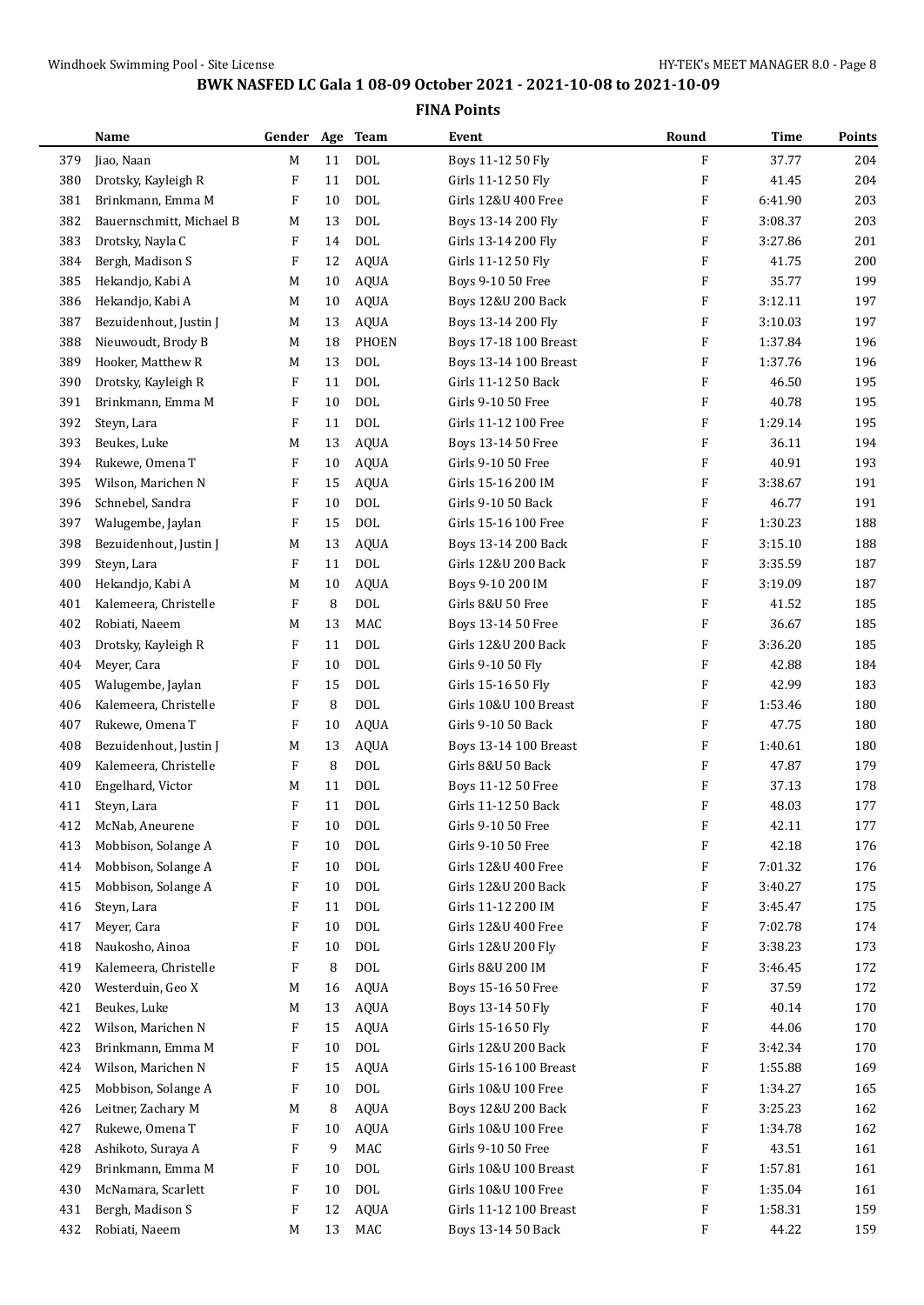|     | Name                  | Gender Age Team |    |              | Event                        | Round                     | <b>Time</b> | Points |
|-----|-----------------------|-----------------|----|--------------|------------------------------|---------------------------|-------------|--------|
| 433 | McNab, Aneurene       | F               | 10 | <b>DOL</b>   | Girls 9-10 200 IM            | $\rm F$                   | 3:53.03     | 158    |
| 434 | Mobbison, Solange A   | F               | 10 | <b>DOL</b>   | Girls 9-10 50 Back           | $\boldsymbol{\mathrm{F}}$ | 49.84       | 158    |
| 435 | Mobbison, Solange A   | F               | 10 | <b>DOL</b>   | Girls 10&U 100 Breast        | F                         | 1:58.76     | 157    |
| 436 | Nakaleke, Eliphas     | M               | 12 | <b>AQUA</b>  | Boys 12&U 200 Fly            | F                         | 3:25.04     | 157    |
| 437 | Beukes, Luke          | M               | 13 | <b>AQUA</b>  | Boys 13-14 100 Free          | $\boldsymbol{\mathrm{F}}$ | 1:26.98     | 156    |
| 438 | Shipoh, Peingeondjabi | M               | 11 | <b>DOL</b>   | Boys 11-12 50 Back           | $\boldsymbol{\mathrm{F}}$ | 44.54       | 156    |
| 439 | Robiati, Naeem        | M               | 13 | <b>MAC</b>   | Boys 13-14 100 Free          | F                         | 1:27.15     | 155    |
| 440 | Kalemeera, Christelle | F               | 8  | <b>DOL</b>   | Girls 10&U 100 Free          | $\boldsymbol{\mathrm{F}}$ | 1:36.07     | 155    |
| 441 | Shipoh, Peingeondjabi | M               | 11 | <b>DOL</b>   | Boys 11-12 50 Free           | F                         | 38.85       | 155    |
| 442 | Dames, Andrea         | F               | 12 | <b>DOL</b>   | Girls 11-12 50 Free          | F                         | 44.08       | 154    |
| 443 | Kalemeera, Christelle | F               | 8  | <b>DOL</b>   | Girls 8&U 50 Fly             | $\boldsymbol{\mathrm{F}}$ | 45.49       | 154    |
| 444 | Shipoh, Peingeondjabi | M               | 11 | <b>DOL</b>   | Boys 11-12 200 IM            | $\boldsymbol{\mathrm{F}}$ | 3:33.13     | 153    |
| 445 | Walugembe, Jaylan     | F               | 15 | <b>DOL</b>   | Girls 15-16 200 IM           | $\boldsymbol{\mathrm{F}}$ | 3:55.50     | 153    |
| 446 | McNamara, Scarlett    | F               | 10 | <b>DOL</b>   | Girls 9-10 200 IM            | $\boldsymbol{\mathrm{F}}$ | 3:58.11     | 148    |
| 447 | Erasmus, Linda        | F               | 62 | <b>MAC</b>   | Women 45&0 50 Free           | F                         | 44.69       | 148    |
| 448 | McNab, Aneurene       | F               | 10 | <b>DOL</b>   | Girls 9-10 50 Back           | $\boldsymbol{\mathrm{F}}$ | 50.93       | 148    |
| 449 | Rukewe, Omena T       | F               | 10 | <b>AQUA</b>  | Girls 9-10 200 IM            | $\boldsymbol{\mathrm{F}}$ | 3:58.67     | 147    |
| 450 | Prinsloo, Martin J    | M               | 9  | <b>DOL</b>   | Boys 9-10 50 Free            | $\boldsymbol{\mathrm{F}}$ | 39.54       | 147    |
| 451 | Prinsloo, Martin J    | M               | 9  | <b>DOL</b>   | Boys 12&U 400 Free           | $\boldsymbol{\mathrm{F}}$ | 6:57.59     | 146    |
| 452 | Loxton, Dominic       | M               | 16 | <b>AQUA</b>  | Boys 15-16 100 Breast        | F                         | 1:47.98     | 146    |
| 453 | Stroebel, Tristan     | M               | 11 | MAC          | Boys 11-12 50 Free           | F                         | 39.64       | 146    |
| 454 | Brinkmann, Emma M     | F               | 10 | <b>DOL</b>   | Girls 9-10 50 Fly            | F                         | 46.47       | 145    |
| 455 | Stroebel, Tristan     | M               | 11 | <b>MAC</b>   | Boys 11-12 100 Free          | $\boldsymbol{\mathrm{F}}$ | 1:29.28     | 145    |
| 456 | DOL 'A'               | M               |    | <b>DOL</b>   | Men 19&0 400 Medley Relay    | F                         | 6:34.10     | 145    |
| 457 | Rukewe, Omena T       | F               | 10 | <b>AQUA</b>  | Girls 12&U 200 Back          | F                         | 3:55.10     | 144    |
| 458 | McNab, Aneurene       | F               | 10 | <b>DOL</b>   | Girls 10&U 100 Free          | $\boldsymbol{\mathrm{F}}$ | 1:38.55     | 144    |
| 459 | Shipoh, Peingeondjabi | M               | 11 | <b>DOL</b>   | Boys 11-12 100 Free          | F                         | 1:29.53     | 143    |
| 460 | Stroebel, Tristan     | M               | 11 | <b>MAC</b>   | Boys 12&U 400 Free           | F                         | 7:00.72     | 143    |
| 461 | De Lange, Claire      | F               | 10 | <b>PHOEN</b> | Girls 9-10 50 Back           | $\boldsymbol{\mathrm{F}}$ | 51.79       | 141    |
| 462 | Schnebel, Sandra      | F               | 10 | <b>DOL</b>   | Girls 9-10 200 IM            | F                         | 4:02.29     | 141    |
| 463 | AQUA 'A'              | M               |    | <b>AQUA</b>  | Men 19&0 400 Medley Relay    | F                         | 6:40.35     | 138    |
| 464 | Ashikoto, Suraya A    | F               | 9  | <b>MAC</b>   | Girls 9-10 50 Back           | F                         | 52.14       | 138    |
| 465 | Mobbison, Solange A   | F               | 10 | <b>DOL</b>   | Girls 9-10 50 Fly            | $\boldsymbol{\mathrm{F}}$ | 47.36       | 137    |
| 466 | Walugembe, Jaylan     | F               | 15 | $\rm DOL$    | Girls 15-16 200 Back         | F                         | 3:59.07     | 137    |
| 467 | Robiati, Naeem        | M               | 13 | MAC          | Boys 13-14 50 Fly            | $\boldsymbol{\mathrm{F}}$ | 43.22       | 136    |
| 468 | McNab, Aneurene       | F               | 10 | <b>DOL</b>   | Girls 10&U 100 Breast        | F                         | 2:04.85     | 135    |
| 469 | Dames, Andrea         | F               | 12 | <b>DOL</b>   | Girls 11-12 50 Back          | F                         | 52.84       | 133    |
| 470 | De Klerk, Elijah Y    | M               | 11 | $\text{DOL}$ | Boys 11-12 50 Free           | F                         | 41.06       | 132    |
| 471 | Beukes, Luke          | M               | 13 | AQUA         | Boys 13-14 200 IM            | F                         | 3:43.35     | 132    |
| 472 | Shipoh, Peingeondjabi | M               | 11 | <b>DOL</b>   | <b>Boys 11-12 100 Breast</b> | F                         | 1:51.92     | 131    |
| 473 | Rukewe, Omena T       | F               | 10 | AQUA         | Girls 10&U 100 Breast        | F                         | 2:06.18     | 131    |
| 474 | McNamara, Scarlett    | F               | 10 | <b>DOL</b>   | Girls 9-10 50 Back           | F                         | 53.04       | 131    |
| 475 | Prinsloo, Martin J    | M               | 9  | $\text{DOL}$ | Boys 9-10 200 IM             | F                         | 3:44.36     | 131    |
| 476 | Schnebel, Sandra      | F               | 10 | $\text{DOL}$ | Girls 10&U 100 Breast        | F                         | 2:06.24     | 131    |
| 477 | Cowley, Dylan         | M               | 8  | $\text{DOL}$ | Boys 8&U 200 IM              | F                         | 3:44.81     | 130    |
| 478 | Walugembe, Jaylan     | F               | 15 | $\text{DOL}$ | Girls 15-16 100 Breast       | F                         | 2:06.33     | 130    |
| 479 | Engelhard, Victor     | M               | 11 | $\text{DOL}$ | <b>Boys 11-12 100 Breast</b> | F                         | 1:52.19     | 130    |
| 480 | Hekandjo, Kabi A      | M               | 10 | <b>AQUA</b>  | Boys 10&U 100 Breast         | F                         | 1:52.26     | 130    |
| 481 | Van Wyk, Roze         | F               | 8  | MAC          | Girls 8&U 50 Back            | F                         | 53.17       | 130    |
| 482 | Kalomoh, George       | M               | 10 | $\text{DOL}$ | Boys 9-10 50 Free            | F                         | 41.33       | 129    |
| 483 | Westerduin, Geo X     | M               | 16 | AQUA         | Boys 15-16 100 Free          | F                         | 1:32.97     | 128    |
| 484 | Hekandjo, Kabi A      | M               | 10 | <b>AQUA</b>  | Boys 9-10 50 Fly             | F                         | 44.10       | 128    |
| 485 | Kalomoh, George       | M               | 10 | $\rm DOL$    | Boys 9-10 50 Back            | $\boldsymbol{\mathrm{F}}$ | 47.69       | 127    |
| 486 | Engelhard, Victor     | M               | 11 | <b>DOL</b>   | Boys 11-12 50 Fly            | $\boldsymbol{\mathrm{F}}$ | 44.36       | 126    |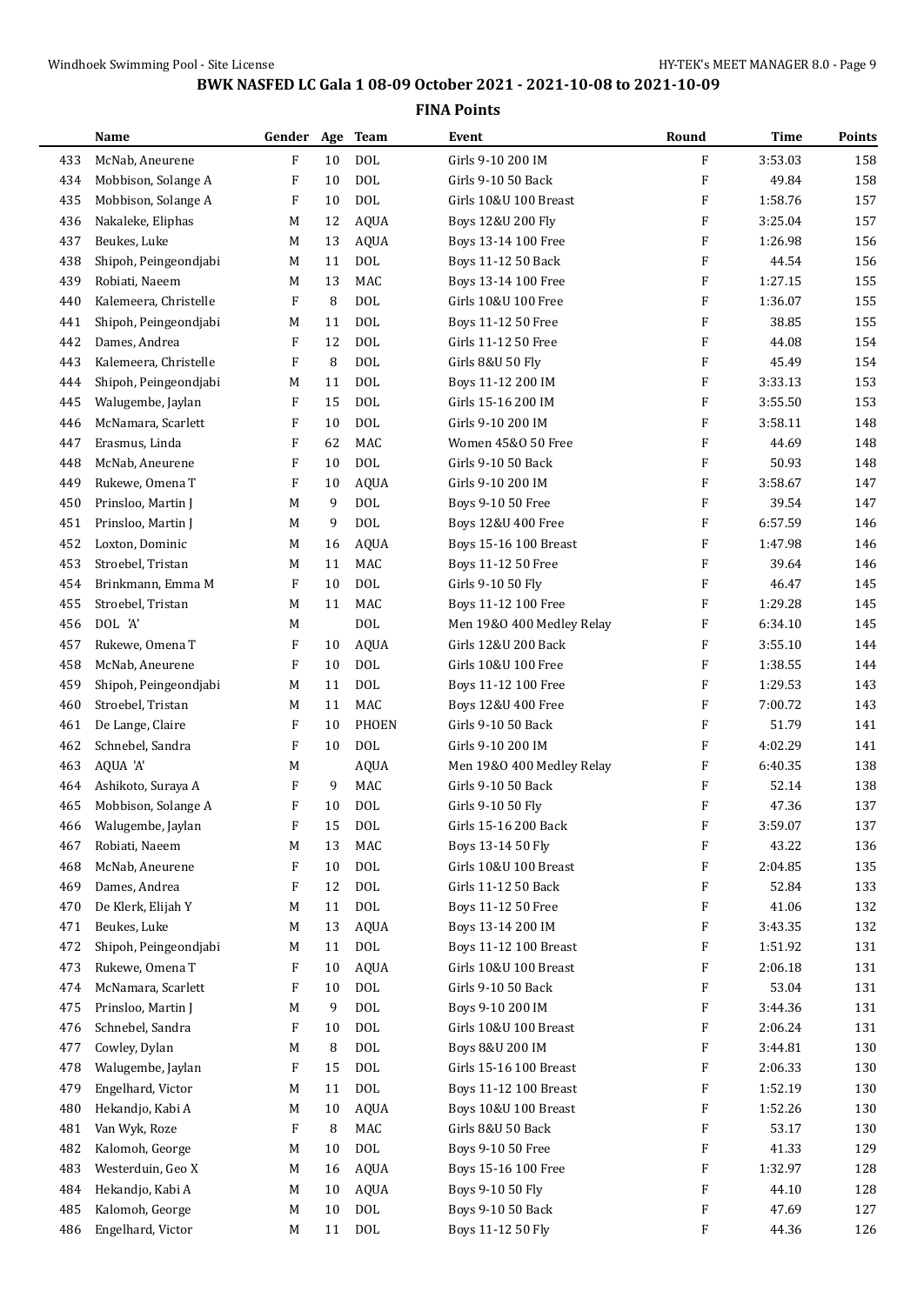|     | Name                     | Gender Age Team |            |             | Event                                | Round                     | Time    | Points     |
|-----|--------------------------|-----------------|------------|-------------|--------------------------------------|---------------------------|---------|------------|
| 487 | Leitner, Zachary M       | M               | 8          | <b>AQUA</b> | Boys 8&U 50 Back                     | F                         | 47.82   | 126        |
| 488 | Cowley, Dylan            | M               | 8          | <b>DOL</b>  | Boys 8&U 50 Back                     | $\boldsymbol{\mathrm{F}}$ | 47.84   | 126        |
| 489 | Dames, Andrea            | F               | 12         | <b>DOL</b>  | Girls 11-12 200 IM                   | $\boldsymbol{\mathrm{F}}$ | 4:13.27 | 123        |
| 490 | Durand, Patrick          | M               | 7          | <b>DOL</b>  | Boys 8&U 50 Back                     | F                         | 48.33   | 122        |
| 491 | Westerduin, Geo X        | M               | 16         | AQUA        | Boys 15-16 50 Fly                    | F                         | 44.92   | 121        |
| 492 | Coomer, Luke E           | M               | 10         | AQUA        | Boys 9-10 50 Back                    | $\boldsymbol{\mathrm{F}}$ | 48.60   | 120        |
| 493 | Schnebel, Sandra         | F               | 10         | <b>DOL</b>  | Girls 10&U 100 Free                  | F                         | 1:44.63 | 120        |
| 494 | Coomer, Luke E           | M               | 10         | <b>AQUA</b> | Boys 9-10 50 Free                    | F                         | 42.31   | 120        |
| 495 | Dames, Andrea            | F               | 12         | <b>DOL</b>  | Girls 11-12 100 Free                 | $\boldsymbol{\mathrm{F}}$ | 1:44.69 | 120        |
| 496 | Dames, Andrea            | F               | 12         | <b>DOL</b>  | Girls 11-12 50 Fly                   | F                         | 49.65   | 119        |
| 497 | Prinsloo, Martin J       | M               | 9          | <b>DOL</b>  | Boys 10&U 100 Free                   | F                         | 1:35.66 | 117        |
| 498 | Shipoh, Peingeondjabi    | M               | 11         | <b>DOL</b>  | Boys 11-12 50 Fly                    | $\boldsymbol{\mathrm{F}}$ | 45.45   | 117        |
| 499 | Leitner, Zachary M       | M               | 8          | <b>AQUA</b> | Boys 8&U 50 Free                     | $\boldsymbol{\mathrm{F}}$ | 42.86   | 116        |
| 500 | Dames, Andrea            | F               | 12         | <b>DOL</b>  | Girls 11-12 100 Breast               | F                         | 2:11.64 | 115        |
| 501 | Pretorius, Jayd K        | F               | 8          | <b>AQUA</b> | Girls 8&U 50 Back                    | $\boldsymbol{\mathrm{F}}$ | 55.48   | 115        |
| 502 | Steyn, Lara              | F               | 11         | <b>DOL</b>  | Girls 11-12 50 Fly                   | F                         | 50.51   | 113        |
| 503 | De Klerk, Elijah Y       | M               | 11         | <b>DOL</b>  | Boys 11-12 50 Back                   | $\boldsymbol{\mathrm{F}}$ | 49.93   | 111        |
| 504 | Leitner, Zachary M       | M               | 8          | <b>AQUA</b> | Boys 8&U 200 IM                      | $\boldsymbol{\mathrm{F}}$ | 3:56.81 | 111        |
| 505 | Beukes, Luke             | M               | 13         | <b>AQUA</b> | Boys 13-14 100 Breast                | F                         | 1:58.38 | 110        |
| 506 | Durand, Patrick          | M               | $\sqrt{7}$ | <b>DOL</b>  | Boys 8&U 200 IM                      | F                         | 3:58.11 | 109        |
| 507 | Swartz, Samuel           | M               | 10         | <b>AQUA</b> | Boys 9-10 50 Back                    | $\boldsymbol{\mathrm{F}}$ | 50.37   | 108        |
| 508 | Leitner, Zachary M       | M               | 8          | <b>AQUA</b> | Boys 10&U 100 Free                   | F                         | 1:38.44 | 108        |
| 509 | Bezuidenhout, Jenna-Rose | F               | 8          | <b>AQUA</b> | Girls 8&U 50 Back                    | $\boldsymbol{\mathrm{F}}$ | 56.89   | 106        |
| 510 | Rukewe, Buno A           | F               | 8          | <b>AQUA</b> | Girls 8&U 50 Back                    | $\boldsymbol{\mathrm{F}}$ | 56.94   | 106        |
| 511 | De Klerk, Elijah Y       | M               | 11         | <b>DOL</b>  | Boys 11-12 100 Free                  | F                         | 1:39.12 | 106        |
| 512 | Prinsloo, Martin J       | M               | 9          | <b>DOL</b>  | Boys 9-10 50 Fly                     | F                         | 47.33   | 104        |
| 513 | Prinsloo, Martin J       | M               | 9          | <b>DOL</b>  | Boys 9-10 50 Back                    | $\boldsymbol{\mathrm{F}}$ | 51.07   | 103        |
| 514 | Kalomoh, George          | M               | 10         | <b>DOL</b>  | Boys 10&U 100 Free                   | F                         | 1:40.09 | 102        |
| 515 | Prinsloo, Martin J       | M               | 9          | <b>DOL</b>  | Boys 10&U 100 Breast                 | F                         | 2:01.73 | 102        |
| 516 | Shipoh, Peingeondjabi    | M               | 11         | <b>DOL</b>  | Boys 12&U 400 Free                   | $\boldsymbol{\mathrm{F}}$ | 7:52.47 | 101        |
| 517 | Pretorius, Jayd K        | F               | 8          | <b>AQUA</b> | Girls 8&U 200 IM                     | F                         | 4:31.53 | 100        |
| 518 | Durand, Patrick          | M               | 7          | <b>DOL</b>  | Boys 8&U 50 Free                     | F                         | 45.24   | 98         |
| 519 | Bezuidenhout, Jadon C    | M               | 10         | <b>AQUA</b> | Boys 9-10 50 Free                    | F                         | 45.33   | 98         |
| 520 | Cowley, Dylan            | M               | 8          | <b>DOL</b>  | Boys 8&U 50 Free                     | F                         | 45.28   | 98         |
| 521 | Rukewe, Buno A           | F               | 8          | <b>AQUA</b> | Girls 8&U 200 IM                     | F                         | 4:35.66 | 95         |
| 522 | Coomer, Luke E           | M               | 10         | AQUA        | Boys 10&U 100 Free                   | F                         | 1:42.76 | 95         |
| 523 | Pretorius, Jayd K        | F               | 8          | <b>AQUA</b> | Girls 10&U 100 Free                  | F                         | 1:53.02 | 95         |
| 524 | Cowley, Joshua           | M               | 7          | <b>DOL</b>  | Boys 8&U 50 Back                     | F                         | 52.69   | 94         |
| 525 | Bezuidenhout, Jadon C    | M               | 10         | <b>AQUA</b> | Boys 9-10 50 Back                    | F                         | 52.65   | 94         |
| 526 | Coomer, Luke E           | M               | 10         | <b>AQUA</b> | Boys 9-10 200 IM                     | F                         | 4:11.54 | 93         |
| 527 | Bezuidenhout, Jadon C    | M               | 10         | <b>AQUA</b> | Boys 10&U 100 Free                   | F                         | 1:43.45 | 93         |
| 528 | Coomer, Luke E           | M               | 10         | <b>AQUA</b> | Boys 9-10 50 Fly                     | F                         | 49.16   | 92         |
| 529 | Mahdy, Nadien            | F               | 10         | <b>DOL</b>  | Girls 9-10 50 Back                   | F                         | 59.73   | 92         |
| 530 | Pretorius, Jayd K        | F               | 8          | <b>AQUA</b> | Girls 10&U 100 Breast                | F                         | 2:22.47 | 91         |
| 531 | Pretorius, Jayd K        | F               | 8          | <b>AQUA</b> | Girls 8&U 50 Free                    | F                         | 53.01   | 89         |
| 532 | Kalomoh, George          | M               | 10         | <b>DOL</b>  | Boys 9-10 200 IM                     | F                         | 4:15.46 | 88         |
| 533 | Bezuidenhout, Jadon C    | M               | 10         | AQUA        | Boys 9-10 200 IM                     | F                         | 4:16.40 | 87         |
| 534 | Durand, Patrick          |                 |            | $\rm DOL$   |                                      | F                         | 50.62   | 85         |
| 535 | Mahdy, Nadien            | M<br>F          | 7<br>10    | <b>DOL</b>  | Boys 8&U 50 Fly<br>Girls 9-10 200 IM | F                         | 4:46.20 | 85         |
| 536 | Cowley, Joshua           | M               | 7          | <b>DOL</b>  | Boys 8&U 200 IM                      | F                         | 4:21.04 | 83         |
| 537 | Rukewe, Buno A           | F               | 8          | <b>AQUA</b> | Girls 10&U 100 Free                  | F                         | 1:58.72 | 82         |
| 538 | Swartz, Samuel           |                 | 10         | AQUA        | Boys 9-10 50 Free                    | F                         | 48.52   | ${\bf 80}$ |
| 539 | Rukewe, Omena T          | M<br>F          | 10         | <b>AQUA</b> | Girls 9-10 50 Fly                    | F                         | 56.86   | 79         |
| 540 | Bezuidenhout, Jadon C    |                 |            |             |                                      | F                         | 2:12.19 | 79         |
|     |                          | M               | 10         | AQUA        | Boys 10&U 100 Breast                 |                           |         |            |